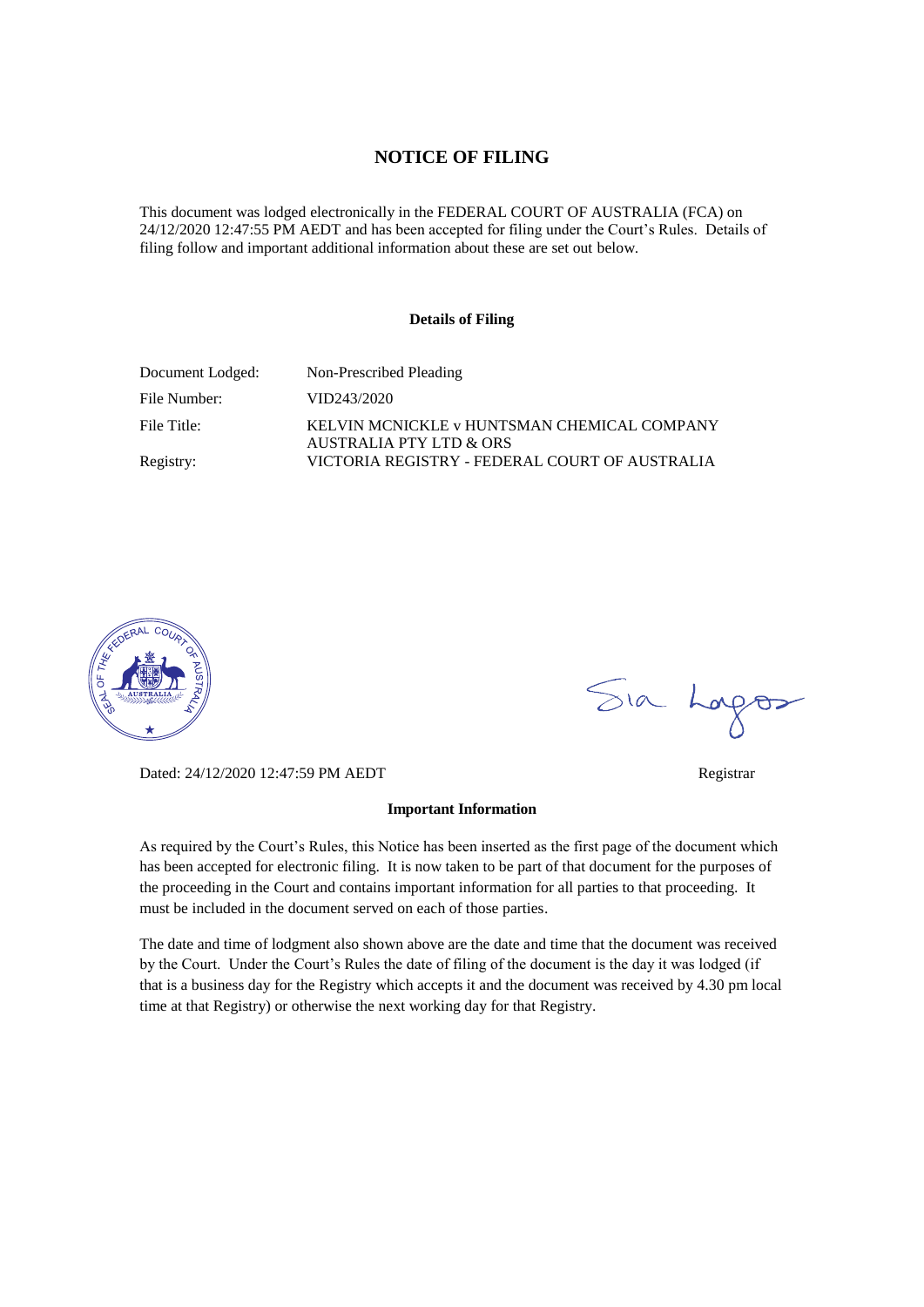

**Rejoinder** 

No. VID 243 of 2020

Federal Court of Australia District Registry: Victoria Division: General

# **KELVIN MCNICKLE**

Applicant

# **HUNTSMAN CHEMICAL COMPANY AUSTRALIA LTD & ORS** and others named in the Schedule

By way of rejoinder to the Reply filed on behalf of the Applicant on 25 November 2020 (**Reply**), the Third Respondent pleads as follows, adopting the defined terms from the Defence filed by the Third Respondent filed on 28 October 2020 (**Defence**), unless otherwise indicated:

- 1. It does not plead to the allegations in paragraph 1 as the Applicant makes no allegations against it.
- 2. Save to say that it refers to and repeats paragraph 35(d)(ii) of the Defence, it does not plead to the allegations in paragraph 2 as the Applicant makes no allegations against it.

# **A. SCIENTIFIC AND OTHER MATERIAL AFFECTED BY IMPROPER PRACTICES AND/OR GHOST AUTHORED BY MONSANTO EMPLOYEES**

- 3. It admits the allegation in paragraph 3.
- 4. In answer to paragraph 4, it
	- (a) admits that the paper by Gary M Williams, Robert Kroes and Ian C Munro titled *'Safety Evaluation and Risk Assessment of the Herbicide Roundup and*

| Filed on behalf of Monsanto Company (Third Respondent) |                      |                                |     |                 |  |
|--------------------------------------------------------|----------------------|--------------------------------|-----|-----------------|--|
| <b>Prepared by Herbert Smith Freehills</b>             |                      |                                |     |                 |  |
| Tel                                                    | +61 2 9225 5000      |                                | Fax | +61 2 9322 4000 |  |
| Email                                                  | Peter.Butler@hsf.com |                                | Ref | 82691702        |  |
| <b>Address for service</b>                             |                      | <b>Herbert Smith Freehills</b> |     |                 |  |
|                                                        |                      | 161 Castlereagh Street         |     |                 |  |
|                                                        |                      | SYDNEY NSW 2000                |     |                 |  |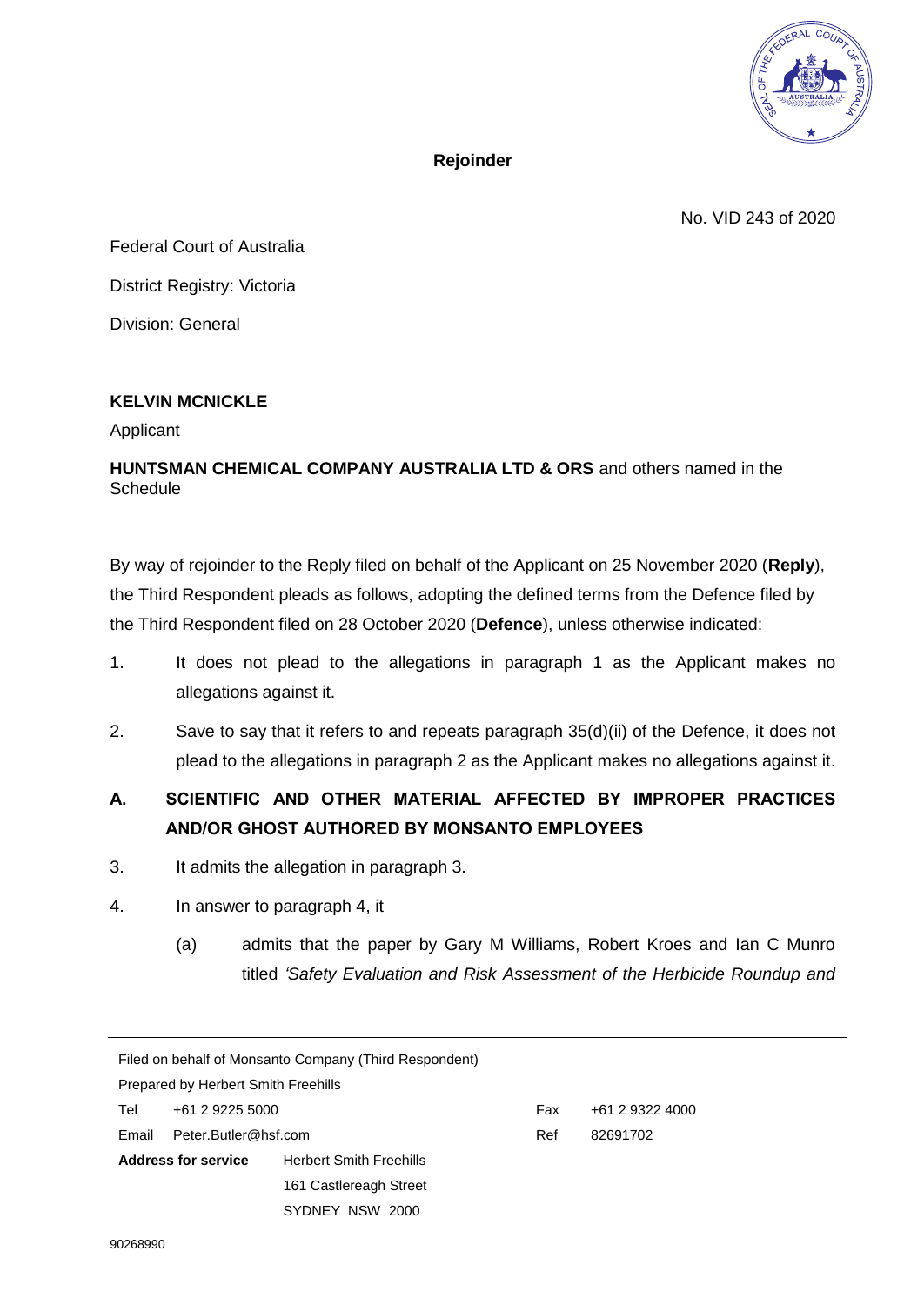*its Active Ingredient, Glyphosate, for Humans'* (**Williams 2000 Paper**) did not name Monsanto employees as authors;

- (b) otherwise denies the allegations in paragraph 4;
- <span id="page-2-0"></span>(c) says further that:
	- (i) subject to production by the Applicant of the Williams 2000 Paper, and reference at trial to its full terms and effect, the Williams 2000 Paper stated, among other things, that:
		- (A) *'Reviews on the safety of glyphosate and Roundup herbicide that have been conducted by several regulatory agencies and scientific institutions worldwide have concluded that there is no indication of any human health concern';*
		- (B) '[Glyphosate and AMPA] *are eliminated essentially unmetabolized. Dermal penetration studies with Roundup showed very low absorption';*
		- (C) *'No significant toxicity occurred in acute, sub-chronic and chronic studies';*
		- (D) *'There was no convincing evidence for direct DNA damage in vitro or in vivo, and it was concluded that Roundup and its components do not pose a risk for the production of heritable/somatic mutations in humans';*
		- (E) *'Multiple lifetime feeding studies have failed to demonstrate any tumorigenic potential for glyphosate. Accordingly, it was concluded that glyphosate is noncarcinogenic';*
		- (F) '*The balance of the credible data from in vitro and in vivo test results confirms the safety of glyphosate and Roundup as nongenotoxic and conforms to the fact that glyphosate is noncarcinogenic*';
		- (G) *'It was concluded that, under present and expected conditions of use, Roundup herbicide does not pose a health risk to humans';*
	- (ii) the Williams 2000 Paper did not name Monsanto employees as authors, and it would have been inappropriate for it to do so because the contribution made by Monsanto employees was not a significant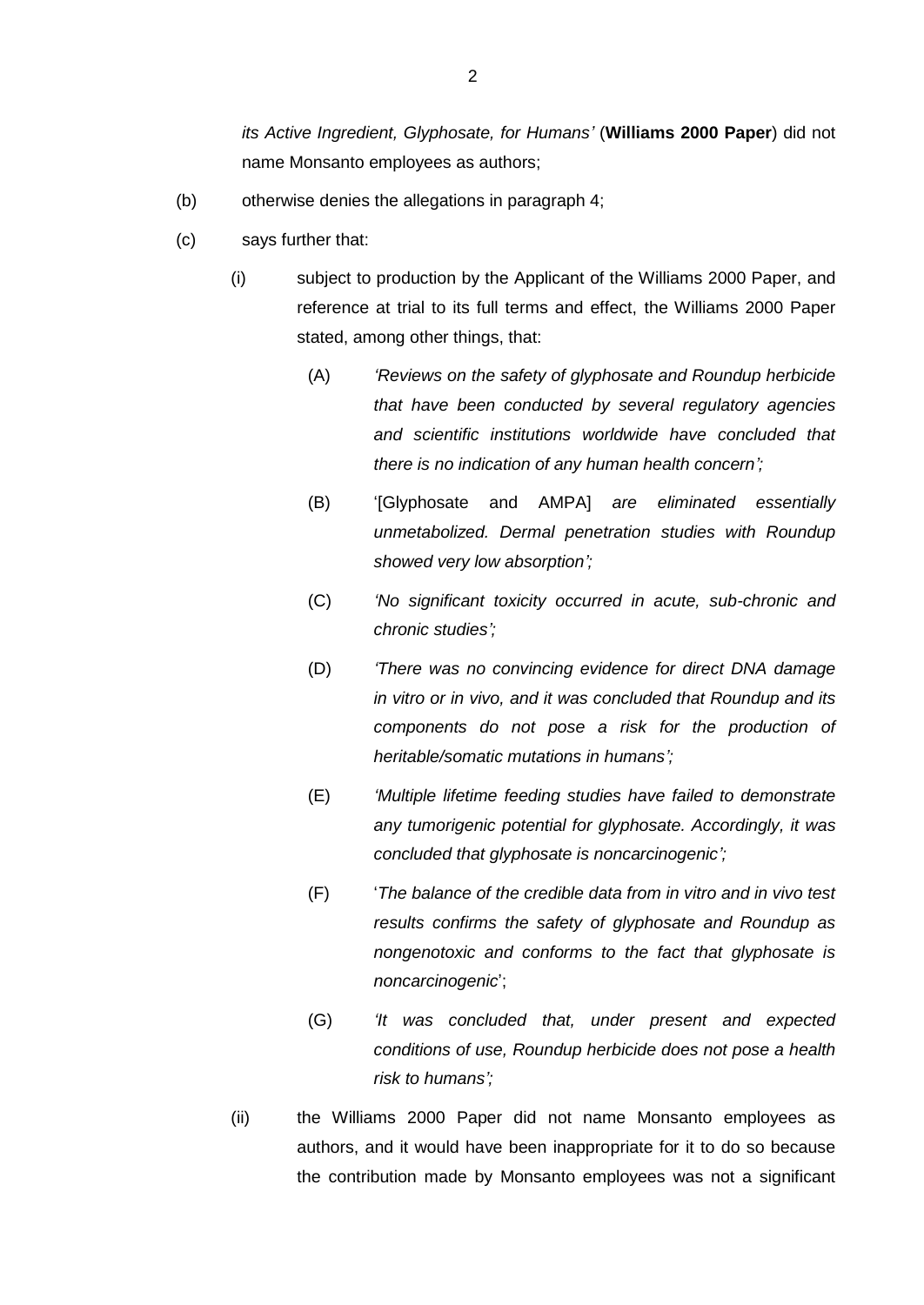contribution to the conception, design, or interpretation of the reported study;

(iii) the assistance of Monsanto employees who participated in the preparation of the Williams 2000 Paper was expressly acknowledged by the authors;

# **Particulars**

The acknowledgement is in writing, contained on page 160 of the Williams 2000 Paper, and is in the following terms:

> *'The authors acknowledge the assistance of individuals who participated in the preparation of this document. First, we are grateful to those who gathered and made available the large amount of information used to write the manuscript for this document. Second, we thank the toxicologists and other scientists at Monsanto who made significant contributions to the development of exposure assessments and through many other discussions. The authors were given complete access to toxicological information contained in the great number of laboratory studies and archival material at Monsanto in St. Louis, Missouri, and elsewhere. Key personnel at Monsanto who provided scientific support were William F. Heydens, Donna R. Farmer, Marian S. Bleeke, Stephen J. Wratten, and Katherine H. Carr.'*

- <span id="page-3-0"></span>(iv) it denies that any involvement of Monsanto had an impact on the validity of the underlying scientific data or conclusions reached in the Williams 2000 Paper by Gary M Williams, Robert Kroes and Ian C Munro; and
- (v) in the premises identified in paragraphs  $4(c)(ii)$  to  $4(c)(iv)$  above the contribution made by Monsanto employees did not amount to authorship.
- 5. It admits the allegations in paragraph 5 and says further that the paper by Amy Williams, Rebecca Watson and John DeSesso titled *'Developmental and Reproductive Outcomes in Humans and Animals after Glyphosate Exposure: A Critical Analysis'*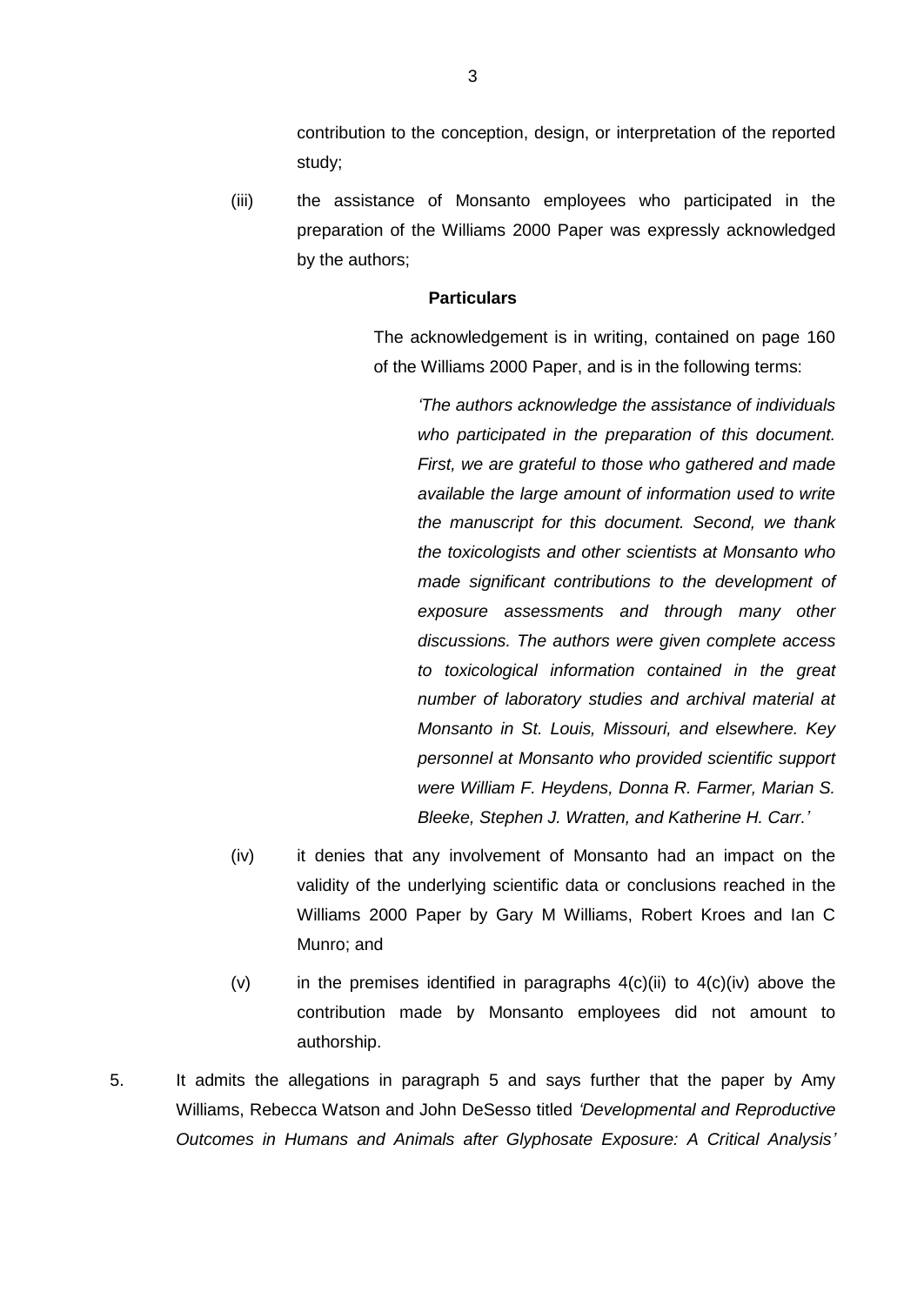published in the Journal of Toxicology and Environmental Health (**Williams 2012 Paper**) was also published online on 27 December 2011.

- <span id="page-4-0"></span>6. In answer to paragraph 6, it:
	- (a) admits that the Williams 2012 Paper did not name Donna Farmer or David Saltmiras as authors;
	- (b) otherwise denies the allegations in paragraph 6;
	- (c) says further that:
		- (i) subject to production by the Applicant of the Williams 2012 Paper, and reference at trial to its full terms and effect, the Williams 2012 Paper stated, among other things, that:
			- (A) '*An extensive, in-depth analysis of the available literature provides no apparent evidence to indicate that exposure to glyphosate is associated with the potential to produce adverse developmental and reproductive effects in humans.*'
			- (B) '*In conclusion, a thorough evaluation of the available data demonstrates that exposure to environmentally relevant glyphosate concentrations is not anticipated to produce adverse developmental and reproductive effects in humans*.'
		- (ii) Donna Farmer and David Saltmiras assisted the authors of the Williams 2012 Paper with:
			- (A) articles, studies, data; and
			- (B) suggestions in the form of amendments and additions to the draft of the Williams 2012 Paper;
		- (iii) the Williams 2012 Paper does not name Donna Farmer and David Saltmiras as authors of the paper and it would have been inappropriate for it to do so because:
			- (A) according to the Author Guidelines published by Taylor & Francis, the company that published the Williams 2012 Paper in the Journal of Toxicology and Environmental Health, at the time of the Williams 2012 Paper, authors were advised, *inter alia,* that: (1) *'Co-authors' are defined as any person who has made a significant scientific contribution to*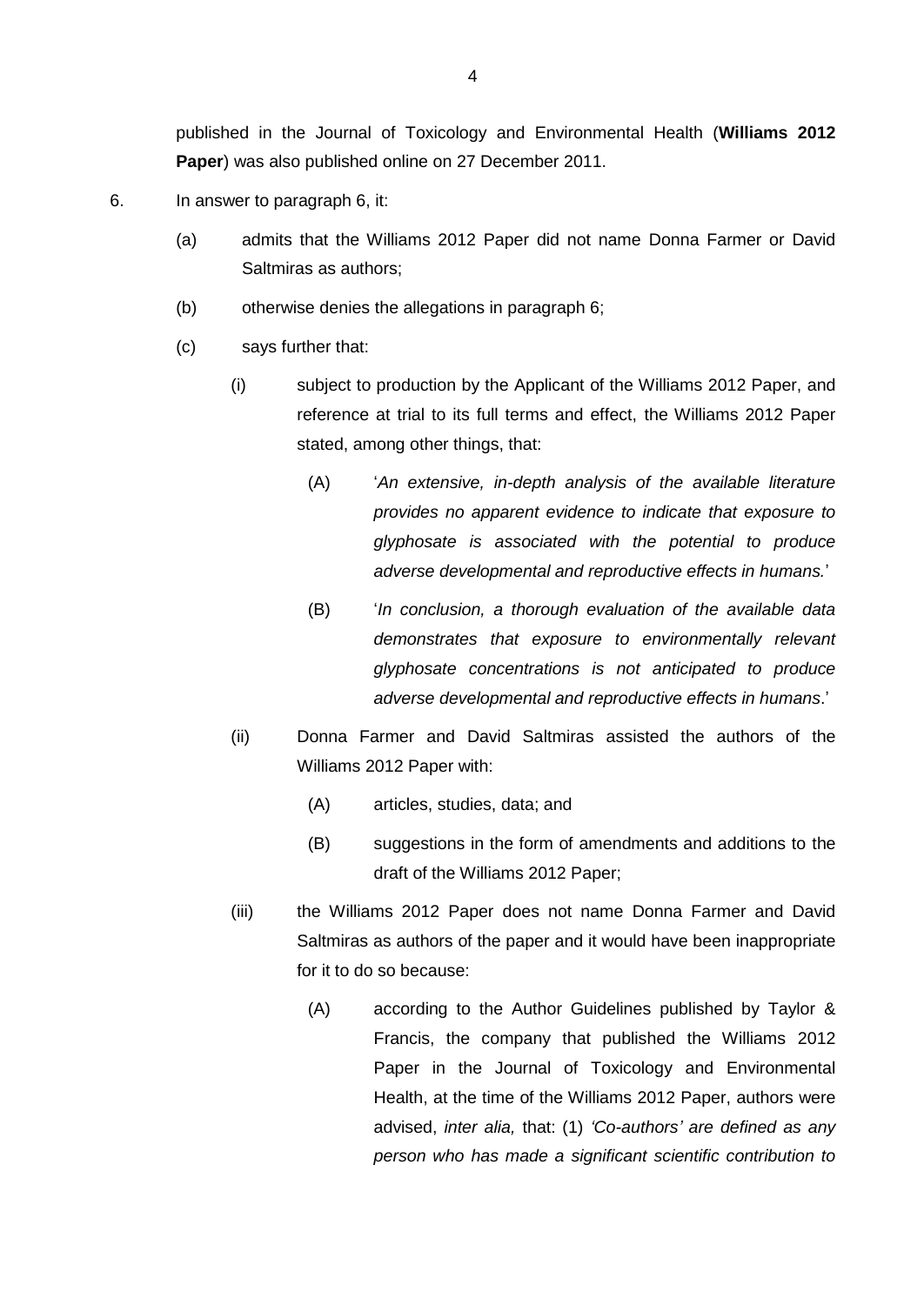*the work reported, and who shares responsibility and accountability for the results.'* (2) *'all named co-authors:… must have made a significant contribution to the work reported, in terms of research conception or design, and/or acquisition of data, and/or the analysis and interpretation of those data' (3) 'all named co-authors:… are responsible for drafting, writing, and revising the article, or checking and confirming the article prior to submission' (4) 'all named coauthors:… approve the final version of the article prior to submission';*

- (B) the contribution made by Donna Farmer and David Saltmiras was not significant in the context of the Williams 2012 Paper;
- (C) the authors of the Williams 2012 Paper retained complete authority to accept or reject suggested amendments to the Williams 2012 Paper;
- (D) to the extent that amendments and additions were accepted by the authors and adopted in the Williams 2012 Paper, the authors of the Williams 2012 Paper independently verified and approved the suggested amendments and additions provided by Donna Farmer and David Saltmiras;
- (E) the Williams 2012 Paper manuscript was considered by five independent reviewers prior to publication; and
- (F) the Williams 2012 Paper disclosed that Monsanto Company had provided:
	- (1) funding for the Williams 2012 Paper;
	- (2) unpublished glyphosate and surfactant toxicity study reports to the authors of the Williams 2012 Paper; and
	- (3) other data for the purpose of the Williams 2012 Paper.

### **Particulars**

The disclosure is contained in: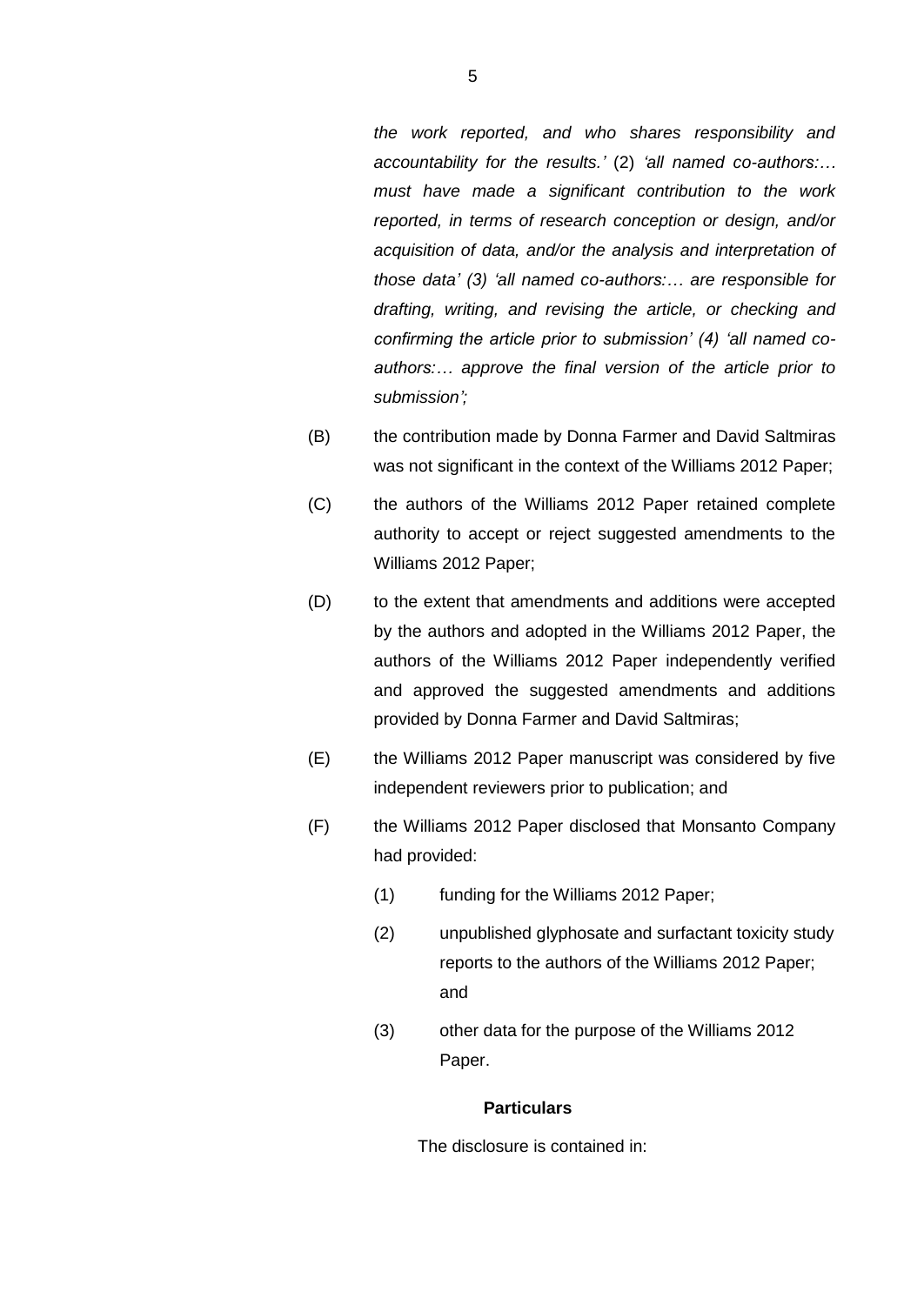- (1) the footer on the page marked 39 (page one of the Williams 2012 Paper itself) of the Williams 2012 Paper and is in the form '*The authors acknowledge the Monsanto Company for funding and for providing its unpublished glyphosate and surfactant toxicity study reports';*
- (2) a statement on pages marked 41 to 42 of the Williams 2012 Paper that '*Experimental investigations conducted by the Monsanto Company in support of regulatory requirements were made available to the authors';* and
- (3) a statement on the page marked 42 that '*animal studies (both published reports as well as unpublished studies owned by Monsanto) addressing appropriate toxicity endpoints were reviewed'*.
- <span id="page-6-0"></span>(iv) it denies that any involvement of Monsanto had an impact on the validity of the underlying scientific data or conclusions reached in the Williams 2012 Paper by Amy Williams, Rebecca Watson and John DeSesso; and
- (v) in the premises identified in paragraphs  $6(c)(ii)$  to  $6(c)(iv)$  above the contribution made by Monsanto employees did not amount to authorship.
- 7. In answer to paragraph 7:
	- (a) it admits that an email from Professor Chassy to Professor A. Wallace Hayes dated 26 September 2012 [MONGLY00900629] was sent to the editor of the journal Food and Chemical Toxicology by Professor Bruce Chassy following the publication by that journal of a paper by Gilles-Eric Séralini, Emilie Clair, Robin Mesnage, Steeve Gress, Nicolas Derrge, Manuela Malateste, Didier Hennequin and Joel Spiroux de Vendomis titled *'Long term toxicity of a Roundup herbicide and a Roundup-tolerant genetically modified maize'* (**Séralini 2012 Paper**); and

6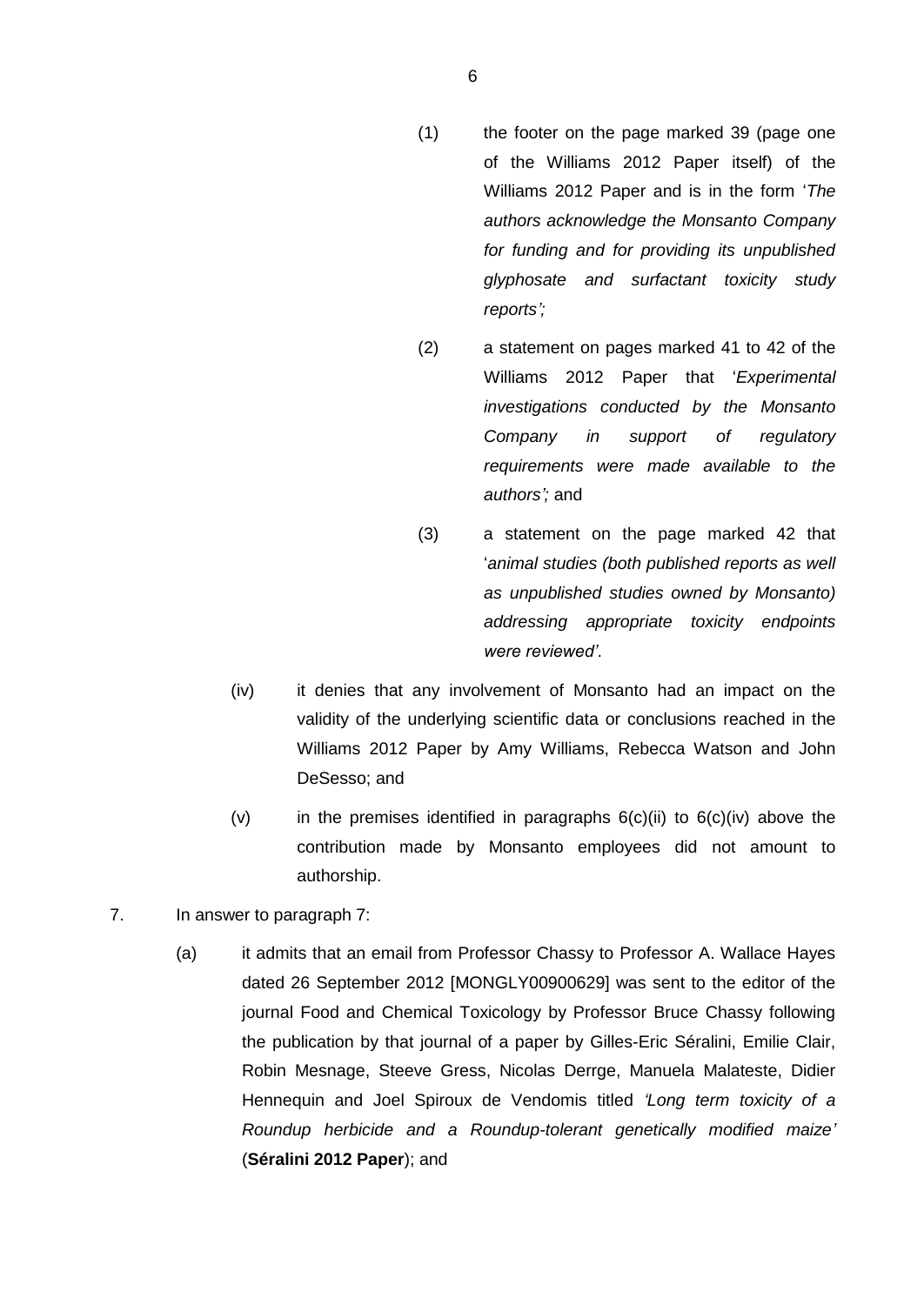- (b) it otherwise denies the allegations in paragraph 7.
- 8. In answer to paragraph 8, it:
	- (a) denies the allegations in paragraph 8;
	- (b) says further that:
		- (i) subject to production by the Applicant of the Séralini 2012 Paper, and reference at trial to its full terms and effect, the Séralini 2012 Paper as originally published stated, among other things, that:
			- (A) '*Metastases were observed in only 2 cases; one in a group fed with 11% GM maize, and another in the highest dose of R treatment group*'; and
			- (B) '*These results can be explained by the non-linear endocrinedisrupting effects of Roundup, but also by the overexpression of the transgene in the GMO and its metabolic consequences.*';
		- (ii) the Séralini 2012 Paper was retracted from the journal Food and Chemical Toxicology in November 2013, following criticism from the scientific community and an investigation by the journal itself, because, among other things, it contained a number of deficiencies;

- (1) A number of letters to the editor of the journal Food and Chemical Toxicology were critical of the Séralini 2012 Paper, including letters from individuals at:
	- i. Monsanto Company [McNickleProdVolFive00143046];
	- ii. the University of Melbourne [McNickleProdVolFive00183234];
	- iii. the Brazilian Biosafety Association [McNickleProdVolFive00129721];
	- iv. the Agricultural Genetics Institute, Vietnam [McNickleProdVolFive00131959];
	- v. the Flanders Institute for Biotechnology, Belgium [McNickleProdVolFive00142322];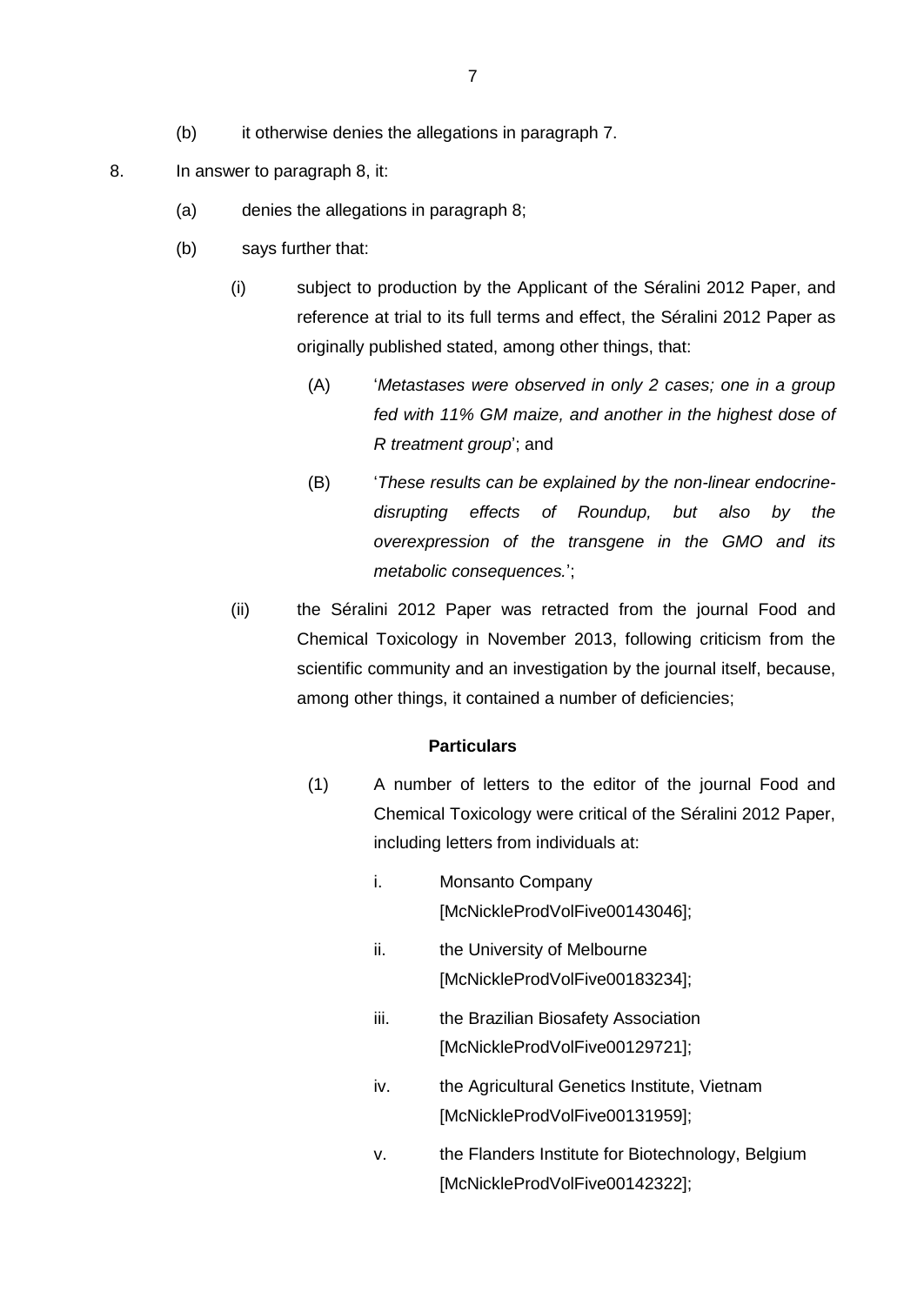- vi. the Russian Academy of Sciences [McNickleProdVolFive00167182];
- vii. Vancouver Island University, and 24 others [McNickleProdVolFive00186505];
- viii. the University of Adelaide [McNickleProdVolFive00153925] and [McNickleProdVolFive00182364];
- ix. the University of London [McNickleProdVolFive00119900];
- x. The University of Edinburgh [McNickleProdVolFive00183225];
- xi. The European Society of Toxicologic Pathology [McNickleProdVolFive00175375],

and a letter from:

- xii. Dr Louis Ollivier [McNickleProdVolFive00279081] in his personal capacity.
- (2) A reply to the letters to the editor of the journal Food and Chemical Toxicology, drafted by Dr Wallace Hayes, which stated, among other things, that *'A careful and timeconsuming analysis found that the data* [in the Séralini 2012 Paper] *were inconclusive, and therefore the conclusions described in the article were unreliable. Accordingly, the article was retracted'* [McNickleProdVolFive00143783].
- (3) Letter from Professor A. Wallace Hayes, editor-in-chief of the journal Food and Chemical Toxicology, to Professor Séralini concerning the retraction of the Séralini 2012 Paper following an investigation [McNickleProdVolFive00110958].
- (iii) the deficiencies in the Séralini 2012 Paper included that:
	- (A) '*The claimed toxicity of Roundup is implausible and doesn't align with extensive data from well designed and conducted long-term studies that used the active ingredient of Roundup; glyphosate, in multiple species (i.e. mice, rats, rabbits and dogs) at higher doses where no effects were observed'*;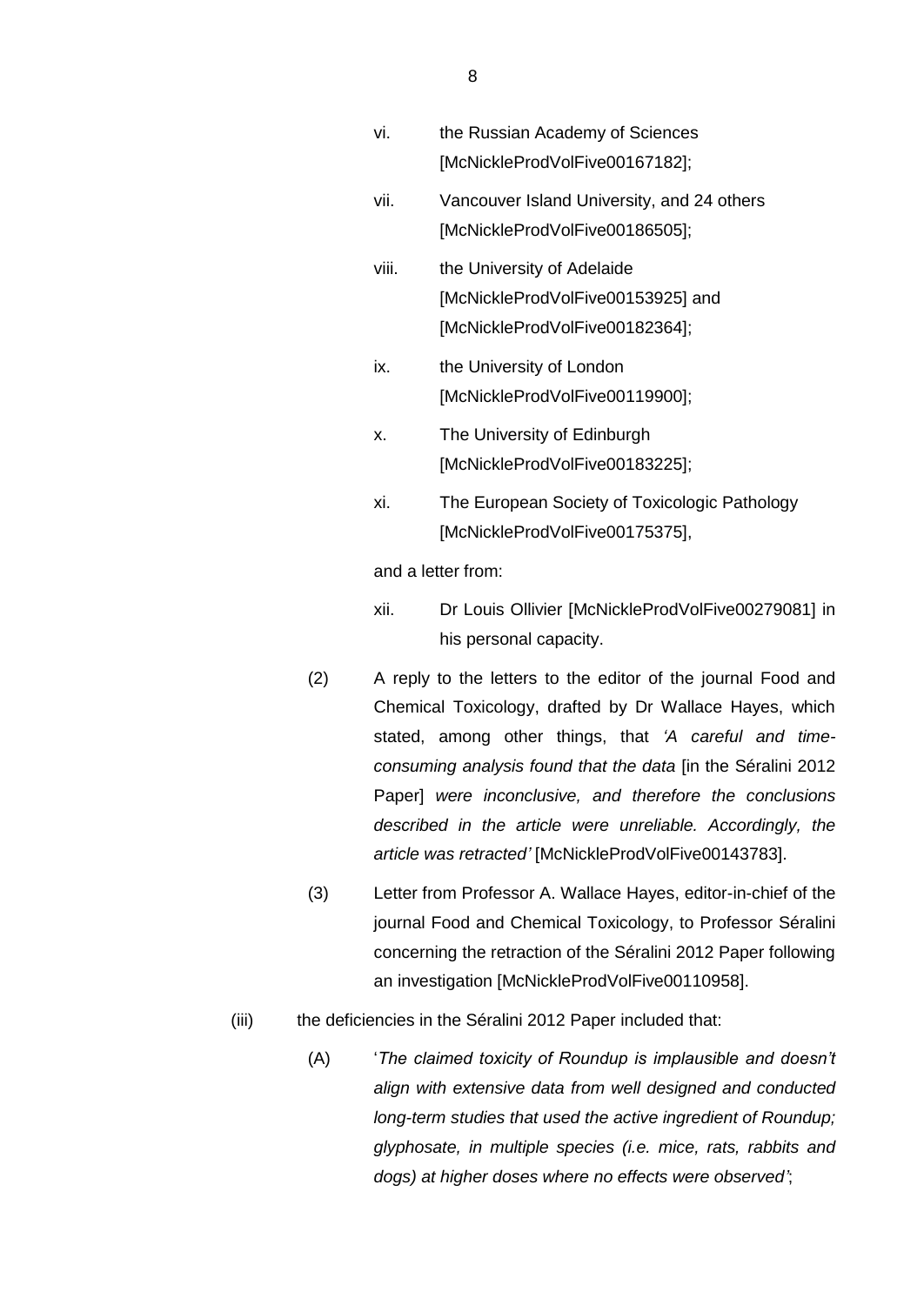Food Standards Australia response to the Séralini 2012 Paper <https://www.foodstandards.gov.au/consumer/gmfo od/Séralini/pages/default.aspx> (accessed 18 December 2020).

(B) there were flaws in the experimental design, including that the study did not comply with internationally recognised standards for long-term carcinogenicity studies, including as to the minimum number of animals to be used;

# **Particulars**

- i. Monsanto's comments on the Séralini 2012 Paper [McNickleProdVolFive00110960], page 2.
- ii. Monsanto's detailed technical comments on the Séralini 2012 Paper [McNickleProdVolFive00110994], pages 1 and 2.
- iii. Food Standards Australia response to the Séralini 2012 Paper <https://www.foodstandards.gov.au/consumer/gmfo od/Séralini/pages/default.aspx> (accessed 18 December 2020).
- iv. European Food Safety Authority review of the Séralini 2012 Paper [McNickleProdVolFive00110927], pages 5 and 9.
- (C) there was an inappropriate application of statistical methods to analyse the toxicology data, and the number of animals used was too small and insufficient for statistically assessing the claimed differences between the test groups and the control group;

#### **Particulars**

i. Monsanto's comments on the Séralini 2012 Paper [McNickleProdVolFive00110960], pages 3 and 4.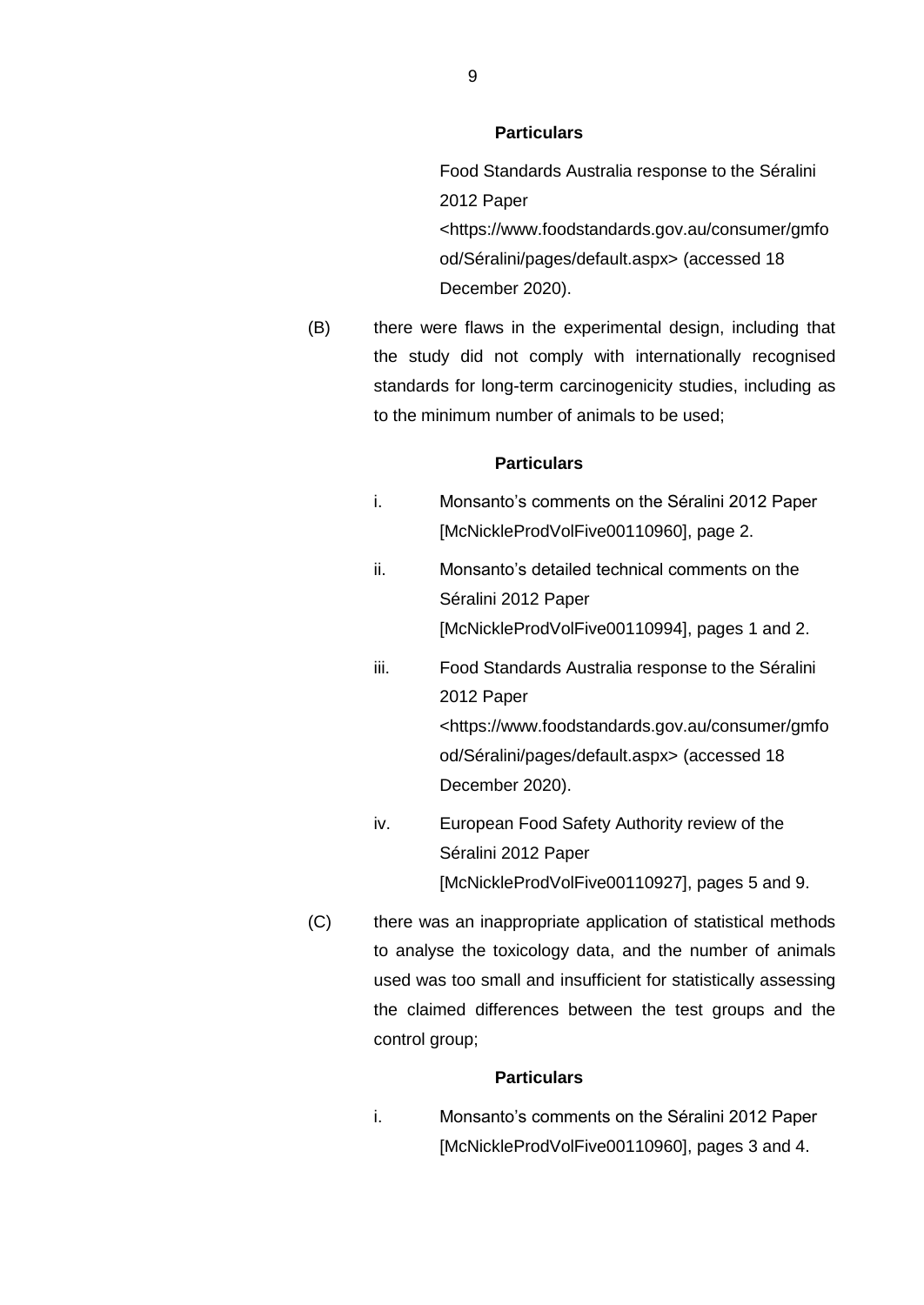- ii. Monsanto's detailed technical comments on the Séralini 2012 Paper [McNickleProdVolFive00110994], pages 2, 3 and 11.
- iii. European Food Safety Authority review of the Séralini 2012 Paper [McNickleProdVolFive00110927], pages 6 and 9.
- iv. Health Canada and the Canadian Food Inspection Agency's review of the Séralini 2012 Paper <https://www.canada.ca/en/healthcanada/services/food-nutrition/genetically-modifiedfoods-other-novel-foods/canadian-food-inspectionagency-statement-Séralini-2012-publication-2-yearrodent-feeding-study-glyphosate-formulationsmaize-nk603.html> (accessed 18 December 2020).
- (D) the main conclusions of the authors were not supported by the presented data, which was incomplete or missing;

- i. Monsanto's comments on the Séralini 2012 Paper [McNickleProdVolFive00110960], pages 3 and 5.
- ii. Monsanto's detailed technical comments on the Séralini 2012 Paper [McNickleProdVolFive00110994], page 10.
- (E) *'The methodology used was inadequately described, the full data set was not presented, and the data that was reported was not presented in a transparent manner.';*

# **Particulars**

Health Canada and the Canadian Food Inspection Agency's review of the Séralini 2012 Paper <https://www.canada.ca/en/health-

canada/services/food-nutrition/genetically-modifiedfoods-other-novel-foods/canadian-food-inspectionagency-statement-Séralini-2012-publication-2-year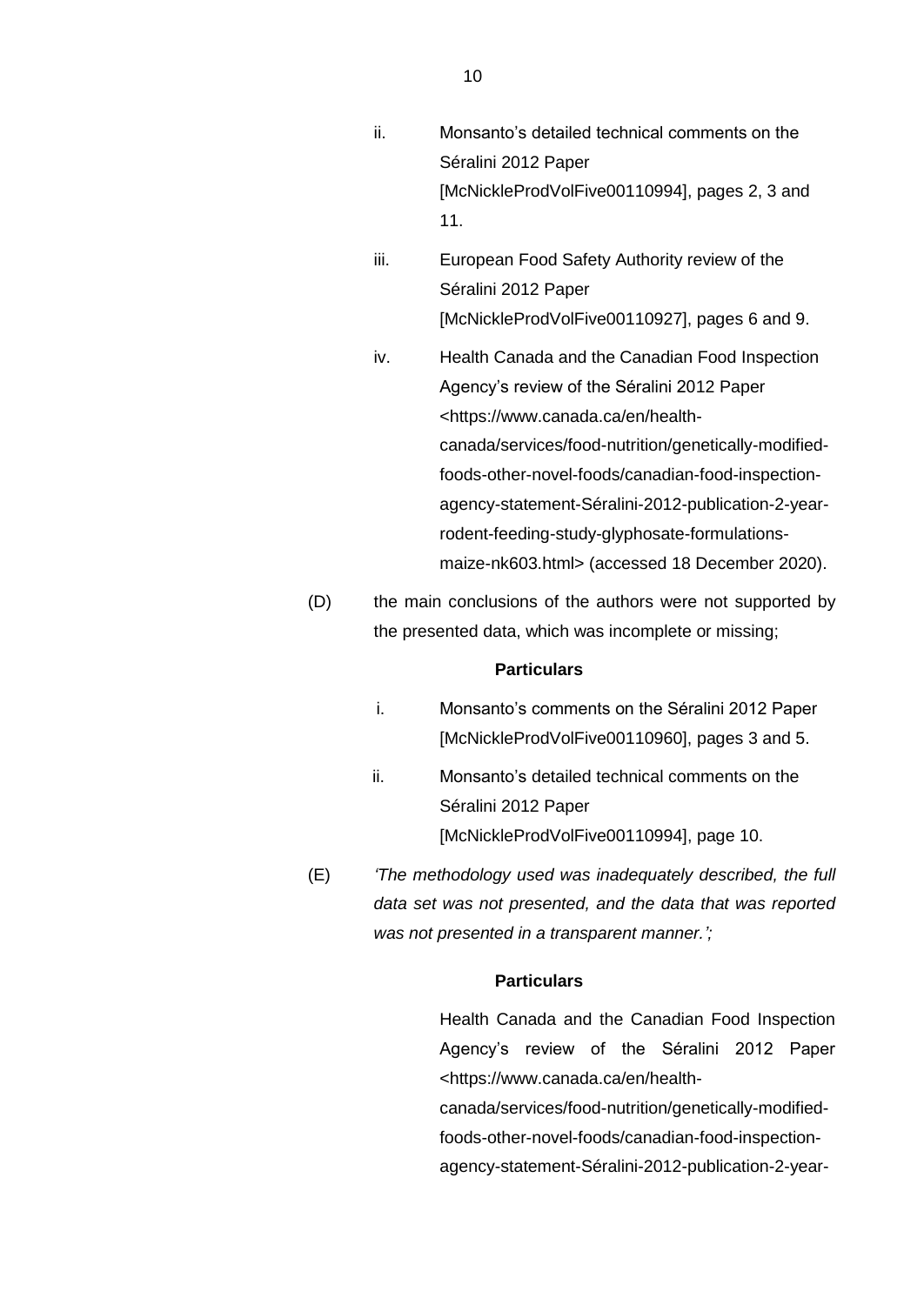rodent-feeding-study-glyphosate-formulationsmaize-nk603.html> (accessed 18 December 2020).

(F) the authors misinterpreted the study's findings, and failed to acknowledge that tumour rates fell within historical norms for the relevant strain of laboratory rat;

#### **Particulars**

- i. Monsanto's comments on the Séralini 2012 Paper [McNickleProdVolFive00110960], page 3.
- ii. Monsanto's detailed technical comments on the Séralini 2012 Paper [McNickleProdVolFive00110994], pages 3 to 5.
- iii. Food Standards Australia response to the Séralini 2012 Paper <https://www.foodstandards.gov.au/consumer/gmfo od/Séralini/pages/default.aspx> (accessed 18 December 2020).
- (G) '*The study was underpowered, it was poorly presented and poorly analysed*';

### **Particulars**

Deposition of the Applicant's expert witness, Christopher Portier, dated 17 April 2018 [McNickleProdVolEight00075602] at 591:8-21.

(H) it '*wasn't conducted very well…it wasn't adequate… It's just not a good study.*';

# **Particulars**

Deposition of the US Plaintiffs' expert witness, Charles Jameson, dated 27 September 2018 [McNickleProdVolEight00030637] at 269:21-270:6.

(I) *'The study was widely rejected by the scientific community as poorly planned and executed. There is no evidence that the study was scientifically significant in any way*.*'*;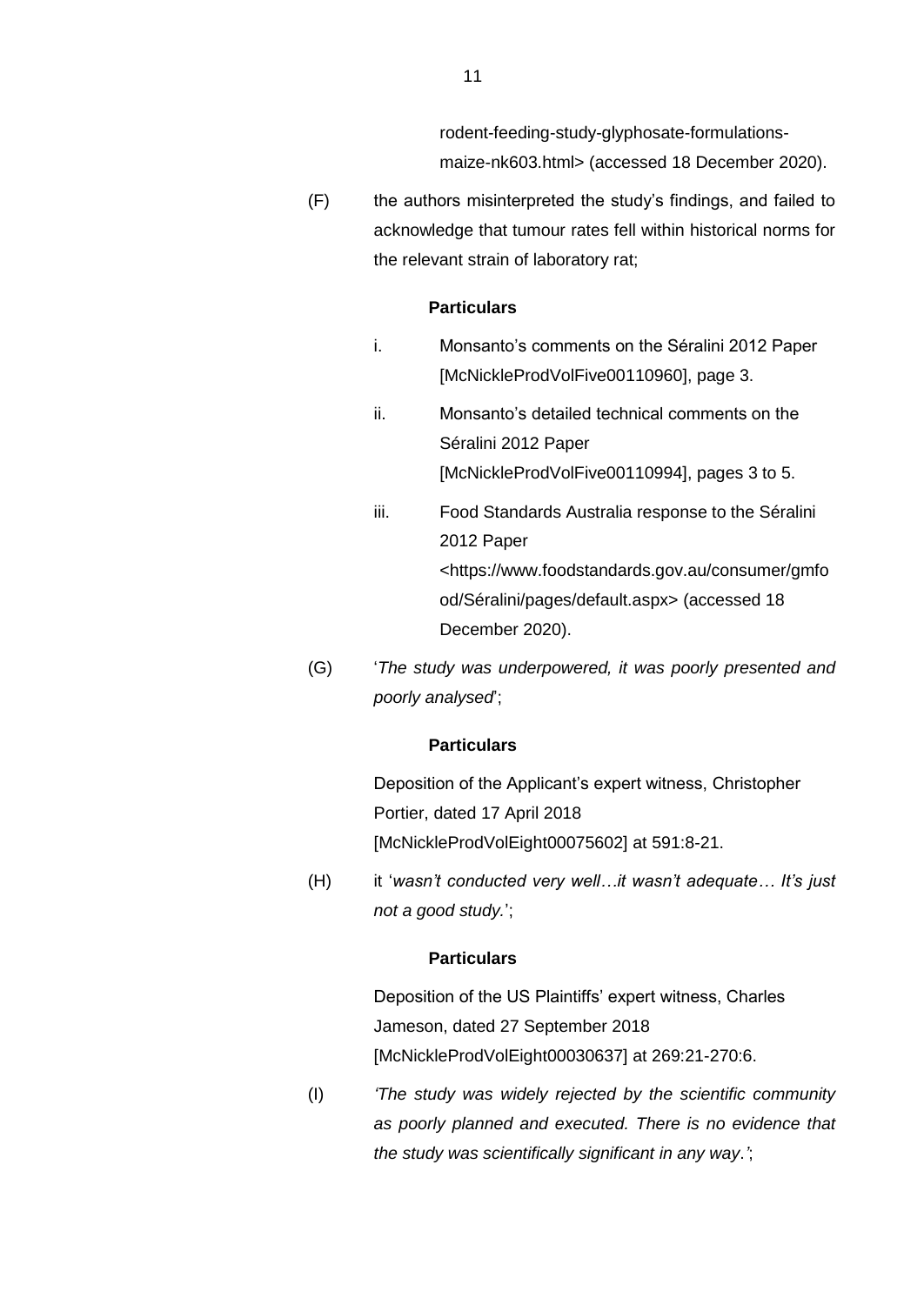*Pilliod v Monsanto*, Order on Motions in Limine No. 18, Mar. 19, 2019, per Judge Smith.

(c) in 2014, the results of the Séralini 2012 Paper were republished in the openaccess journal Environmental Sciences Europe (**Republished Séralini Paper**);

#### **Particulars**

Republished Séralini Paper [McNickleProdVolFive00176433].

- (d) the Republished Séralini Paper stated, among other things, that:
	- (i) *'Our data show that the signs of liver and kidney toxicity seen at 90 days from the consumption of NK603 GM maize [3, 7] do indeed escalate into severe disease over an extended period'*;
	- (ii) *'Furthermore, similar negative health effects were observed in all treatment groups (NK603 GM maize with or without R application and R alone)'*;
	- (iii) *'What is also evident from our data is that ill effects were not proportional to the dose of either the NK603 GM maize ± R or R alone. This suggests that the observed disease may result from endocrine disruptive effects, which are known to be non-monotonic.'*; and
	- (iv) *'By the beginning of the 24th month, 50-80% of female animals had developed tumors in all treated groups'*.
- (e) the Republished Séralini Paper was given no weight by the International Agency for Research on Cancer (**IARC**), who stated that '[the study] *was inadequate for evaluation because the number of animals per group was small, the histopathological description of tumours was poor, and incidences of tumours for individual animals were not provided'*;

### **Particulars**

IARC Monograph on Glyphosate [McNickleProdVolEight00008820], page 35.

9. In answer to paragraph 9: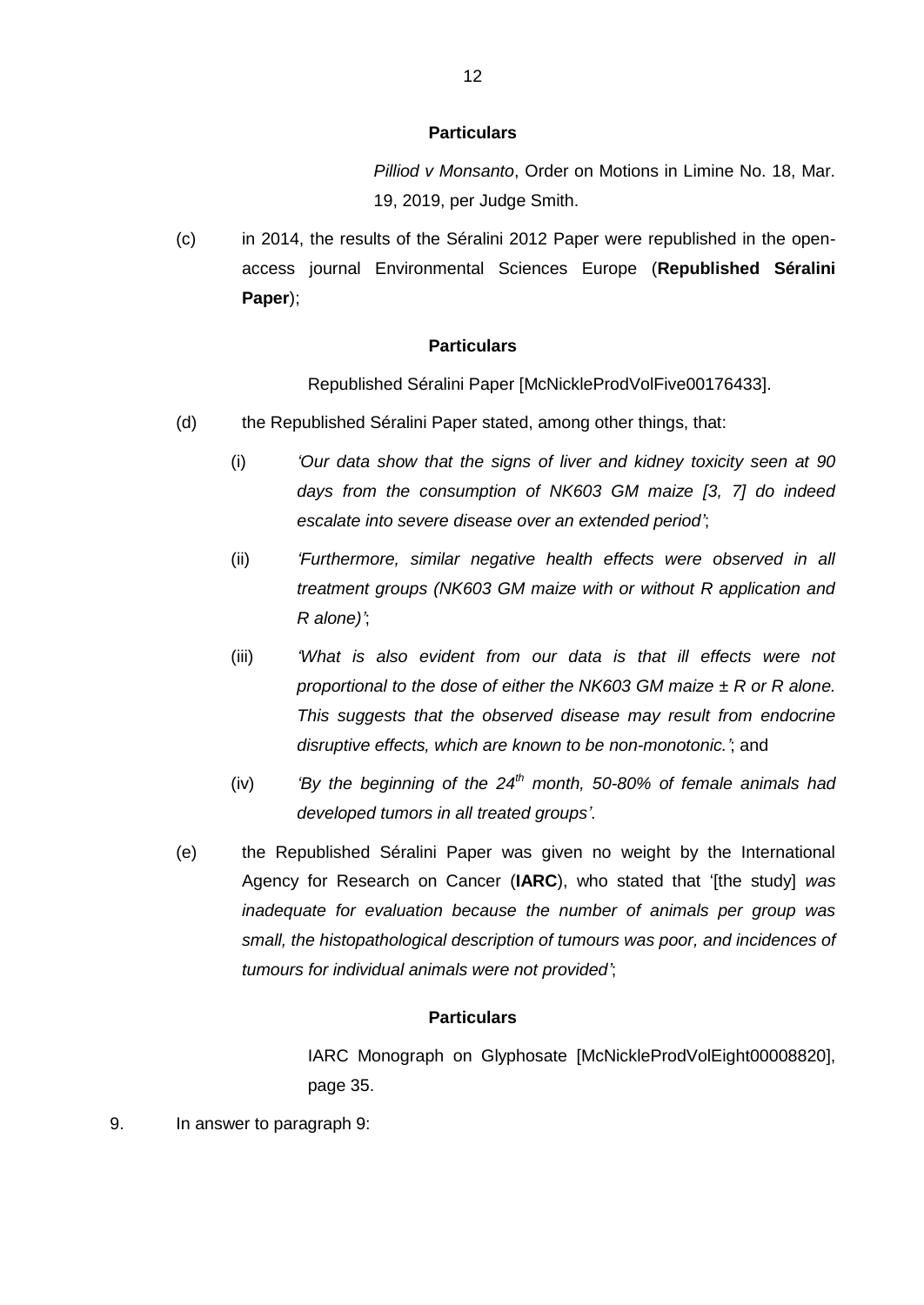- (a) it admits that the written correspondence referred to in paragraph 7 of the Applicant's Reply was sent to the editor of the journal Food and Chemical Toxicology from Professor Bruce Chassy;
- (b) subject to production by the Applicant of the written correspondence to the editor of the journal Food and Chemical Toxicology from Professor Bruce Chassy, referred to in paragraph 7 of the Applicant's Reply, and reference at trial to its full terms and effect, it admits that the written correspondence to the editor of the journal Food and Chemical Toxicology from Professor Bruce Chassy stated, among other things, that:
	- (i) *'Séralini's mockery of science could have a profoundly negative impact on the journal, on the perceptions of the peer review process, and on science in general'*;
	- (ii) *'the process of peer-review has abjectly failed in this instance';*
	- (iii) *'I will not take space here to detail the flaws in design, execution and analysis found in the paper in question';*
	- (iv) *'the paper reports exactly what one might have expected to see for any similarly sized group of Sprague Dawley rats. There is simply nothing unusual about what is reported in the paper. There has been accordingly an outpouring of critical comment from the scientific community';*
	- (v) *'I am in particular concerned that the journal has accepted a paper in which the authors have committed both scientific misconduct and have themselves documented unethical practices'; and*
	- (vi) '[the authors] *compound the problem by refusing to release detailed information on protocols, materials, and results'.*

Email from Professor Bruce Chassy to A. Wallace Hayes dated 26 September 2012 [MONGLY00900629], pages 3 and 4.

(c) the written correspondence to the editor of the journal Food and Chemical Toxicology from Professor Bruce Chassy, referred to in paragraph 7 of the Applicant's Reply, stated that Professor Chassy *'sincerely hope*[d] *that the journal will take immediate action by retracting* [the Séralini 2012 Paper]';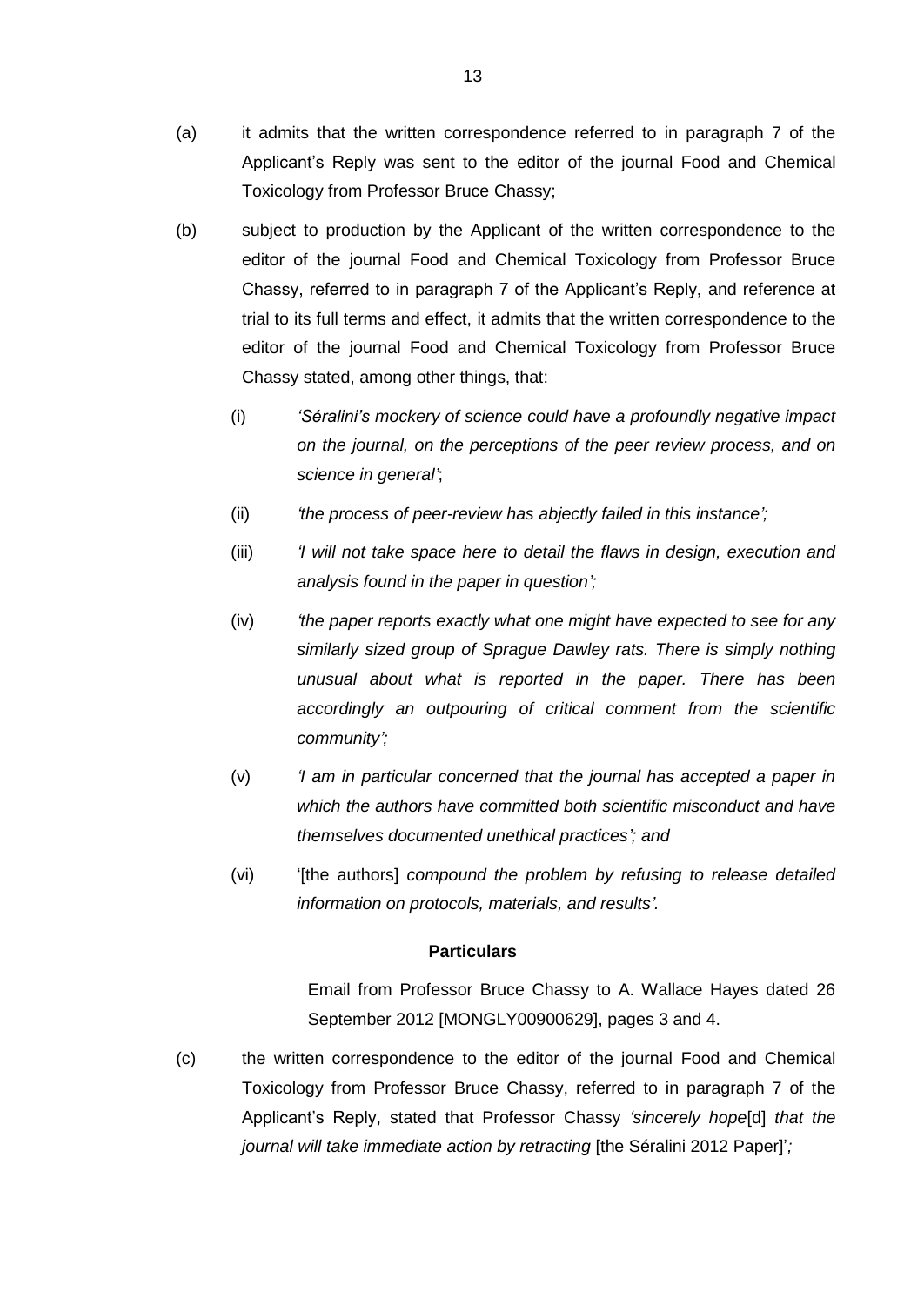Email from Professor Bruce Chassy to A. Wallace Hayes dated 26 September 2012 [MONGLY00900629], page 5.

- (d) otherwise denies paragraph 9; and
- (e) says further that:
	- (i) it refers to and repeats its response to paragraph 8 above;
	- (ii) the reference to retracting the publication of the Séralini 2012 Paper was justified in all the circumstances;
	- (iii) written correspondence to the editor of the journal Food and Chemical Toxicology was required to be formally submitted so that it could be considered for publication to the journal Food and Chemical Toxicology, and Eric Sachs communicated with Professor Bruce Chassy to inform him of that fact;
	- (iv) the communication by Eric Sachs referred to in sub-paragraph (iii) above did not contain a request for Professor Bruce Chassy to call for retraction of the Séralini 2012 Paper; and

# **Particulars**

Deposition of Eric Sachs dated 18 September 2018 [McNickleProdVolSeven00009736] at 281:1-3

- (v) it denies that any involvement of Monsanto had an impact on the validity of the conclusions of the correspondence referred to in paragraph 7 of the Applicant's Reply of Professor Bruce Chassy.
- 10. It admits the allegation in paragraph 10.
- 11. In answer to paragraph 11, it:
	- (a) admits that the article by Henry Miller titled *'Scientists Smell a Rat in Fraudulent Study'* published in Forbes in 2012 (**2012 Forbes Article**) did not name Monsanto Employees as authors of, or contributors to, but says that it would have been inappropriate for it to do so, as the contribution of Monsanto employees was limited and was in the nature of general suggestions and identification of inaccuracies in the draft article;
	- (b) otherwise denies the allegations in paragraph 11;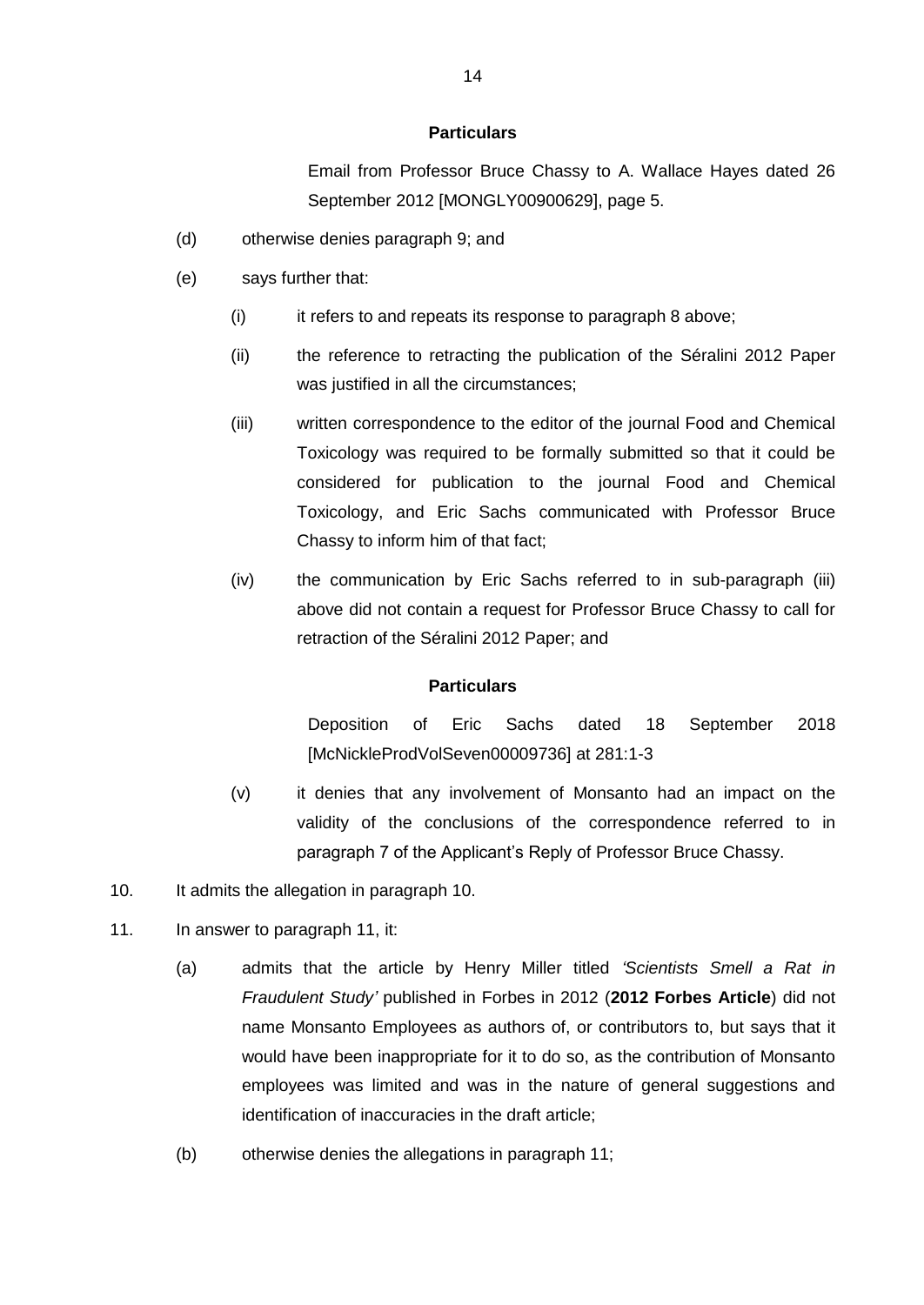- (c) says further that subject to production by the Applicant of the 2012 Forbes Article, and reference at trial to its full terms and effect:
	- (i) the scientific community had raised criticisms of the Séralini 2012 Paper;
	- (ii) the 2012 Forbes Article stated, among other things, that:
		- (A) '*There is so much wrong with the experimental design that the conclusion is inescapable that the investigators intended to get a spurious, preordained result*';
		- (B) '*mortality rates and tumor incidence in all experimental groups fall within historical norms for this strain of laboratory rats*';
		- (C) '*the statistical methods employed were unconventional and appeared to be selected specifically in order to give a certain result*';
		- (D) '*absence of statistical analysis for mortality or tumor incidence*';
		- (E) '*inappropriate, unnecessary suffering of the rats, which should have been euthanized long before the tumors became so huge – an especially egregious ethics violation*';
		- (F) '*the reported results conflict with innumerable experiments conducted by laboratories around the world on both genetically engineered corn and glyphosate, and also with vast real-world experience*'; and
		- (G) '*the publication of this article represents an abject, egregious failure of peer-review and editorial competence at Food and Chemical Toxicology, the journal in which it appeared'*; and
	- (iii) it denies that any involvement of Monsanto in the preparation of the 2012 Forbes Article had an impact on the validity of the conclusions reached in the 2012 Forbes Article by Henry Miller;
- 12. In answer to paragraph 12, it:
	- (a) admits that the Séralini 2012 Paper was retracted from the journal Food and Chemical Toxicology but says this occurred in November 2013;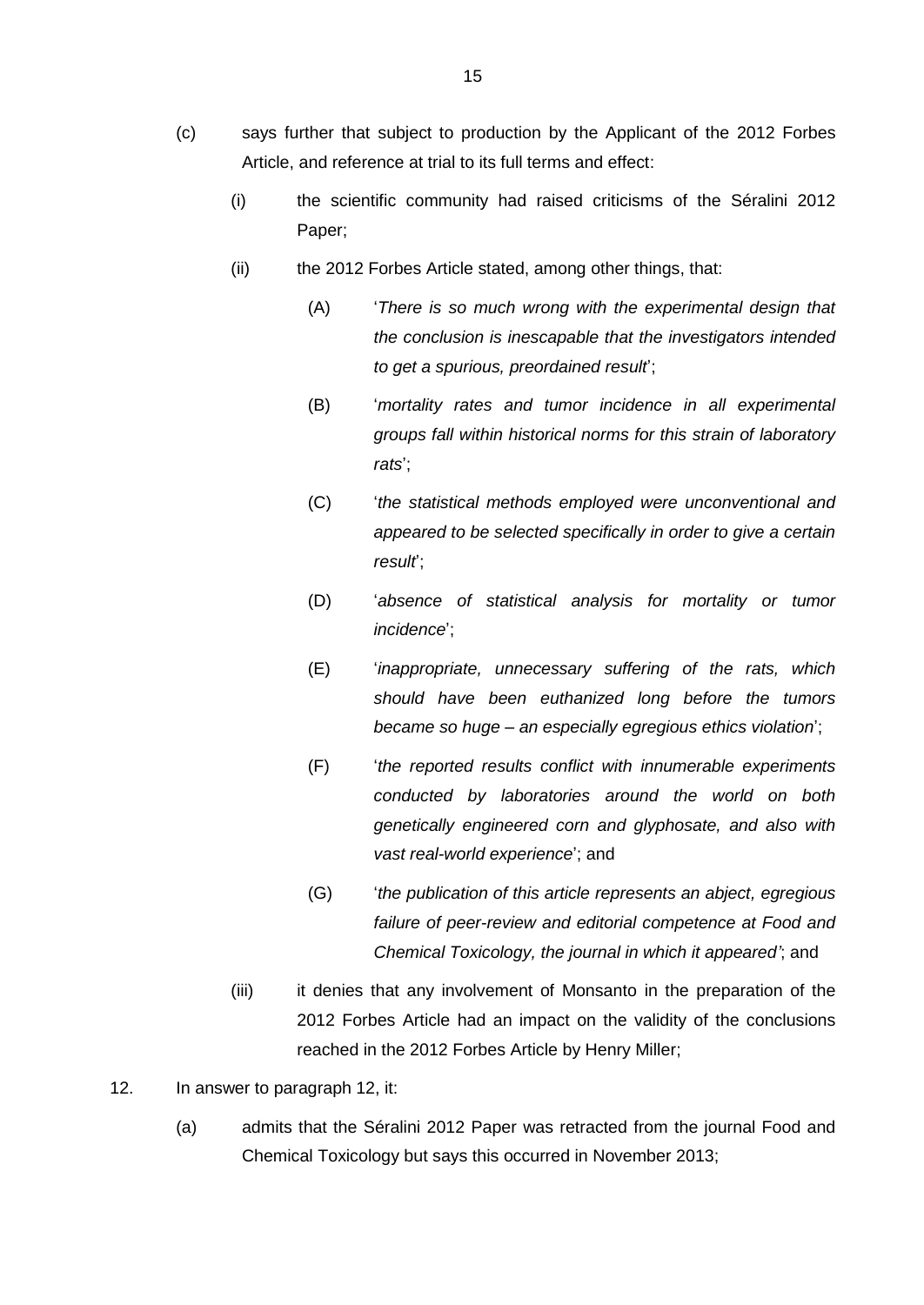- (b) refers to and repeats paragraph  $(8)(b)(ii)$ ,  $(8)(b)(iii)$ ,  $(8)(c)$  and  $(8)(e)$  above; and
- (c) otherwise denies the allegations in paragraph 12.
- 13. In answer to paragraph 13, it:
	- (a) admits the allegations in paragraph 13; and
	- (b) says further that the 2012 paper by Pamela Mink, Jack Mandel, Bonnielin Sceurman and Jessica Lundin titled *'Epidemiologic studies of glyphosate and cancer: a review'* (**Mink 2012 Paper**) was also published online on 7 June 2012.
- <span id="page-16-0"></span>14. In answer to paragraph 14, it:
	- (a) admits that the Mink 2012 Paper did not name Donna Farmer or Daniel Goldstein as authors of the paper, and it says that it would have been inappropriate for it to do so:
		- (i) the suggested amendments to the Mink 2012 Paper were primarily confined to the introduction to the Mink 2012 Paper and did not alter any of the authors' evaluations or conclusions;
		- (ii) the authors of the Mink 2012 Paper retained complete authority to accept or reject suggested amendments to the Mink 2012 Paper;
		- (iii) to the extent that amendments and additions provided by Donna Farmer and/or Daniel Goldstein were adopted in the Mink 2012 Paper, the authors of the Mink 2012 Paper approved those suggestions;
		- (iv) the Mink 2012 Paper acknowledged:
			- (A) the contribution of Monsanto Company to the Mink 2012 Paper;
			- (B) the funding arrangements for the Mink 2012 Paper;

The Mink 2012 Paper contains (a) a conflict of interest statement in the form *'The authors have disclosed the funding source for this research. JSM has served has (sic) a paid consultant to Monsanto Company. Final decisions regarding the content of the manuscript were made solely by the four authors' and (b) an acknowledgement in the*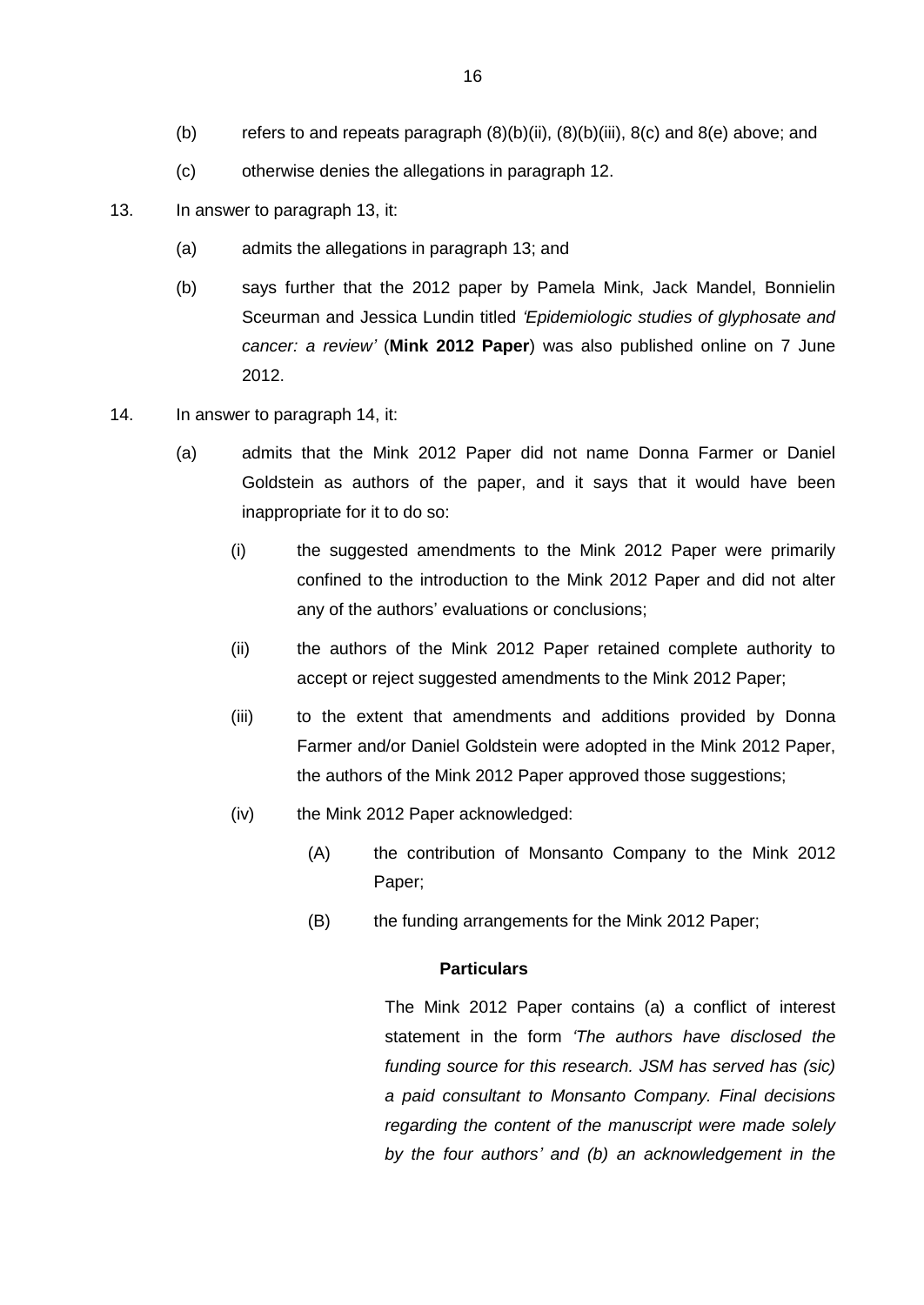*form 'This research was supported by the Monsanto Company, St. Louis, Missouri''*.

- (b) otherwise denies the allegations contained in paragraph 14;
- <span id="page-17-1"></span><span id="page-17-0"></span>(c) says further that:
	- (i) subject to production by the Applicant of the Mink 2012 Paper and reference at trial to its full terms and effect:
		- (A) the abstract to the Mink 2012 Paper contains the statement that *'Our review found no consistent pattern of positive associations indicating a causal relationship between total cancer (in adults or children) or any site-specific cancer and exposure to glyphosate.'*
		- (B) the Mink 2012 Paper contains the statements:
			- (1) *'Our review of the currently available epidemiologic literature on glyphosate and cancer found no evidence of a consistent pattern of positive associations that would be indicative of a causal relationship between any site—specific cancer and exposure to glyphosate.'*; and
			- *(2) 'None of the AHS cohort study analyses reported statistically significant positive findings for glyphosate exposure and total cancer or any site specific cancer in adults or children.'*;
	- (ii) Donna Farmer and Daniel Goldstein assisted the authors of the Mink 2012 Paper by providing them with relevant publicly available articles and suggested amendments and additions to a draft of the Mink 2012 Paper;
	- (iii) the authors at all times retained the ability to accept or reject any suggested amendments or additions to the draft of the Mink 2012 Paper;
	- (iv) the involvement of Monsanto was appropriately acknowledged and it denies that any involvement of Monsanto had an impact on the validity of the underlying scientific data or conclusions reached in the Mink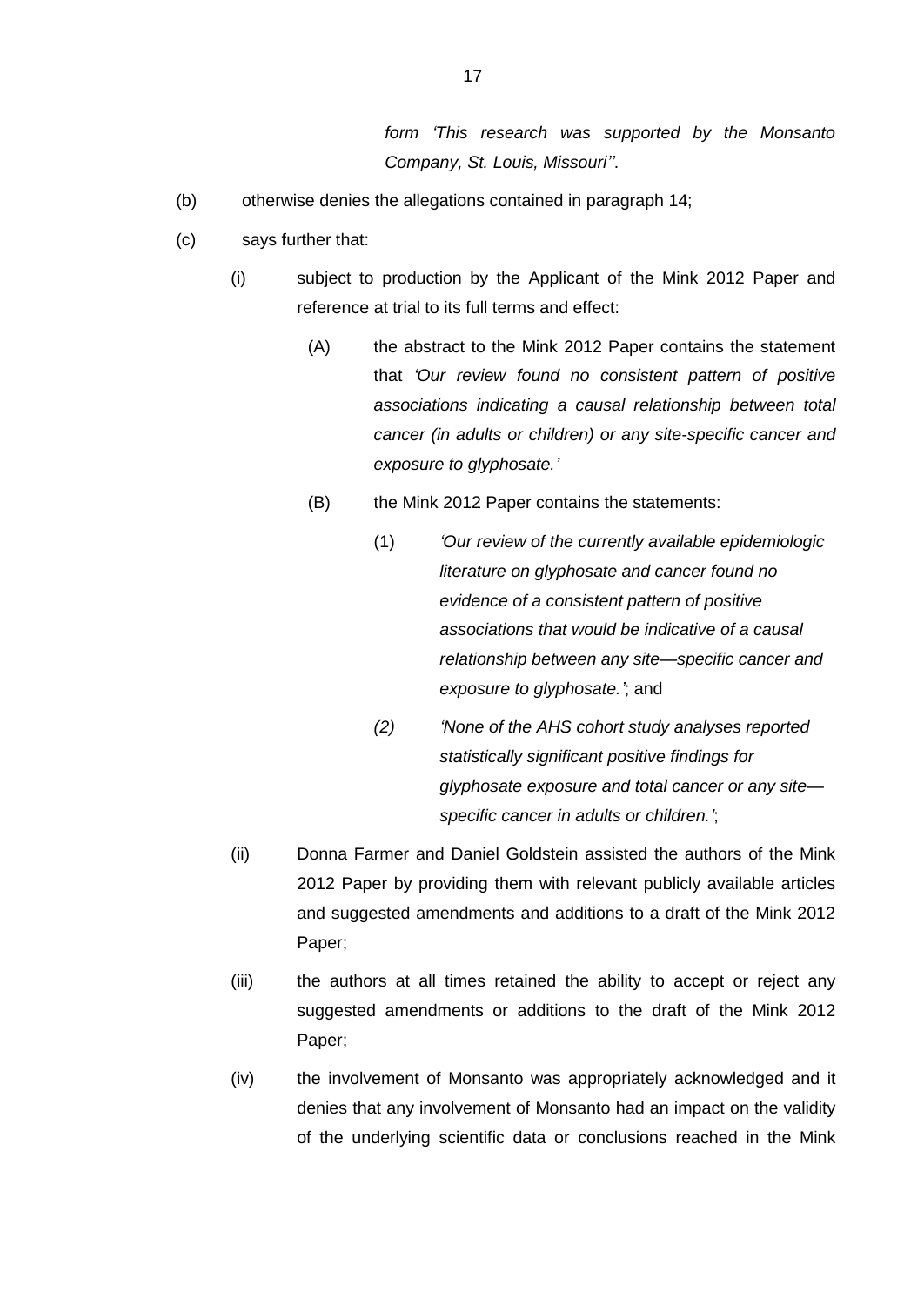2012 Paper by Pamela Mink, Jack Mandel, Bonnielin Sceurman and Jessica Lundin; and

- (v) in the premises identified in paragraphs  $14(a)$ ,  $14(c)$ (ii) to [\(iv\)](#page-17-1) above the contribution made by Monsanto employees did not amount to authorship.
- 15. It admits the allegations in paragraph 15.
- 16. In answer to paragraph 16, it:
	- (a) admits that a paper by Kier and Kirkland titled *'Review of genotoxicity studies of glyphosate and glyphosate-based formulations'* described in paragraph 15 of the Applicant's Reply (**Kier and Kirkland 2013 Paper**) did not name David Saltmiras as an author;
	- (b) otherwise denies the allegations in paragraph 16 and says further that subject to production by the Applicant of the paper described in paragraph 15 of the Applicant's Reply (the Kier and Kirkland 2013 Paper), and reference at trial to its full terms and effect:
		- (i) the Kier and Kirkland 2013 Paper stated, among other things, that:
			- (A) '*An overwhelming preponderance of negative results in wellconducted bacterial reversion and in vivo mammalian micronucleus and chromosomal aberration assays indicates that glyphosate and typical GBFs* [glyphosate-based formulations] *are not genotoxic in these core assays*';
			- (B) '*Negative results for in vitro gene mutation and a majority of negative results for chromosomal effect assays in mammalian cells add to the weight of evidence that glyphosate is not typically genotoxic for these endpoints in mammalian systems*';
			- (C) '*Glyphosate and typical GBFs do not appear to present significant genotoxic risk under normal conditions of human or environmental exposures*';
		- (ii) the Kier and Kirkland 2013 Paper was the result of an amalgamation of two different projects, specifically: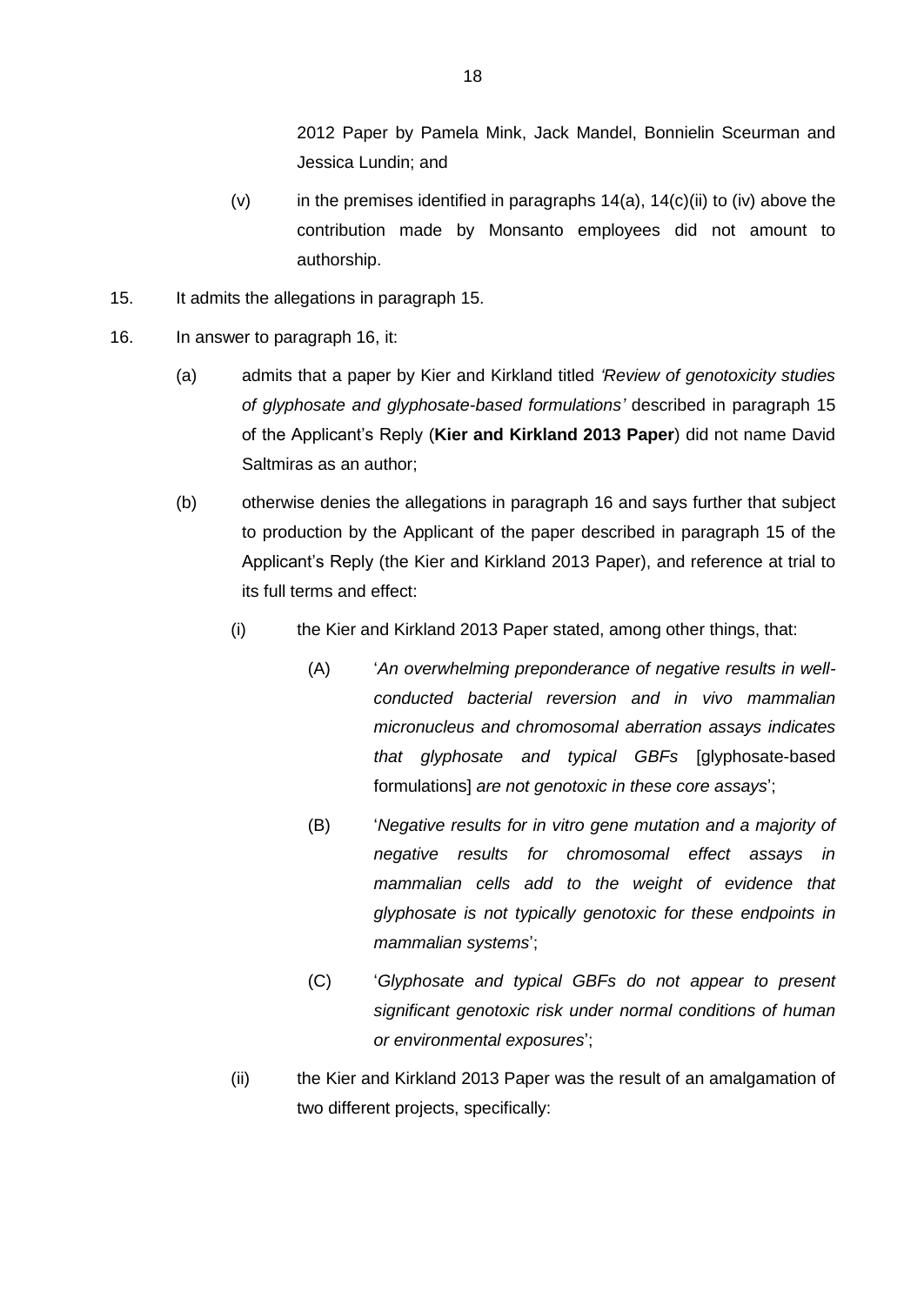- (A) a review manuscript of the glyphosate genotoxicity literature and the Monsanto genotoxicity data set, authorised on or around 22 February 2011 (**Initial Project**); and
- (B) a review manuscript involving all glyphosate genotoxicity studies owned by the European Glyphosate Task Force (**GTF**) member companies on both the active ingredient and formulated products, authorised in or around July 2012 (**Subsequent Project**),

which merged into one project in or around July 2012 (**Combined Project**);

### **Particulars**

Email from David Saltmiras to William Graham, among others, dated 13 July 2012 [MONGLY02145917].

<span id="page-19-0"></span>(iii) David Saltmiras was involved in assisting, to a limited extent, and facilitating Larry D. Kier with his draft manuscript for the Initial Project;

#### **Particulars**

The assistance and facilitation provided by David Saltmiras with respect to the Initial Project was limited to:

- (1) facilitating Larry D Kier's access to studies from Monsanto;
- (2) reviewing drafts of the manuscript and making suggested amendments which did not contribute substantially to the technical content of those drafts; and
- (3) further particulars may be provided following discovery and evidence.
- <span id="page-19-1"></span>(iv) David Saltmiras was precluded from authoring the Subsequent Project because it required the review of the raw data of proprietary glyphosate genotoxicity studies held by other glyphosate registrant companies in the taskforce which were competitors of Monsanto Company;

# **Particulars**

Email from David Saltmiras to William Graham, among others, dated 13 July 2012 [MONGLY02145917].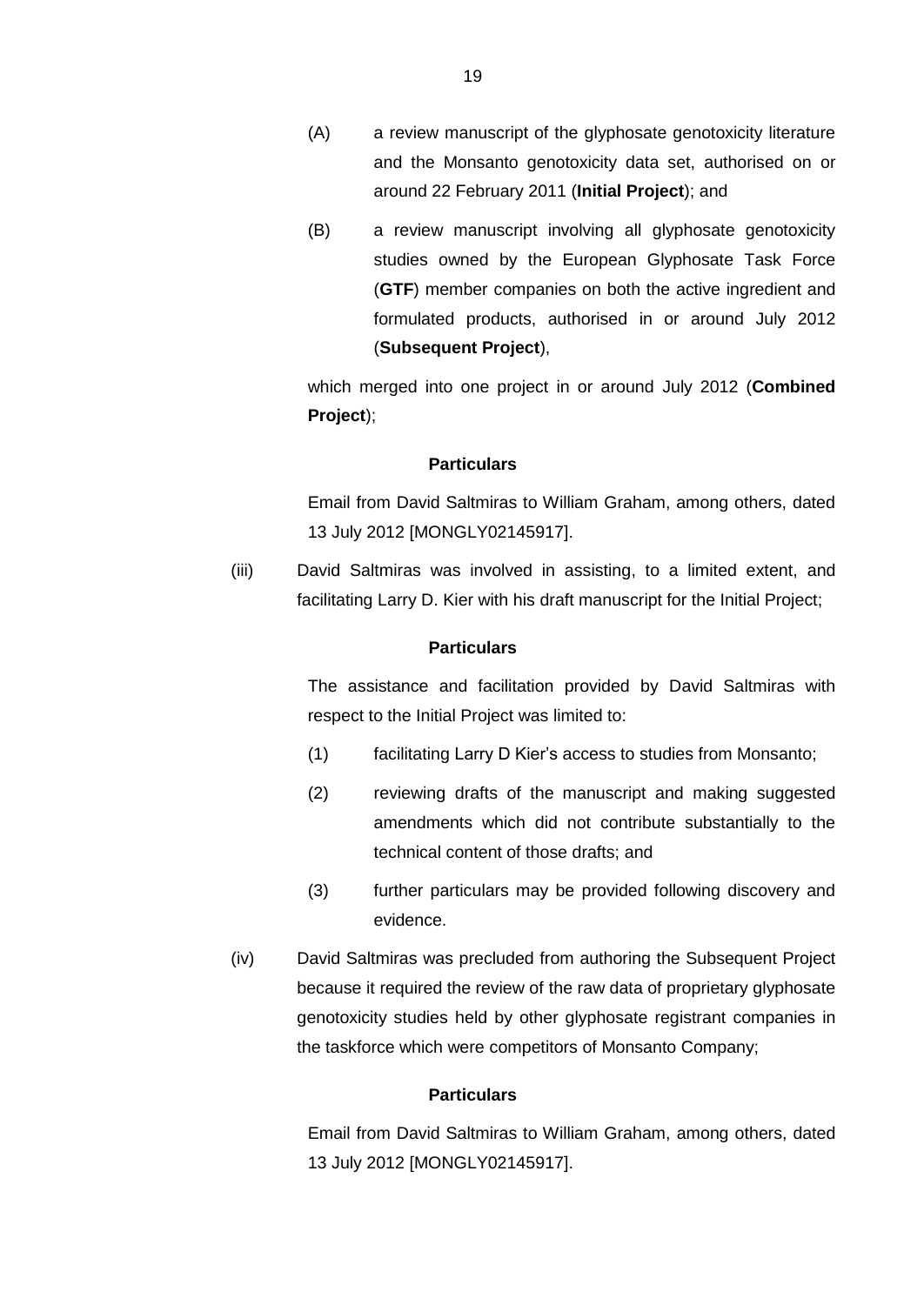- (v) by reason of the matters pleaded at sub-paragraph  $16(b)(iii)$  $16(b)(iii)$  to  $16(b)(iv)$  $16(b)(iv)$ above, David Saltmiras was removed as a potential author of the Combined Project and David J. Kirkland, an expert in genotoxicity, coauthored the Combined Project alongside Larry D. Kier;
- (vi) further and alternatively, it would have been inappropriate for David Saltmiras to be named as an author because:
	- (A) the authorship requirements as set forth by Francis & Taylor (the company that published the Kier and Kirkland 2013 Paper in the journal Critical Reviews in Toxicology) at the relevant time provided that an author:
		- (1) *'must have made a significant contribution to the work reported, in terms of research conception or design, and/or acquisition of data, and/or the analysis and interpretation of those data'*;
		- (2) is responsible for drafting, writing, and revising the article, or checking and confirming the article prior to submission;
		- (3) approves the final version of the article prior to submission;
		- (4) is aware and approves that the final version of the article has been submitted;
		- (5) accepts responsibility and accountability for all content; and
		- (6) accepts that if the article is found to be unsafe, in error, or in some way fraudulent, or in breach of warranties made, that responsibility is shared by all named co-authors;
	- (B) David Saltmiras' contribution to the Combined Project was not significant enough to amount to authorship, nor, for the reasons set out at 16(b[\)\(iv\)](#page-19-1) above could it be significant having regard to the fact that David Saltmiras was precluded from authoring the Subsequent Project;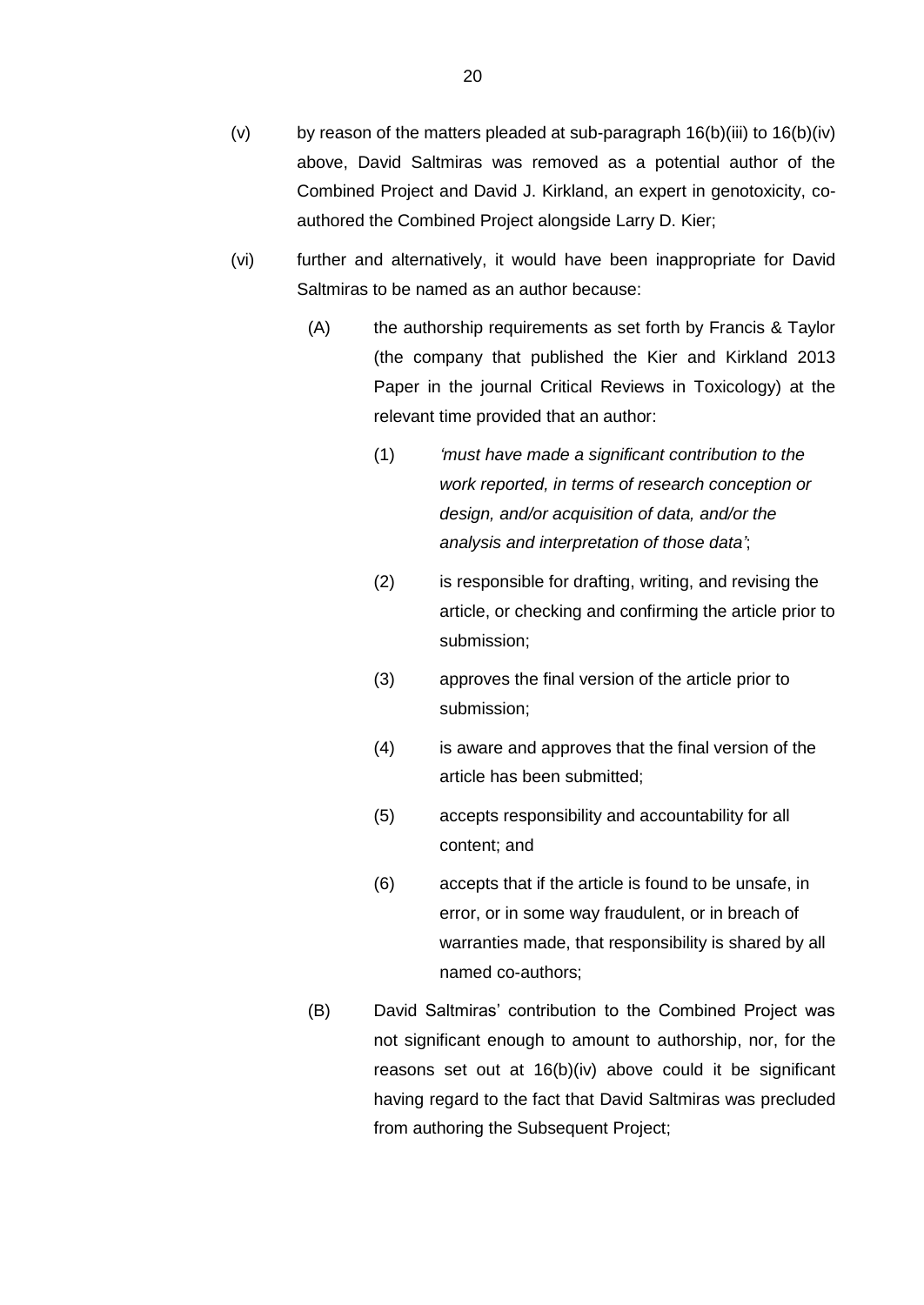(C) the contribution and service of David Saltmiras in respect of the Kier and Kirkland 2013 Paper was expressly acknowledged;

### **Particulars**

- (1) The acknowledgements section within the Kier and Kirkland 2013 Paper stated the following:
	- i. '*The authors would like the thank the following individuals for their contributions to this work by providing regulatory studies and their thoughtful review of the manuscript: David Saltmiras (Monsanto Company)…*'; and
	- ii. '*We would also like to acknowledge David Saltmiras for his invaluable service in providing coordination with individual companies and the Glyphosate Task Force'*; and
- (vii) it denies that any involvement of Monsanto had an impact on the validity of the underlying scientific data or conclusions reached in the Kier and Kirkland 2013 Paper by Larry D. Kier and David J. Kirkland.
- 17. It admits the allegation in paragraph 17.
- 18. Subject to production of the letter dated 9 October 2015 to Ms Esther Barajas-Ochoa, of the Office of Environmental Health Hazard Assessment from Professor Samuel M. Cohen of the University of Nebraska Medical Centre, referred to in paragraph 18 of the Applicant's Reply (**OEHHA Letter**) and reference at trial to its full terms and effect, it admits the allegations in paragraph 18.
- 19. In answer to paragraph 19:
	- (a) subject to production of the OEHHA Letter and reference at trial to its full terms and effect, it admits the OEHHA Letter was critical of the IARC decision;
	- (b) it otherwise denies paragraph 19;
	- (c) it says further that:
		- (i) the OEHHA Letter criticised IARC's inclusion of the Republished Séralini Paper;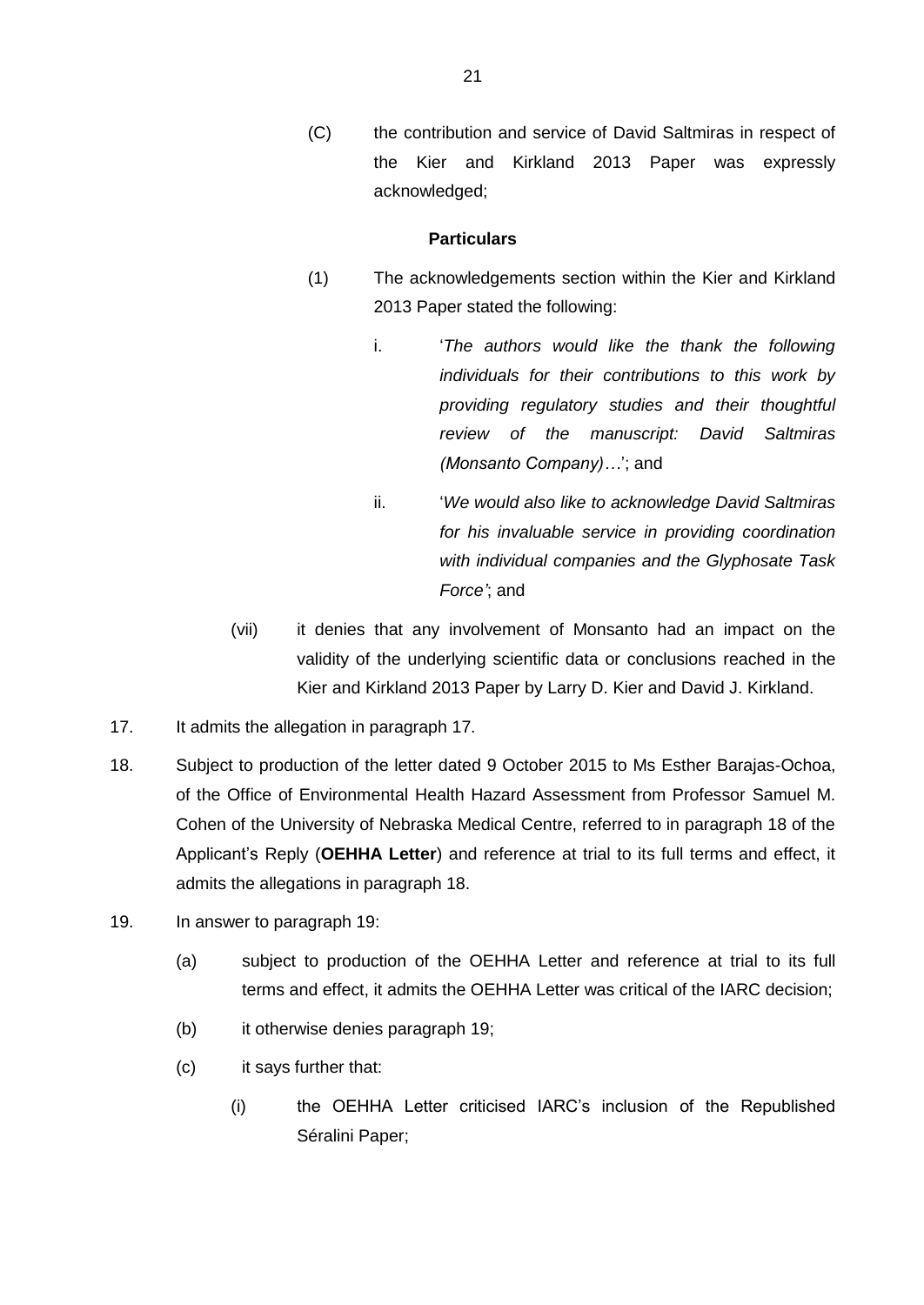(1) Page 3 of the OEHHA Letter contained the following paragraph which was drafted by Professor Samuel M. Cohen:

> *'An additional indication of the bias of this panel is their inclusion of a recent publication by Séralini et al, which was republished in Environmental Sciences Europe after being retracted from a previous publication in Food and Chemical Toxicology. I am astonished that the panel appears to be completely unaware of the numerous deficiencies of this study which resulted in its retraction from publication in Food and Chemical Toxicology. The details of the deficiencies of the Séralini et al study were broadly documented in the literature with Letters to the Editor and a variety of other means.*'

[McNickleProdVolThree00020557].

(ii) prior to preparing the OEHHA Letter, Professor Samuel M. Cohen was provided with a model letter by Monsanto;

### **Particulars**

- (1) Email correspondence from Daniel Goldstein to Professor Samuel M. Cohen dated 2 October 2015 which stated, among other things:
	- i. '*QUESTION: Would you be willing to consider submitting a comment to OEHHA regarding carcinogenicity classification of glyphosate?'*
	- ii. '*If you are willing to consider this, I am happy to send you the IARC monograph and a summary of same with commentary, as well as a pro-forma letter with the proper address, etc. so that you do not need to dig out the procedural information. Your comments, obviously, would be your own- but this would minimize the effort needed on your part*.'

[McNickleProdVolThree00020549].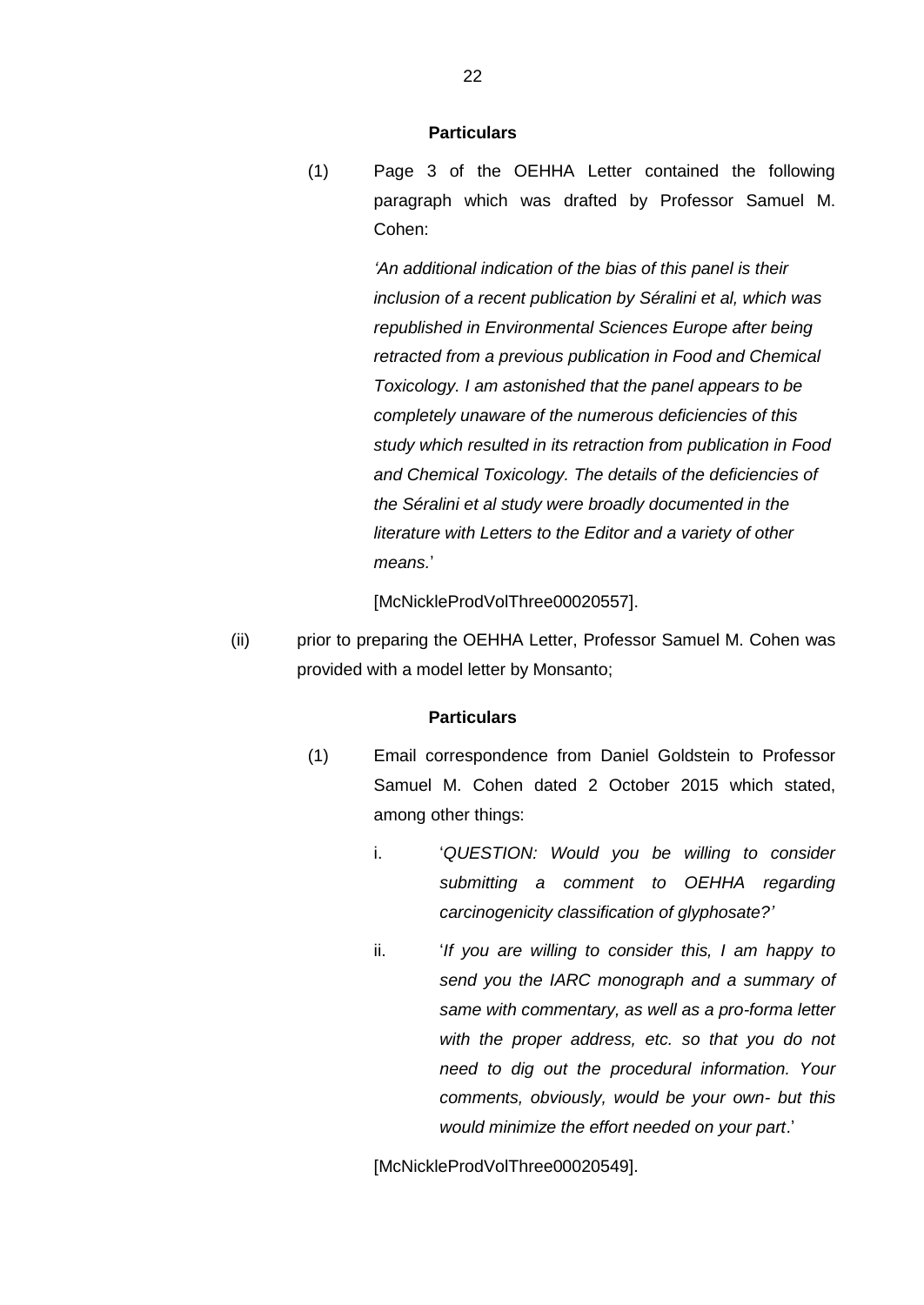- (2) Email correspondence from Daniel Goldstein to Professor Samuel M. Cohen dated 6 October 2015 attaching a model letter. The email correspondence stated, among other things:
	- i. '*This model letter is intended to provide the proforma content needed for transmission of the letter… and to provide suggested content to minimize the work on your end given your schedule. You are obviously free to comment entirely as you wish and change the letter in any way that suits your opinion*.'
	- ii. '*I know you have specific opinions about the IARC process itself, and you should feel free to express them. I have limited my draft comments to factual information as I do not feel it is appropriate for me to attempt to draft comments on IARC itself*.'

[McNickleProdVolThree00020549].

- (iii) the OEHHA Letter [McNickleProdVolThree00020557]:
	- (A) was substantially edited by Professor Samuel M. Cohen prior to submission to the OEHHA in comparison with the model letter provided to Professor Cohen [McNickleProdVolThree00020549];
	- (B) expressed opinions which were those of Professor Samuel M. Cohen and not of Monsanto employees; and
- (iv) it denies that any involvement of Monsanto had an impact on the validity of the underlying content or conclusions reached in the OEHHA letter by Professor Samuel M. Cohen.
- 20. It admits the allegations in paragraph 20.
- 21. It denies the allegations in paragraph 21 and says further that:
	- (a) in February 2015, an employee of Monsanto made enquiries with Henry Miller, then a professor at Stanford University, regarding the preparation of a column piece on IARC's review of glyphosate and confirmed that they had *'background'* and could *'provide information'* to Mr Miller, if required;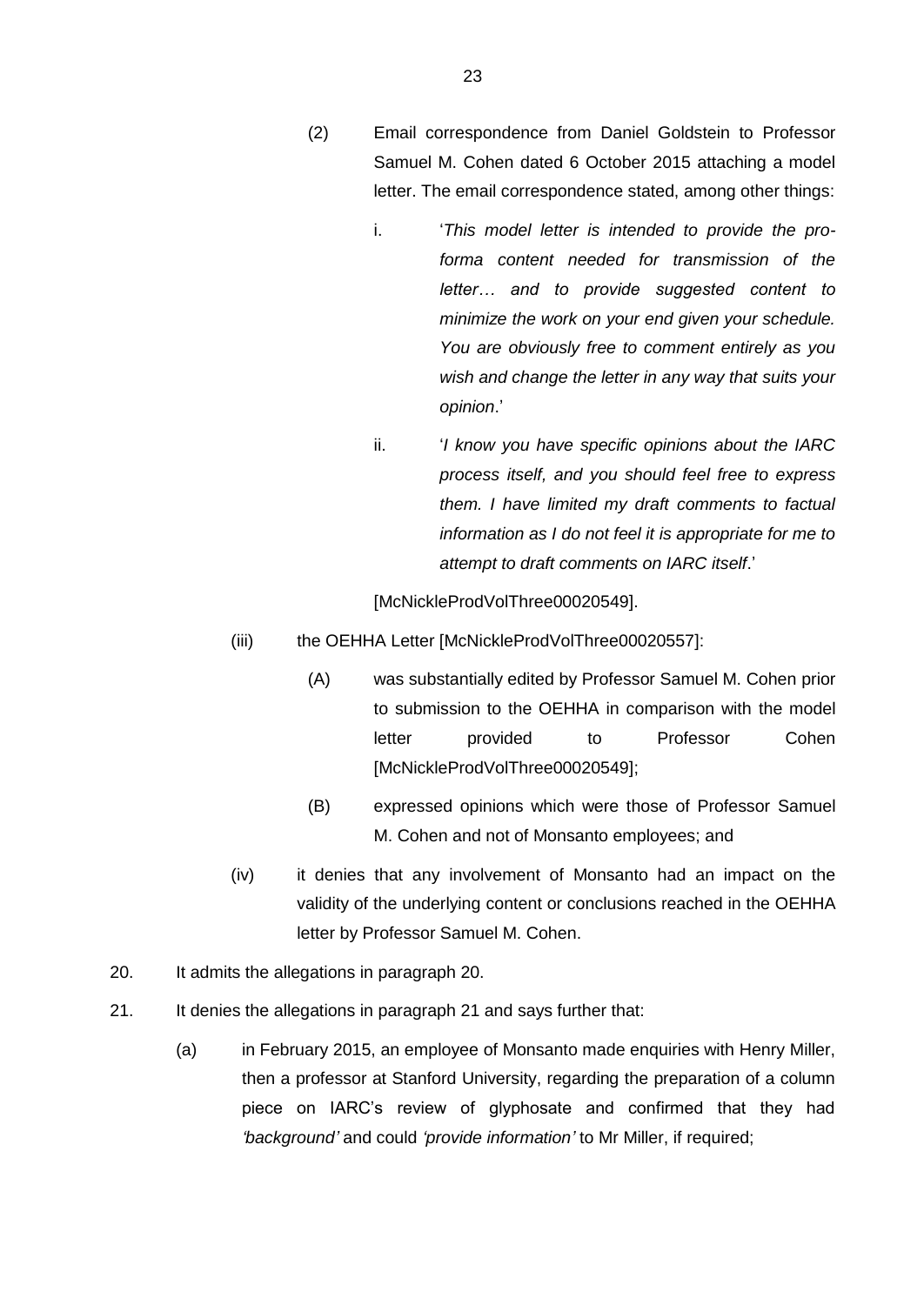- (b) on 20 March 2015 the *'op ed'* article titled 'Viewpoint: March Madness from the United Nations' was published online in Forbes (**2015 Forbes Article**);
- (c) subject to production by the Applicant of the 2015 Forbes Article and reference at trial to its full terms and effect, the 2015 Forbes Article, referred to in paragraph 20 of the Applicant's Reply stated, among other things, that '*The same applies to the IARC's analysis of glyphosate. The data (and a selected set of data, at that) were reviewed to determine whether glyphosate is capable of causing cancer*' and *'So, could any of these new documents have led IARC to their less favourable conclusion? No – because these reviews further affirmed the safety of glyphosate and the absence of linkage between glyphosate and cancer risk*'; and
- (d) the 2015 Forbes Article was subsequently removed from the Forbes website but was not formally retracted.
- 22. It admits the allegations in paragraph 22.
- <span id="page-24-0"></span>23. In answer to paragraph 23, it:
	- (a) admits that the paper by David Brusick, Marilyn Aardema, Larry D. Kier, David J. Kirkland and Gary Williams titled *'Genotoxicity Expert Panel review: weight of evidence evaluation of the genotoxicity of glyphosate, glyphosate-based formulations, and aminomethylphosphonic acid'*, described in paragraph 23 of the Applicant's Reply (**Brusick 2016 Paper**) does not name Monsanto employees as authors of the paper and says that it would have been inappropriate for it to do so because according to the authorship requirements as set forth by Francis & Taylor (the company that published this article in the journal Critical Reviews in Toxicology) authorship should be limited to those who have made *'a significant contribution'* to the *'research conception or design, acquisition of data, analysis and interpretation or in all these areas.'*

The authorship requirements as set forth by Francis & Taylor required that:

(1) the relevant person has made a significant contribution to the work reported, whether that's in the research conception or design, acquisition of data, analysis and interpretation, or;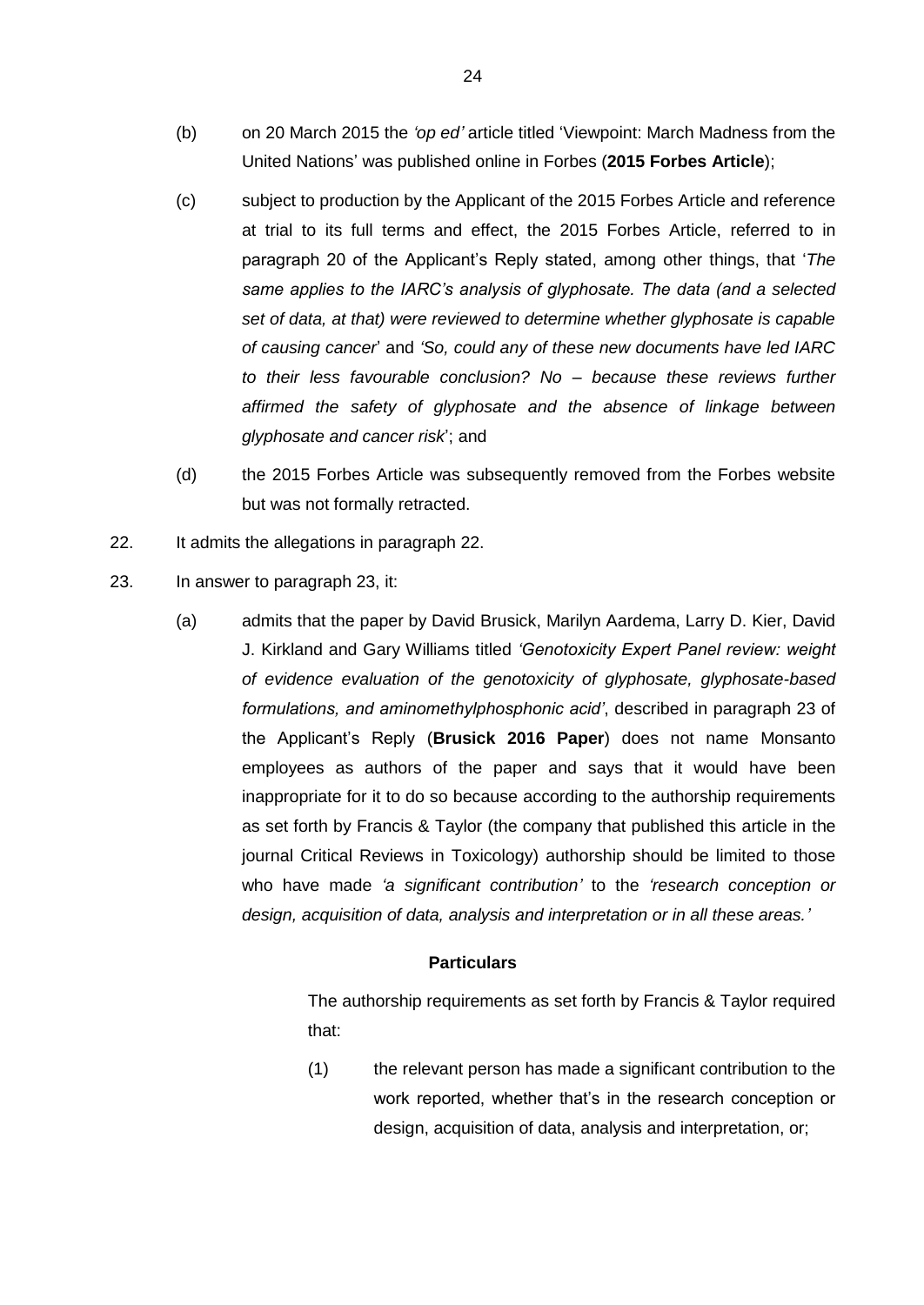- (2) in all of the areas referred to in [\(1\)](#page-27-0) above, the relevant person:
	- i. has drafted, written or revised the article;
	- ii. has reviewed and agreed on the final version of the article before submission;
	- iii. has agreed on the journal to which the article will be submitted;
	- iv. is aware that they are taking responsibility and accountability for the content of the article;
	- v. is aware that the corresponding author will be acting on their behalf in any communications about the article, through submission, peer review, production and after publication; and
	- vi. shares responsibility with all named co-authors if the article is found to be unsafe, in error or in some way fraudulent or in breach of the publishing agreement in place.
- (b) denies the allegations in paragraph 23;
- <span id="page-25-0"></span>(c) says further that:
	- (i) on 1 July 2015, the Third Respondent and Intertek Health Sciences Inc. (**Intertek**) entered into a Consulting Agreement whereby Intertek were required to organise and conduct a panel of independent third party experts who would undertake a thorough review in the four areas considered by IARC (the **Intertek Consulting Agreement**);
	- (ii) the Intertek Consulting Agreement contained the following objectives:
		- (A) *'Intertek will organise, host and facilitate an Expert Panel meeting(s)';*
		- (B) *'prior to the meeting(s) and after review of all Information Intertek will request feedback from each of the Panellists regarding conclusions on the safety of glyphosate';*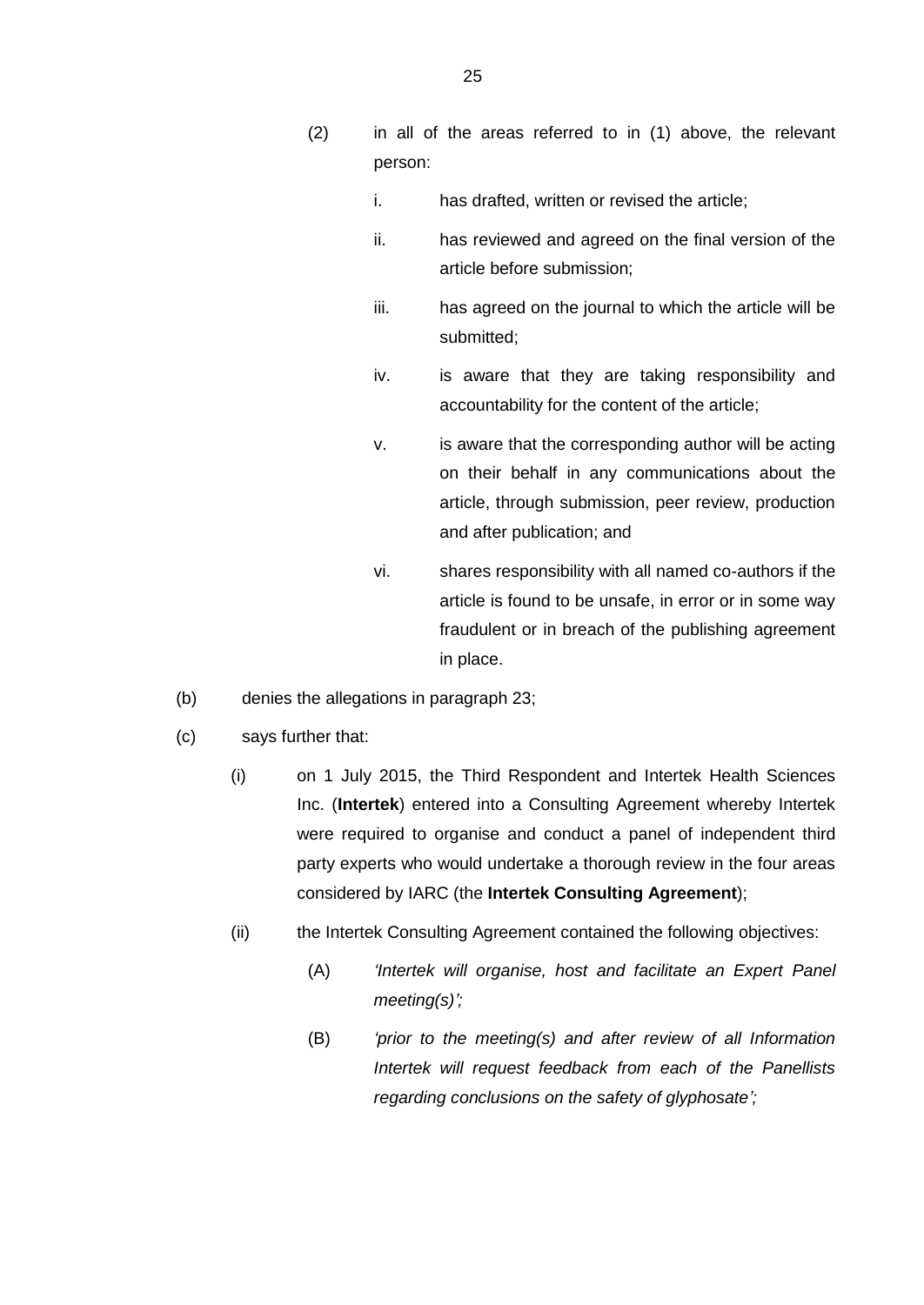- (C) *'Monsanto will prepare and supply, as needed, documentation and references to support the evaluation of glyphosate.'*
- (iii) subject to production by the Applicant of Brusick 2016 Paper, and reference at trial to its full terms and effect, the Brusick 2016 Paper stated, among other things, that:
	- (A) *'The Expert Panel concluded that glyphosate, GBFs, and AMPA genotoxicity response profiles are not consistent with characteristics of genotoxic carcinogens (Table 4)';*
	- (B) *'The Expert Panel concluded that the IARC assessment of classifications regarding strong evidence of genotoxicity and oxidative stress capabilities of glyphosate, GBFs, and AMPA is not supported by the available data';*
	- (C) *'A critical review of the complete dataset by the Expert Panel supports a conclusion that glyphosate (including GBFs and AMPA) does not pose a genotoxic hazard and therefore should not be considered support for the classification of glyphosate as a genotoxic carcinogen';*
	- (D) *'The evidence for oxidative stress/damage as a mechanism or predictor of carcinogenesis is unconvincing';*
	- (E) *'…A number of published and regulatory approval reviews of the carcinogenic and genotoxic potential of glyphosate, AMPA and GBFs were available prior to the development of the IARC Monograph (Health and Welfare Canada 1991; US EPA 1993; WHO 1994; Williams et al 2000; European Commission 2002; Kier & Kirkland 2013; US EPA 2013). The consensus among these reviews was that proper use of glyphosate and GBFs does not pose a genotoxic or carcinogenic hazard/risk with hazard indicating potential for adverse effects and risk indicating potential for adverse effects under actual conditions and amounts of exposure. As a result, glyphosate-based herbicides have been approved for use in over 160 countries. The recent IARC conclusion was therefore inconsistent with these other reviews.*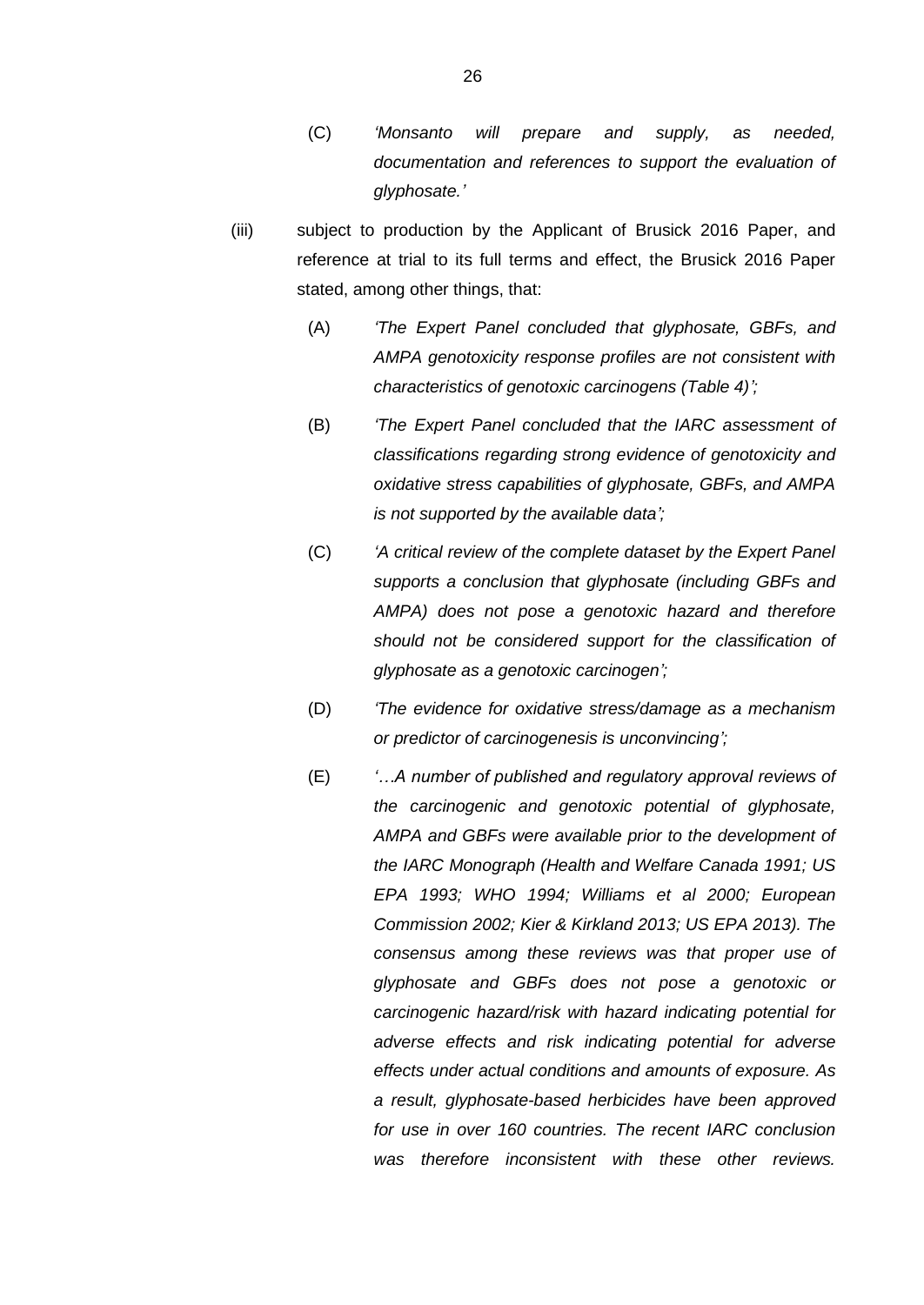*Consequently, the Monsanto Company commissioned Intertek Scientific & Regulatory Consultancy to assemble a panel of experts to conduct a thorough review in the four areas considered by IARC including mechanistic data (focused on genotoxicity and oxidative stress). This review section reports the views of the Expert Panel of genetic toxicologists on the genotoxicity of glyphosate, GBFs and AMPA and discusses how they relate to the IARC opinions. The views and conclusions represent those of the Expert Panel of genetic toxicologists as independent scientific consultants and neither employees of the Monsanto Company nor attorneys reviewed this manuscript prior to submission';*

- (iv) Monsanto personnel provided the necessary background and historical data on glyphosate to the authors and provided non-substantive contributions in the nature of final formatting suggestions on the article;
- (v) in the premises, the contribution made by the Monsanto employees did not amount to authorship;

### <span id="page-27-0"></span>**Particulars**

It refers to and repeats the particulars to paragraph [23\(a\)](#page-24-0) above.

- (vi) it denies that any involvement of Monsanto had an impact on the validity of the underlying scientific data or conclusions reached in the Brusick 2016 Paper by David Brusick, Marilyn Aardema, Larry D. Kier, David J. Kirkland and Gary Williams; and
- (vii) further and alternatively, on 26 September 2018, the journal Critical Reviews in Toxicology published a corrigendum in relation to the Brusick 2016 Paper which clarified and amended the Acknowledgements and the Declaration of Interest section as it originally appeared in the article, such that there was disclosure of various consultancy arrangements between the Third Respondent and certain authors and confirmation that employees of the Third Respondent had assisted with the final formatting of the article.
- 24. In answer to paragraph 24, it: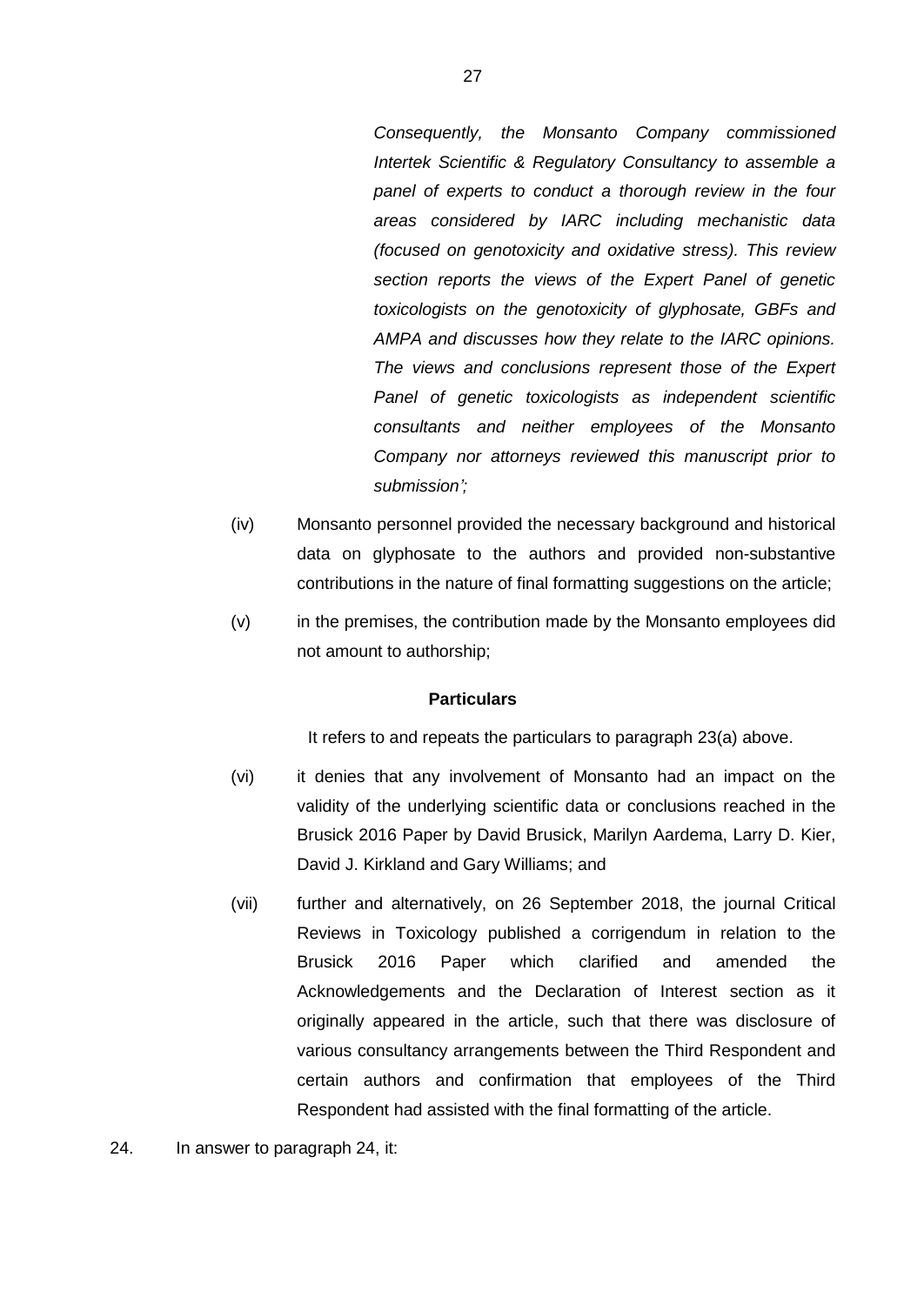- (a) admits that the paper by Gary M Williams, Marilyn Aardema, John Acquavella, Sir Colin Berry, David Brusick, Michele M. Burns, Joao Lauro Viana de Camargo, David Garabrant, Helmut A. Greim, Larry D. Kier, David J. Kirkland, Gary Marsh, Keith R. Solomon, Tom Sorahan, Ashley Roberts and Douglas L. Weed titled *'A review of the carcinogenic potential of glyphosate by four independent expert panels and comparison to the IARC assessment'* published in the journal Critical Reviews in Toxicology*,* described in paragraph 24 of the Applicant's Reply (**Williams (a) 2016 Paper**), does not name Monsanto employees as authors of the paper;
- (b) otherwise denies paragraph 24;
- (c) says further that:
	- (i) subject to production of the Williams (a) 2016 Paper, and reference at trial to its full terms and effect, the Williams (a) 2016 Paper stated, among other things, that:
		- (A) *'Given these differences, even without the data IARC did not include, there is no support for IARC's conclusion that 'glyphosate is probably carcinogenic to humans.';*
		- (B) *'Overall, extensive reviews of the genotoxicity of glyphosate, AMPA and GBFs that were available prior to the development of the IARC Glyphosate Monograph all support a conclusion that glyphosate (and related materials) is inherently not genotoxic. Further, evidence indicative of an oxidative stress mechanism of carcinogenicity is largely unconvincing.';*
		- (C) *'In summary, the totality of the evidence, especially in light of the extensive testing that glyphosate has received, as judged by the Expert Panels, does not support the conclusions that glyphosate is a 'probable human carcinogen' and, consistent with the previous regulatory assessments, the Expert Panels conclude that glyphosate is unlikely to pose a carcinogenic risk to humans';*
	- (ii) it refers to and repeats paragraph [23\(c\)](#page-25-0) with respect to the Intertek Consulting Agreement;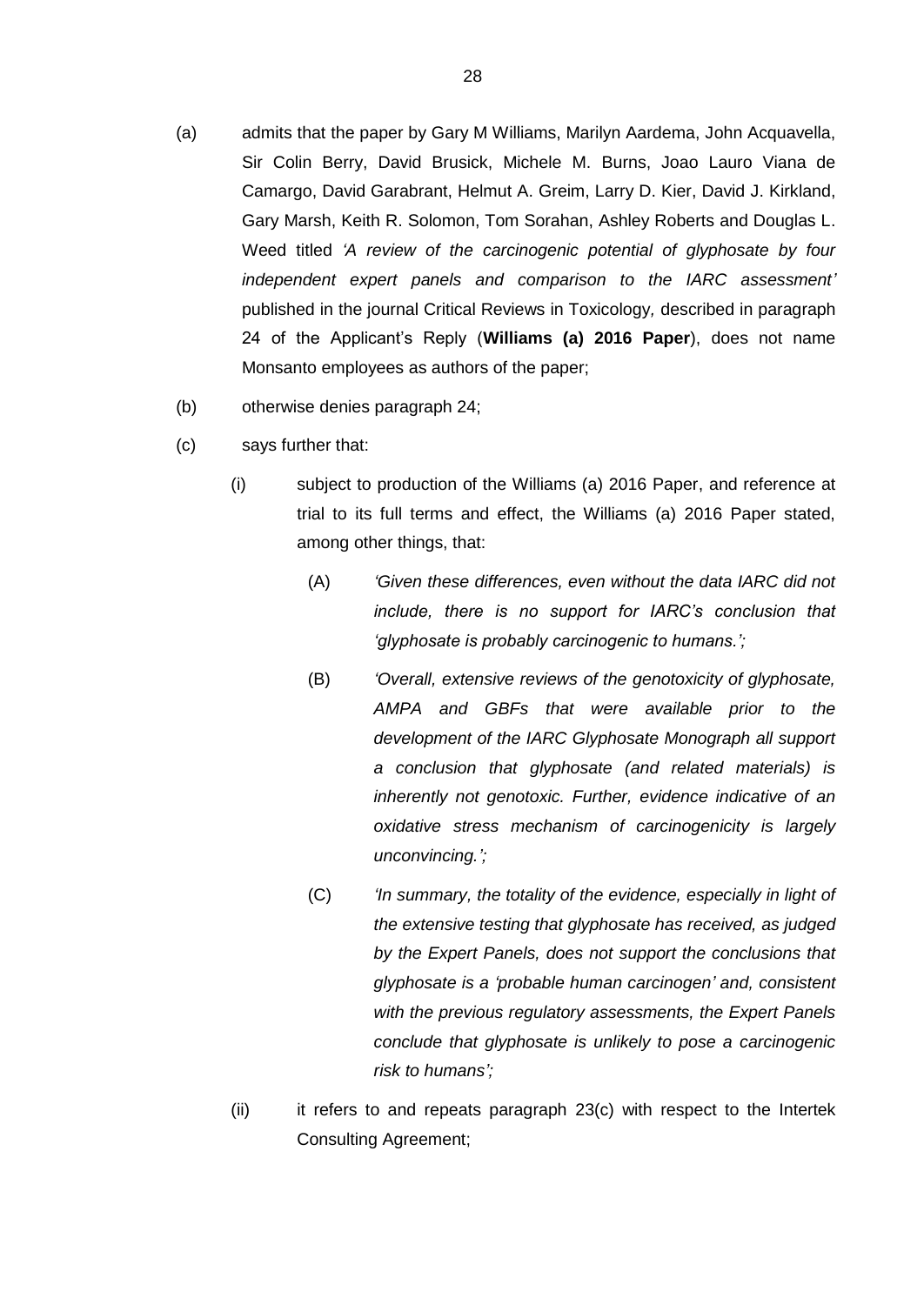- (iii) employees of Monsanto facilitated the preparation of the article by providing the necessary historical data on glyphosate to the authors and providing comments on drafts of the article;
- (iv) it would have been inappropriate for the Williams (a) 2016 Paper to name Monsanto employees as authors of the paper because according to the authorship requirements as set forth by Francis & Taylor (the company that published this article in Critical Reviews in Toxicology) authorship should be limited to those who have made '*a significant contribution*' to the '*research conception or design, acquisition of data, analysis and interpretation or in all these areas*.'

The authorship requirements as set forth by Francis & Taylor (the company that published this article in the journal Critical Reviews in Toxicology) required that:

- <span id="page-29-0"></span>(1) the relevant person has made a significant contribution to the work reported, whether that's in the research conception or design, acquisition of data, analysis and interpretation, or;
- (2) in all of the areas referred to in [\(1\)](#page-29-0) above, the relevant person:
	- i. has drafted, written or revised the article;
	- ii. has reviewed and agreed on the final version of the article before submission;
	- iii. has agreed on the journal to which the article will be submitted;
	- iv. is aware that they are taking responsibility and accountability for the content of the article;
	- v. is aware that the corresponding author will be acting on their behalf in any communications about the article, through submission, peer review, production and after publication; and
	- vi. shares responsibility with all named co-authors if the article is found to be unsafe, in error or in some way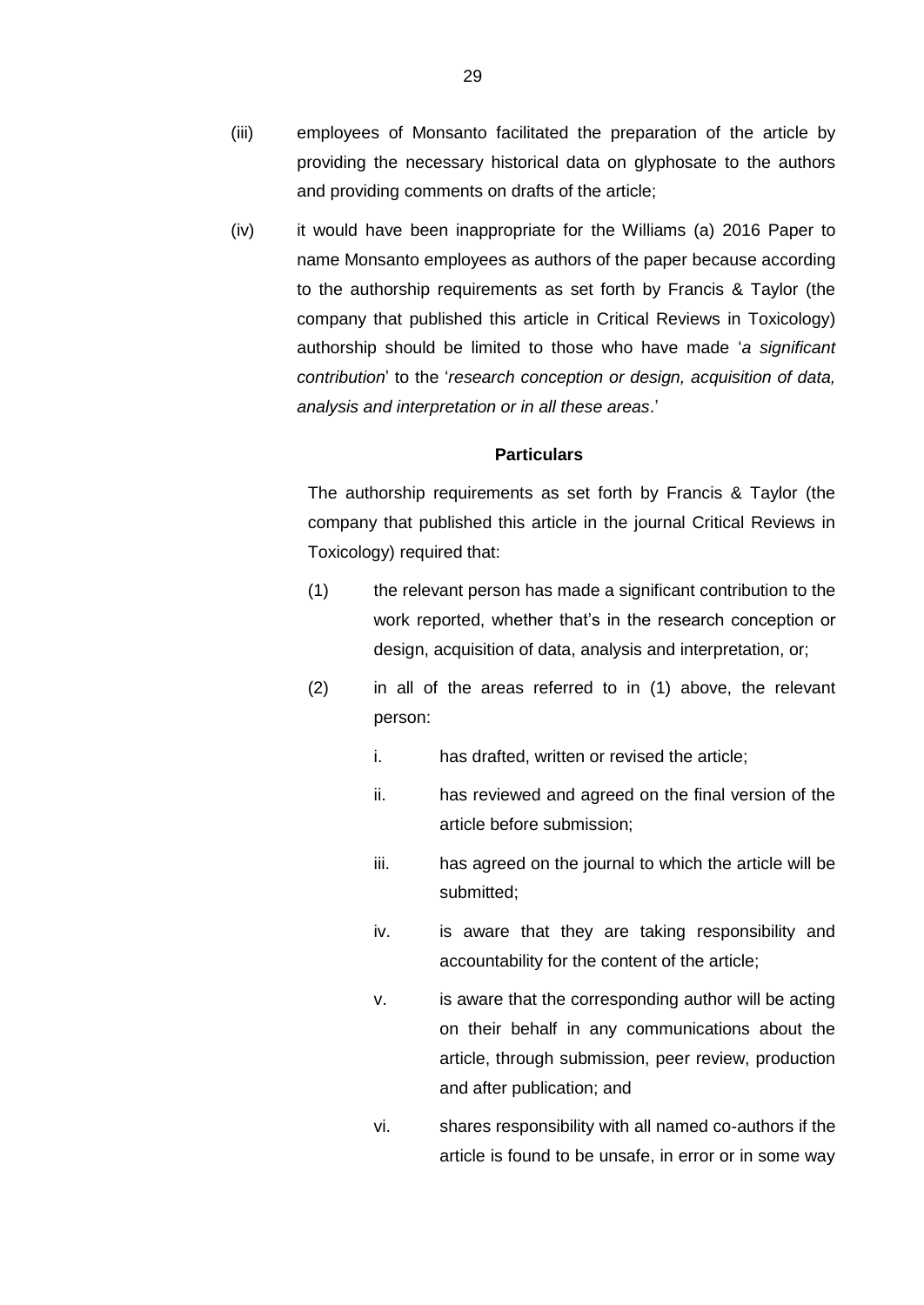fraudulent or in breach of the publishing agreement in place;

- (v) it denies that any involvement of Monsanto had an impact on the validity of the underlying scientific data or conclusions reached in the Williams (a) 2016 Paper by Gary M Williams, Marilyn Aardema, John Acquavella, Sir Colin Berry, David Brusick, Michele M. Burns, Joao Lauro Viana de Camargo, David Garabrant, Helmut A. Greim, Larry D. Kier, David J. Kirkland, Gary Marsh, Keith R. Solomon, Tom Sorahan, Ashley Roberts and Douglas L. Weed;
- (vi) further and alternatively, on 30 November 2018, the journal Critical Reviews in Toxicology published a corrigendum in relation to the Williams (a) 2016 Paper which clarified and amended the Acknowledgements and the Declaration of Interest section as it originally appeared in the article, such that there was disclosure of various consultancy arrangements and confirmation that employees of the Third Respondent had provided a regulatory history overview for use by the authors in the preparation of the paper and had provided comments on drafts of the article but they had not participated in the deliberations of the expert panel and did not contribute to the conclusions drawn by the expert panel; and
- (vii) in the premises, the contribution made by the Monsanto employees did not amount to authorship.
- 25. In response to paragraph 25, it:
	- (a) admits that the paper by Gary M Williams, Colin Berry, Michele Burns, Joao Lauro Viana de Camargo and Helmut Greim titled *'Glyphosate rodent carcinogenicity bioassay expert panel review'* published in the journal Critical Reviews in Toxicology*,* described in paragraph 25 of the Applicant's Reply (**Williams (b) 2016 Paper**), does not name Monsanto employees as authors of the paper;
	- (b) otherwise denies paragraph 25;
	- (c) says further that:
		- (i) subject to production of the Williams (b) 2016 Paper, and reference at trial to its full terms and effect, the Williams (b) 2016 Paper stated, among other things, that *'Application of criteria for causality*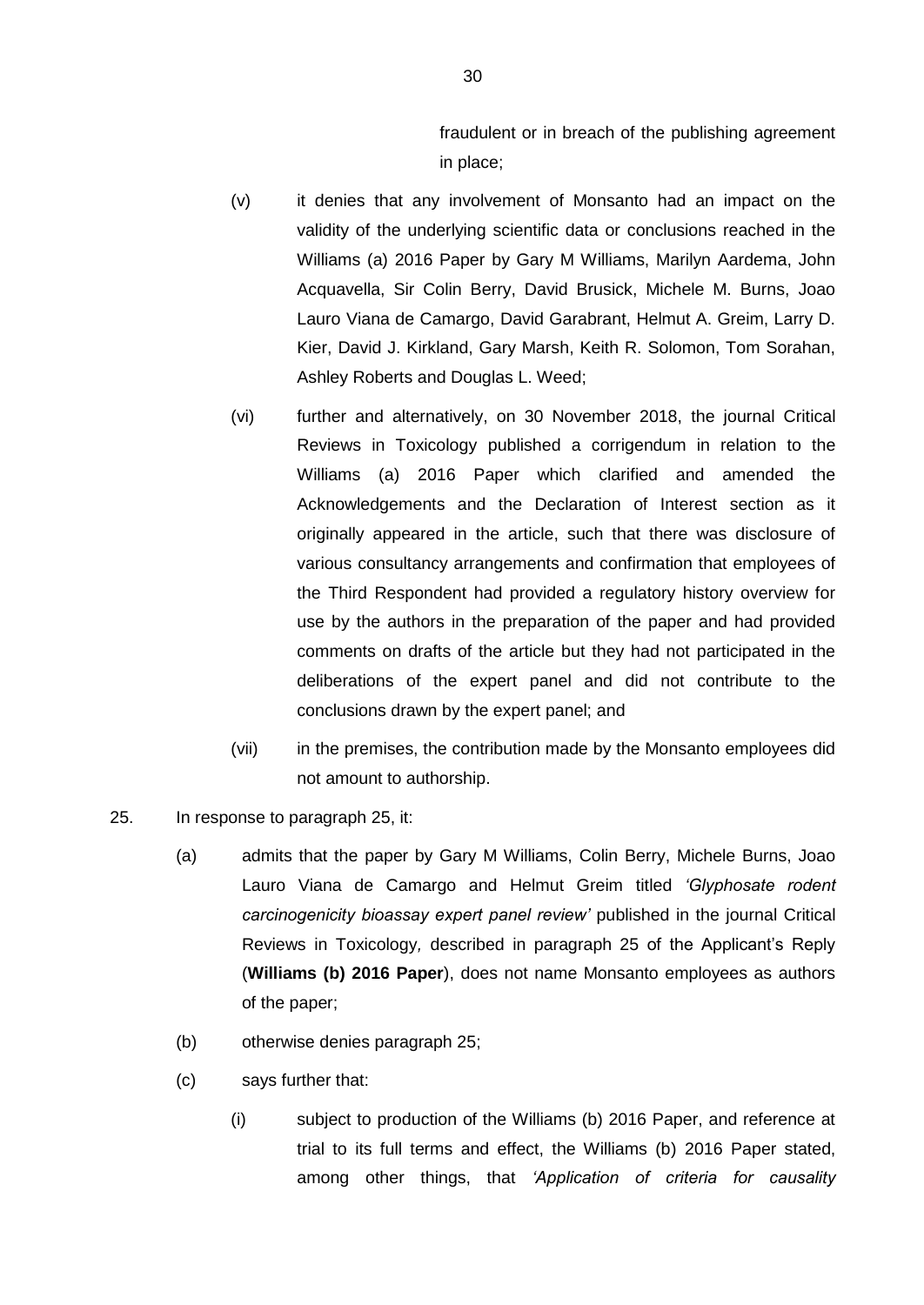*considerations to the above mentioned tumor types and given the overall WoE* [weight of evidence], *the expert panel concluded that glyphosate is not a carcinogen in laboratory animals*.';

- (ii) it refers to and repeats paragraphs [23\(c\)](#page-25-0) above with respect to the Intertek Consulting Agreement;
- (iii) it admits that an employee of the Third Respondent provided background information and documents for a section of the Williams (b) 2016 Paper;
- (iv) employees of Monsanto facilitated the preparation of the Williams (b) 2016 Paper by providing the necessary historical data on glyphosate to the authors and providing comments on drafts of the article;
- (v) it would have been inappropriate for the Williams (b) 2016 Paper to name Monsanto employees as authors of the paper because according to the authorship requirements as set forth by Francis & Taylor (the company that published this article in the journal Critical Reviews in Toxicology) authorship should be limited to those who have made '*a significant contribution*' to the *'research conception or design, acquisition of data, analysis and interpretation or in all these areas.'*

### **Particulars**

The authorship requirements as set forth by Francis & Taylor (the company that published this article in the journal Critical Reviews in Toxicology) required that:

- <span id="page-31-0"></span>(1) the relevant person has made a significant contribution to the work reported, whether that's in the research conception or design, acquisition of data, analysis and interpretation, or;
- (2) in all of the areas referred to in [\(1\)](#page-31-0) above, the relevant person:
	- i. has drafted, written or revised the article;
	- ii. has reviewed and agreed on the final version of the article before submission;
	- iii. has agreed on the journal to which the article will be submitted;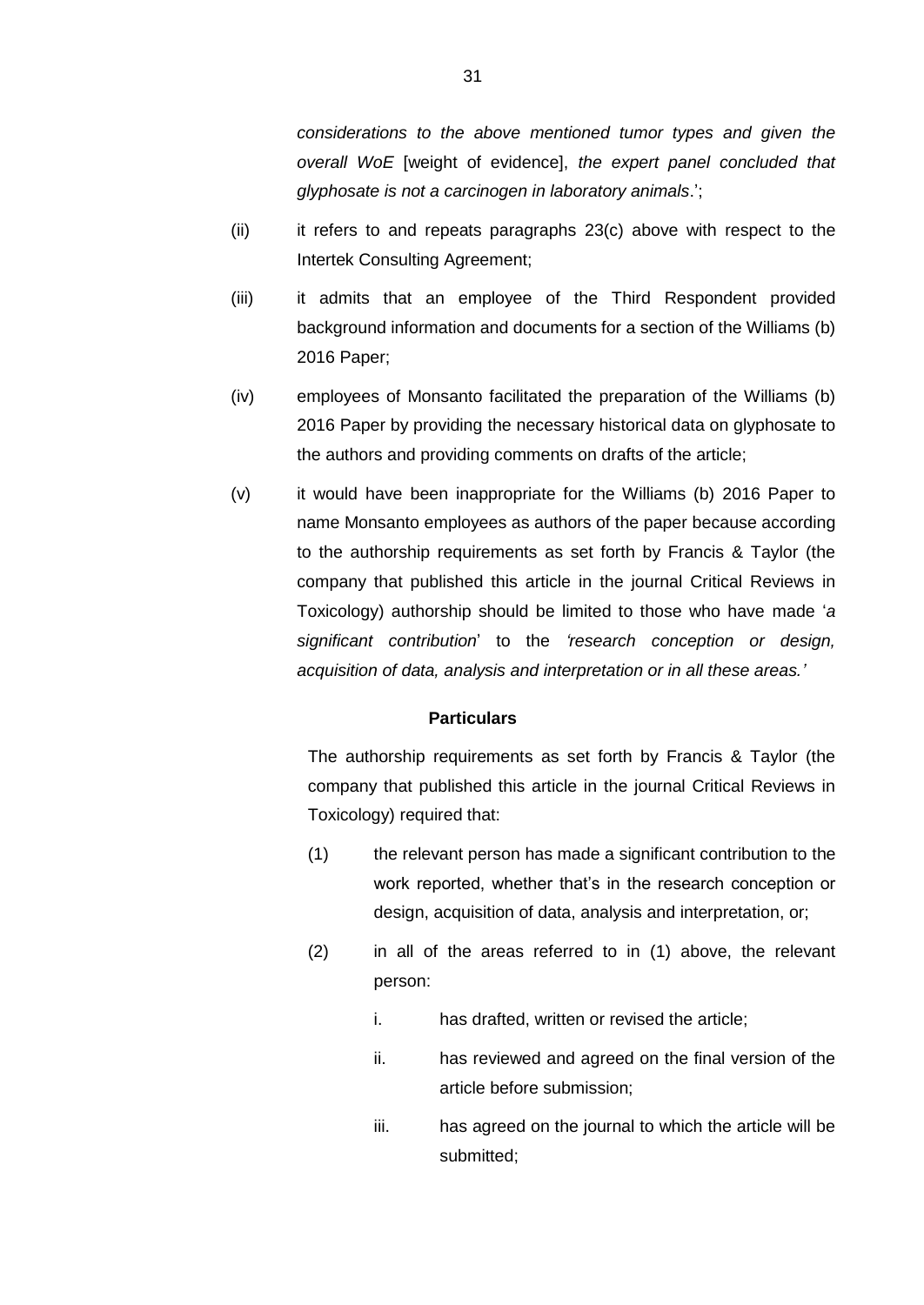- iv. is aware that they are taking responsibility and accountability for the content of the article;
- v. is aware that the corresponding author will be acting on their behalf in any communications about the article, through submission, peer review, production and after publication; and
- vi. shares responsibility with all named co-authors if the article is found to be unsafe, in error or in some way fraudulent or in breach of the publishing agreement in place.
- (vi) it denies that any involvement of Monsanto had an impact on the validity of the underlying scientific data or conclusions reached in the Williams (b) 2016 Paper by Gary M Williams, Colin Berry, Michele Burns, Joao Lauro Viana de Camargo and Helmut Greim; and
- (vii) further and alternatively, on 30 November 2018, the journal Critical Reviews in Toxicology published a corrigendum in relation to the Williams (b) 2016 Paper which clarified and amended the Acknowledgements and the Declaration of Interest section as it originally appeared in the paper such that the involvement of Monsanto was acknowledged.
- (viii) in the premises, the contribution made by the Monsanto employees did not amount to authorship.
- 26. In answer to paragraph 26, it:
	- (a) admits that the paper by Keith R. Solomon titled *'Glyphosate in the general population and in applicators: a critical review of studies on exposures'* published in the journal Critical Reviews in Toxicology*,* described in paragraph 26 of the Applicant's Reply (**Solomon 2016 Paper**) does not name Monsanto employees as authors of the paper;
	- (b) otherwise denies paragraph 26;
	- (c) says further that:
		- (i) subject to production of the Solomon 2016 Paper, and reference at trial to its full terms and effect, the Solomon 2016 Paper stated, among other things, that: '*Based on the current RfDs* [current reference doses]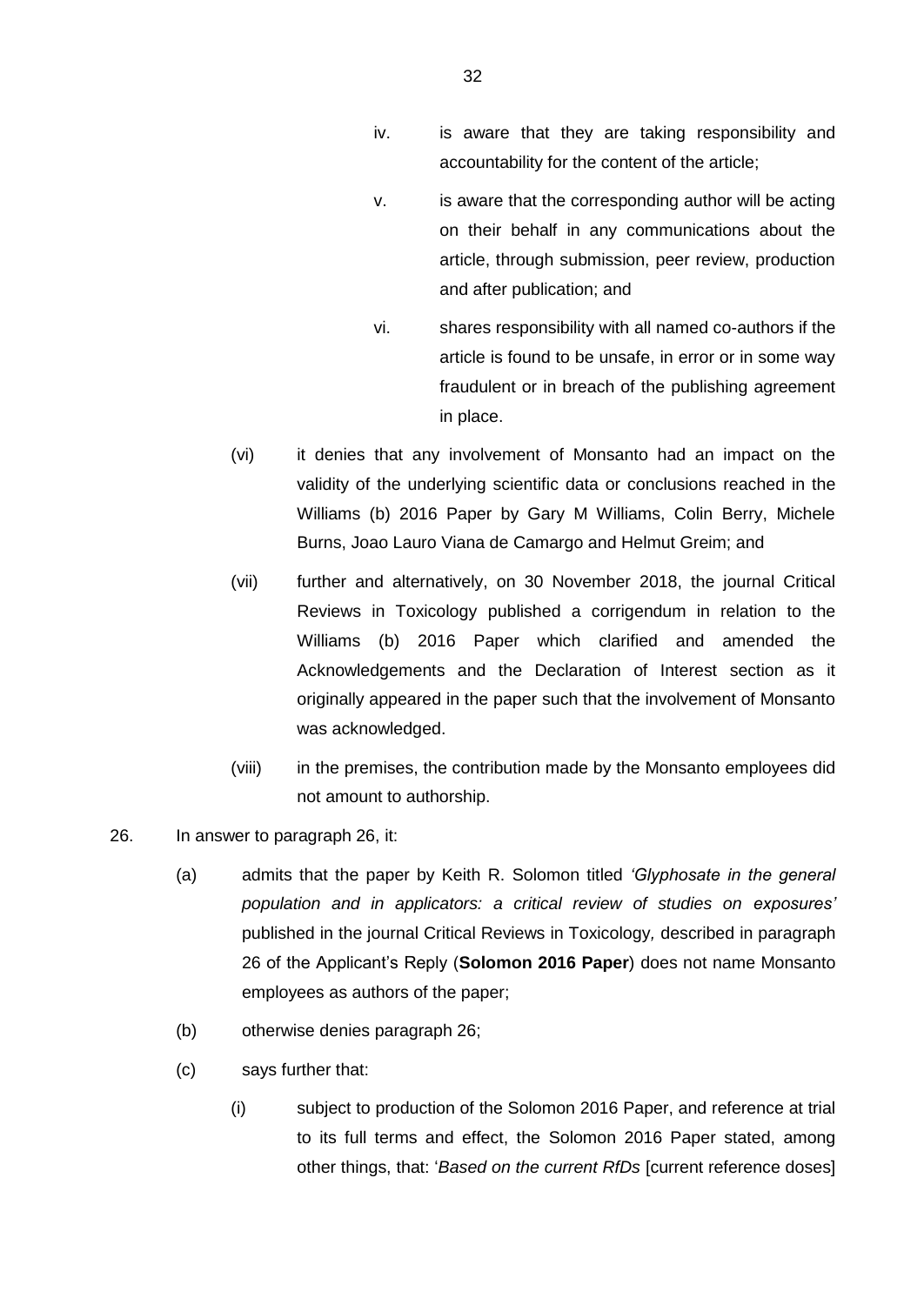*and ADIs* [acceptable daily intakes], *there is no hazard and no intolerable risk from exposure to glyphosate via its normal use in agriculture and management of weeds in landscapes';*

- (ii) it refers to and repeats paragraphs [23\(c\)](#page-25-0) with respect to the Intertek Consulting Agreement;
- (iii) employees of Monsanto provided access to reports from exposure studies for glyphosate in applicators and clarification on some of the methods used in those studies;
- (iv) it would have been inappropriate for the Solomon 2016 Paper to name Monsanto employees as authors of the paper because according to the authorship requirements as set forth by Francis & Taylor (the company that published this article in the journal Critical Reviews in Toxicology*)* authorship should be limited to those who have made *'a significant contribution'* to the *'research conception or design, acquisition of data, analysis and interpretation or in all these areas.'*

# **Particulars**

The authorship requirements as set forth by Francis & Taylor (the company that published this article in Critical Reviews in Toxicology) required that:

- <span id="page-33-0"></span>(1) the relevant person has made a significant contribution to the work reported, whether that's in the research conception or design, acquisition of data, analysis and interpretation, or;
- (2) in all of the areas referred to in [\(1\)](#page-33-0) above, the relevant person:
	- i. has drafted, written or revised the article;
	- ii. has reviewed and agreed on the final version of the article before submission;
	- iii. has agreed on the journal to which the article will be submitted;
	- iv. is aware that they are taking responsibility and accountability for the content of the article;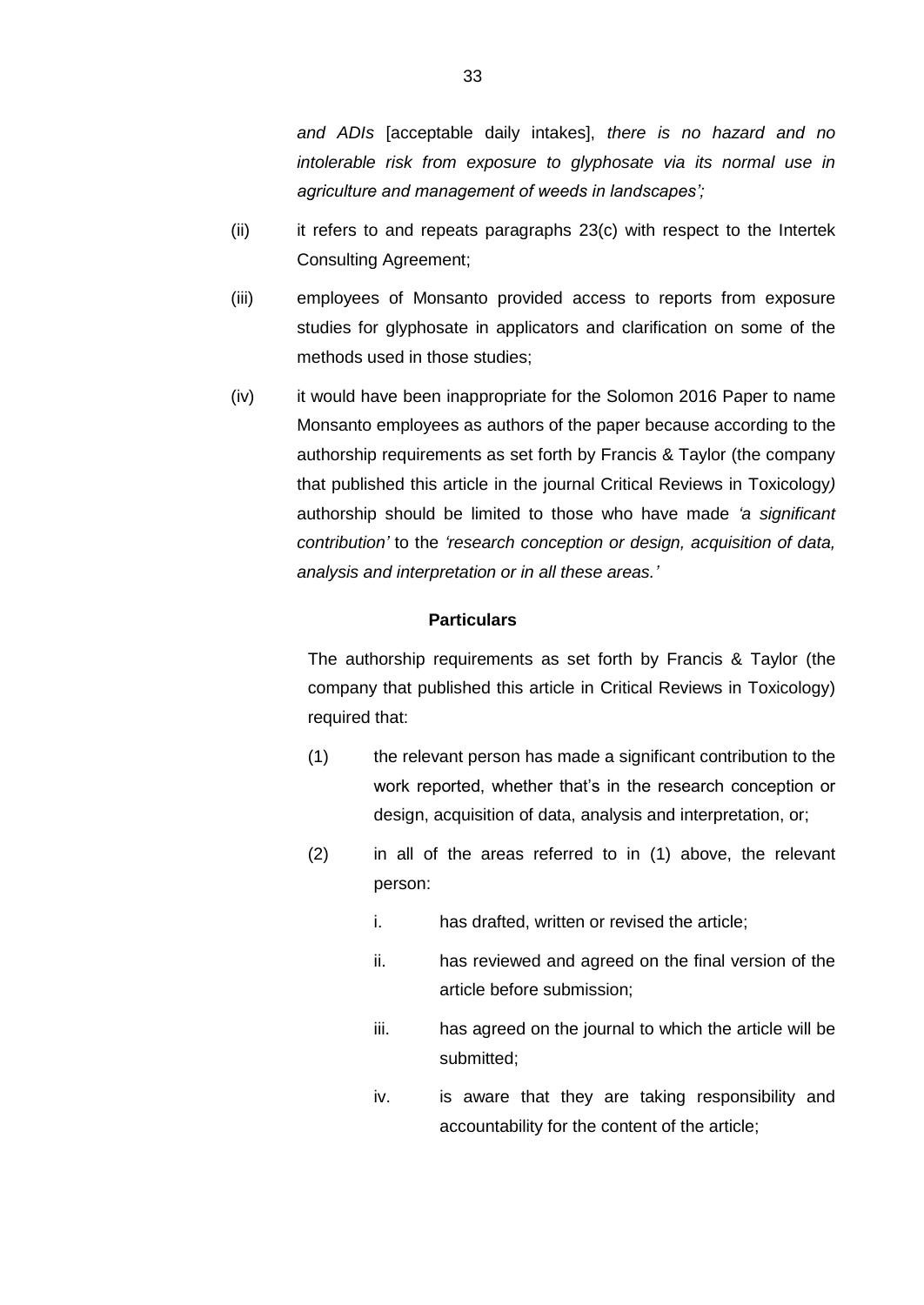- v. is aware that the corresponding author will be acting on their behalf in any communications about the article, through submission, peer review, production and after publication; and
- vi. shares responsibility with all named co-authors if the article is found to be unsafe, in error or in some way fraudulent or in breach of the publishing agreement in place.
- (v) it denies that any involvement of Monsanto had an impact on the validity of the underlying scientific data or conclusions reached in the Solomon 2016 Paper by Keith R. Solomon;
- (vi) further and alternatively, on 26 September 2018, Critical Reviews in Toxicology published a corrigendum in relation to the Solomon 2016. The corrigendum clarified and amended the Acknowledgements and the Declaration of Interest section as it originally appeared in the paper such that there was full disclosure of various consultancy arrangements and confirmation that *'KRS* [Keith R Solomon] *was not provided with comments from William Heydens of Monsanto Inc, either directly or via Intertek';* and
- (vii) in the premises, the contribution made by the Monsanto employees did not amount to authorship.
- 27. In answer to paragraph 27, it:
	- (a) admits that the paper by John Acquavella, David Garabrant, Gary Marsh, Tom Sorahan and Douglas L. Weed titled *'Glyphosate epidemiology expert panel review: a weight of evidence systematic review of the relationship between glyphosate exposure and non-Hodgkin's lymphoma or multiple myeloma'* published in the journal Critical Reviews in Toxicology, described in paragraph 27 of the Applicant's Reply (**Acquavella 2016 Paper**) does not name Monsanto employees as authors of the paper;
	- (b) otherwise denies paragraph 27;
	- (c) says further that:
		- (i) subject to production of the Acquavella 2016 Paper and reference at trial to its full terms and effect, the Acquavella 2016 Paper stated,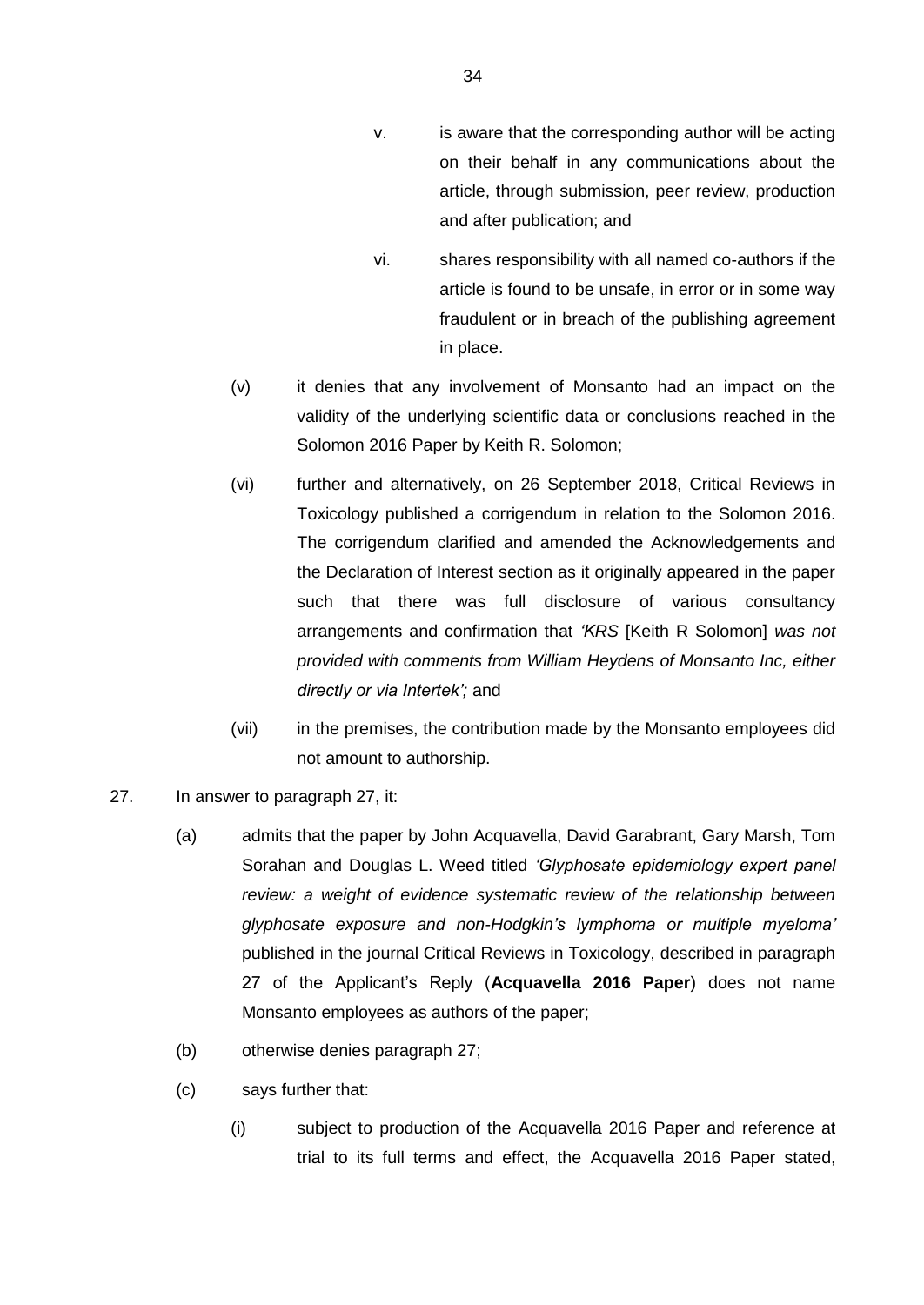among other things, that: '*Our review of the glyphosate epidemiological literature and the application of commonly applied causal criteria do not indicate a relationship with glyphosate exposure and NHL';*

- $(iii)$  it refers to and repeats paragraphs  $23(c)$  with respect to the Intertek Consulting Agreement;
- (iii) Monsanto personnel provided the necessary background and historical data on glyphosate and suggested non-substantive edits on a draft of the article;
- (iv) it would have been inappropriate for the Acquavella 2016 Paper to name Monsanto employees as authors of the paper because according to the authorship requirements as set forth by Francis & Taylor (the company that published this article in the journal Critical Reviews in Toxicology) authorship should be limited to those who have made '*a significant contribution*' to the '*research conception or design, acquisition of data, analysis and interpretation or in all these areas*.'

# **Particulars**

The authorship requirements as set forth by Francis & Taylor (the company that published this article in the journal Critical Reviews in Toxicology) required that:

- <span id="page-35-0"></span>(1) the relevant person has made a significant contribution to the work reported, whether that's in the research conception or design, acquisition of data, analysis and interpretation, or;
- (2) in all of the areas referred to in [\(1\)](#page-35-0) above, the relevant person:
	- i. has drafted, written or revised the article;
	- ii. has reviewed and agreed on the final version of the article before submission;
	- iii. has agreed on the journal to which the article will be submitted;
	- iv. is aware that they are taking responsibility and accountability for the content of the article;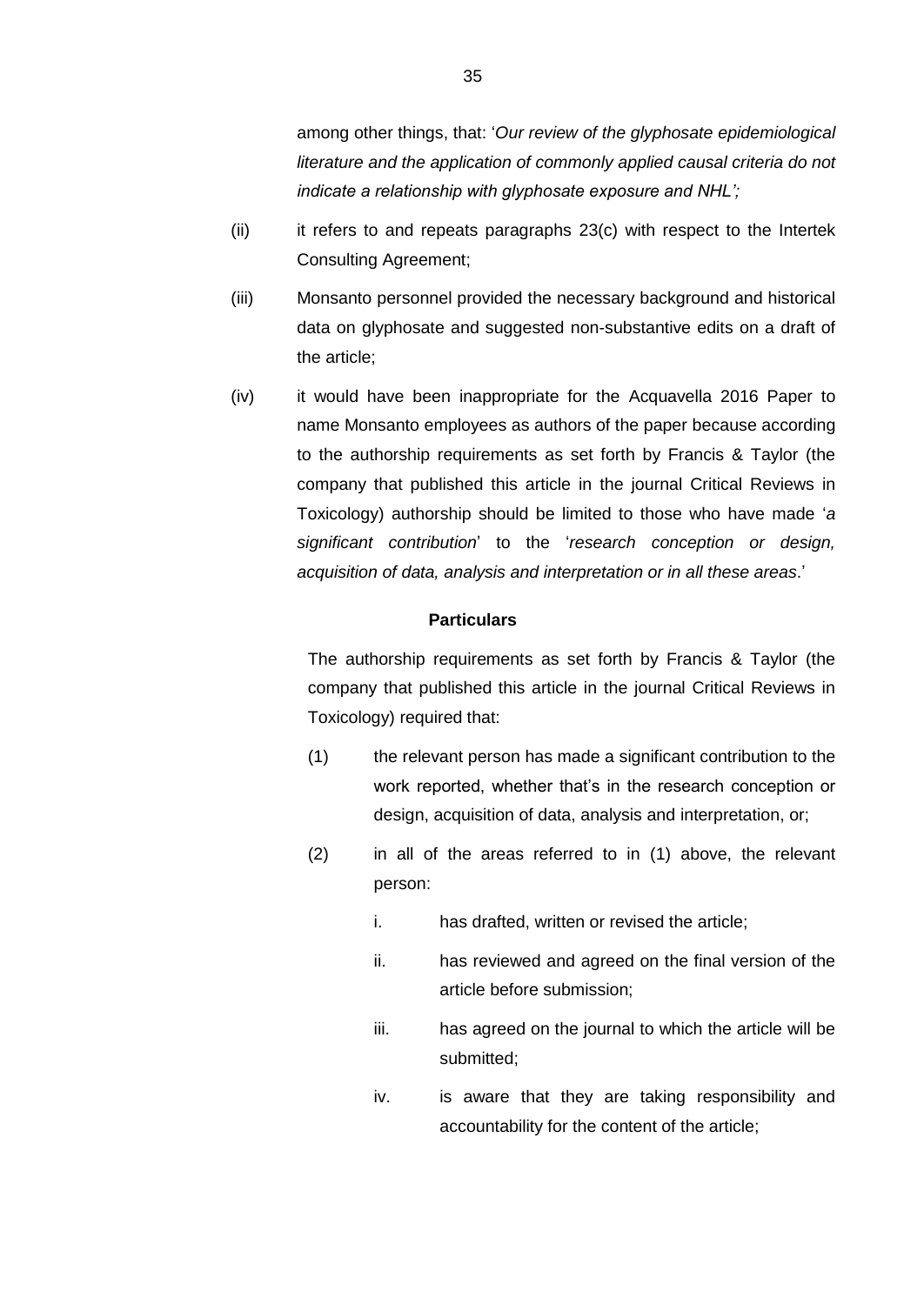- v. is aware that the corresponding author will be acting on their behalf in any communications about the article, through submission, peer review, production and after publication; and
- vi. shares responsibility with all named co-authors if the article is found to be unsafe, in error or in some way fraudulent or in breach of the publishing agreement in place.
- (v) it denies that any involvement of Monsanto had an impact on the validity of the underlying scientific data or conclusions reached in the Acquavella 2016 Paper by John Acquavella, David Garabrant, Gary Marsh, Tom Sorahan and Douglas L. Weed;
- (vi) further and alternatively, on 26 September 2018, the journal Critical Reviews in Toxicology published a corrigendum in relation to the Acquavella 2016 Paper referred to in paragraph 27 of the Applicant's Reply which clarified and amended the Acknowledgements and the Declaration of Interest section as it originally appeared in the paper, such that there was full disclosure of various consultancy arrangements and confirmation that *'William Heydens of Monsanto reviewed the initial draft of our manuscript and commented that the section on analytic selection bias was unclear to him and that we might define the term 'grey literature.' He also pointed out some typographical errors. Based on his feedback, the authors decided to clarify the section on analytic selection bias, define grey literature in a footnote, and correct the typos. All addi-tions, deletions, and changes to the draft manuscript were made only by the authors, with unanimous agreement.';* and
- (vii) in the premises, the contribution made by the Monsanto employees did not amount to authorship.

# 28. In answer to paragraph 28, it:

- (a) denies the allegations in paragraph 28;
- (b) refers to and repeats paragraphs 3 to 27 above; and
- (c) says further that: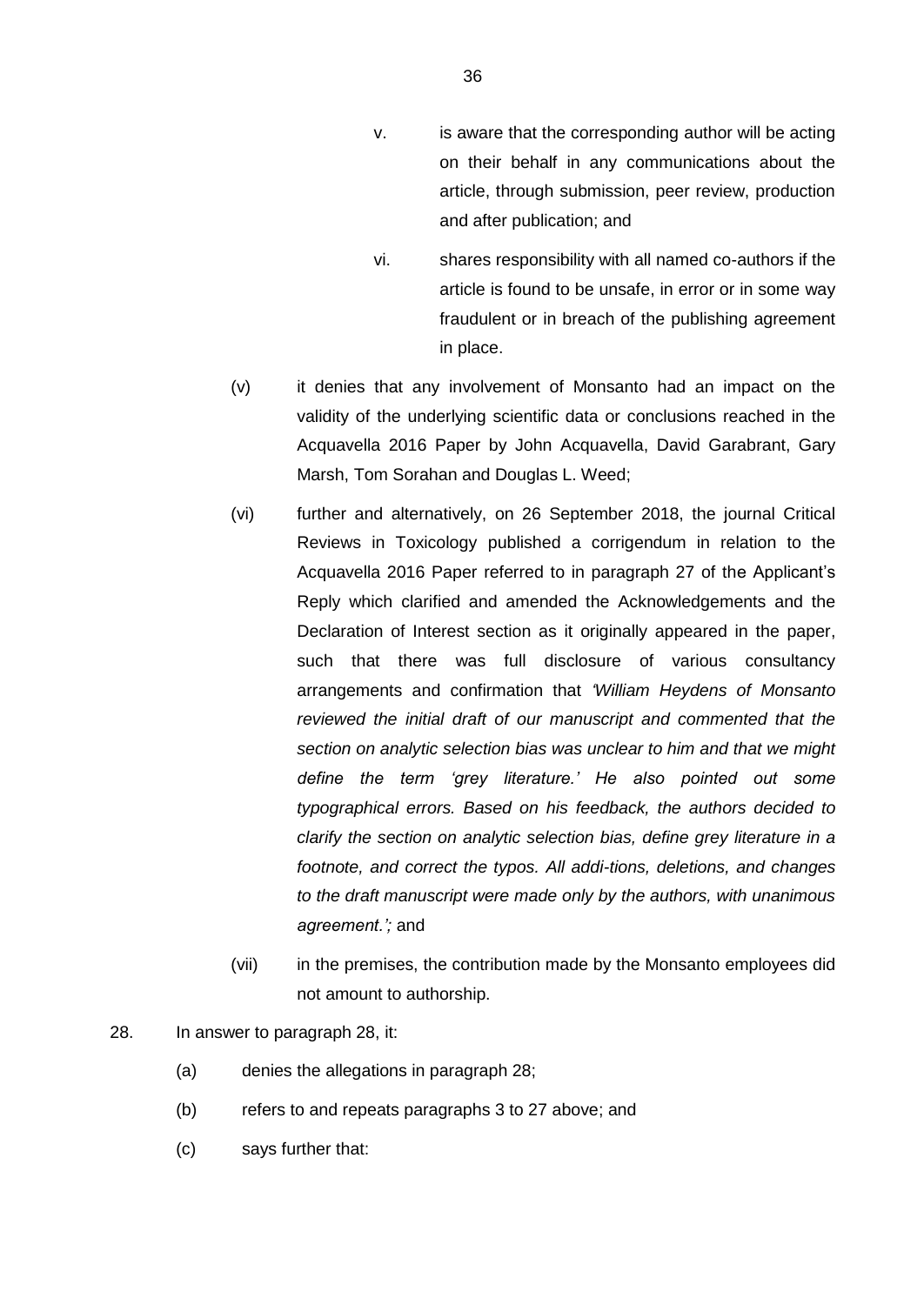(i) the prevailing scientific knowledge has not identified any reasoned basis to conclude that glyphosate is carcinogenic.

### **Particulars**

It refers to and repeats Schedule B to its Defence.

(ii) certain documents pertaining to the allegations contained in the Reply in respect of alleged ghost-writing and alleged manipulation of the state of scientific knowledge, known colloquially as the *'Monsanto Papers'*, have also come into the public domain commencing from 2017;

#### **Particulars**

- (1) The unsealing of the first tranche of the Monsanto Papers was ordered in *MDL No. 2741* pursuant to *'Pre-trial order No. 15: Third-party discovery and pending motions to seal'* of Judge Chhabria dated 13 March 2017, following an application for the *'de-designation'* of confidentiality of the documents by plaintiffs in the United States.
- (2) Since that time plaintiffs have sought the de-designation of further tranches of 'Monsanto Papers'.
- (3) The *'Monsanto Papers'* were and are published on the internet, including on the website of the law firm Baum, Hedlund, Aristei & Goldman <https://www.baumhedlundlaw.com/toxic-tort-law/Monsantoroundup-lawsuit/Monsanto-secret-documents/> (accessed 24 December 2020).
- (4) Some or all of the Monsanto Papers are published on the website U.S Right to Know (USRTK) <https://usrtk.org/monsanto-papers/> (accessed 24 December 2020).
- (iii) the EPA, the California Office of Environmental Health Hazard Assessment and the European Parliament, have been aware of some or all of the allegations contained in the Reply in respect of alleged ghost-writing and alleged manipulation of the state of scientific knowledge since at least 1 August 2017;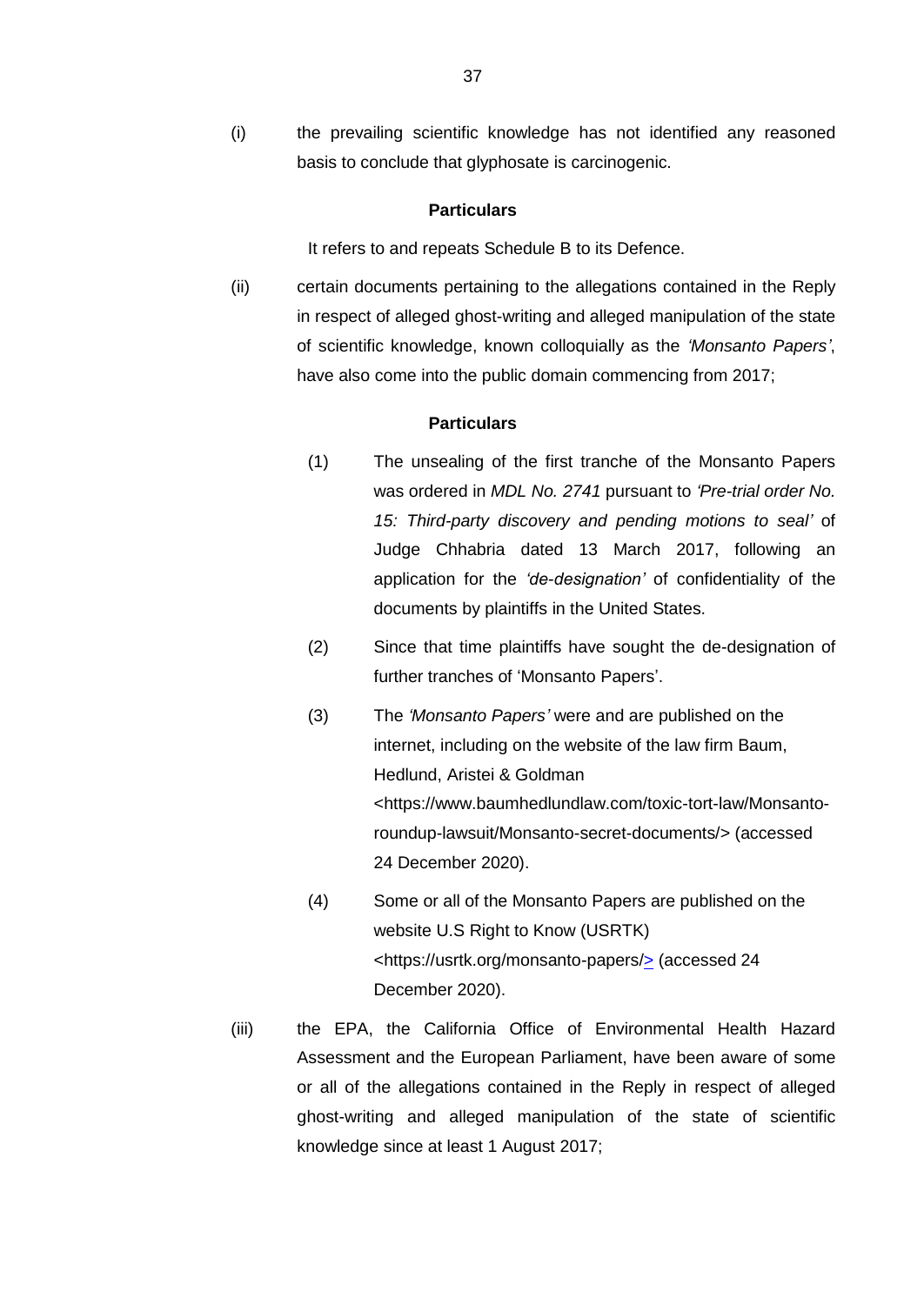Letters from R Brent Wisner Esq, Michael L. Baum Esq., and Pedram Esfandiary, Esq. (Baum, Hedlund Aristei Goldman, Consumer Attorneys) dated 1 August 2017 to (a) Bart Staes, Heidi Hautala, Benedek Javor, and Michel Rivasi, members of the European Parliament, (b) Arther A. Elkins, then Inspector General (EPA) and (c) 'whom it may concern' at the Office of Environmental Hazard Assessment (OEHHA).

(iv) since the *'Monsanto Papers'* have come into the public domain commencing from 2017, the EPA, Health Canada and the European Food Safety Authority have affirmed their existing assessments in respect of the carcinogenicity of glyphosate.

#### **Particulars**

- (1) Environmental Protection Agency, Glyphosate: Interim Registration Review Decision, dated 22 January 2020.
- (2) Statement from Health Canada on Glyphosate dated 11 January 2019 re-affirming Re-evaluation Decision RVD2017- 01, Glyphosate dated 28 April 2017 available at: <https://www.canada.ca/en/healthcanada/news/2019/01/statement-from-health-canada-onglyphosate.html> (accessed 18 December 2020).
- (3) Statement from the European Food Safety Authority (**EFSA)** dated 23 May 2017 titled *'EFSA statement addressing stakeholder concerns related to the EU assessment of glyphosate and the 'Monsanto papers'* available at: <https://www.efsa.europa.eu/sites/default/files/170523-efsastatement-glyphosate.pdf> (accessed 18 December 2020)
- (v) on 23 May 2017 the European Food Safety Authority issued a statement entitled *'EFSA statement addressing stakeholder concerns related to the EU assessment of glyphosate and the 'Monsanto papers''* which stated in part that *'the recent publication of internal emails by Monsanto in relation to glyphosate (the so-called 'Monsanto papers') has given rise to concerns from some stakeholders and reports in some media that industry improperly influenced the EU*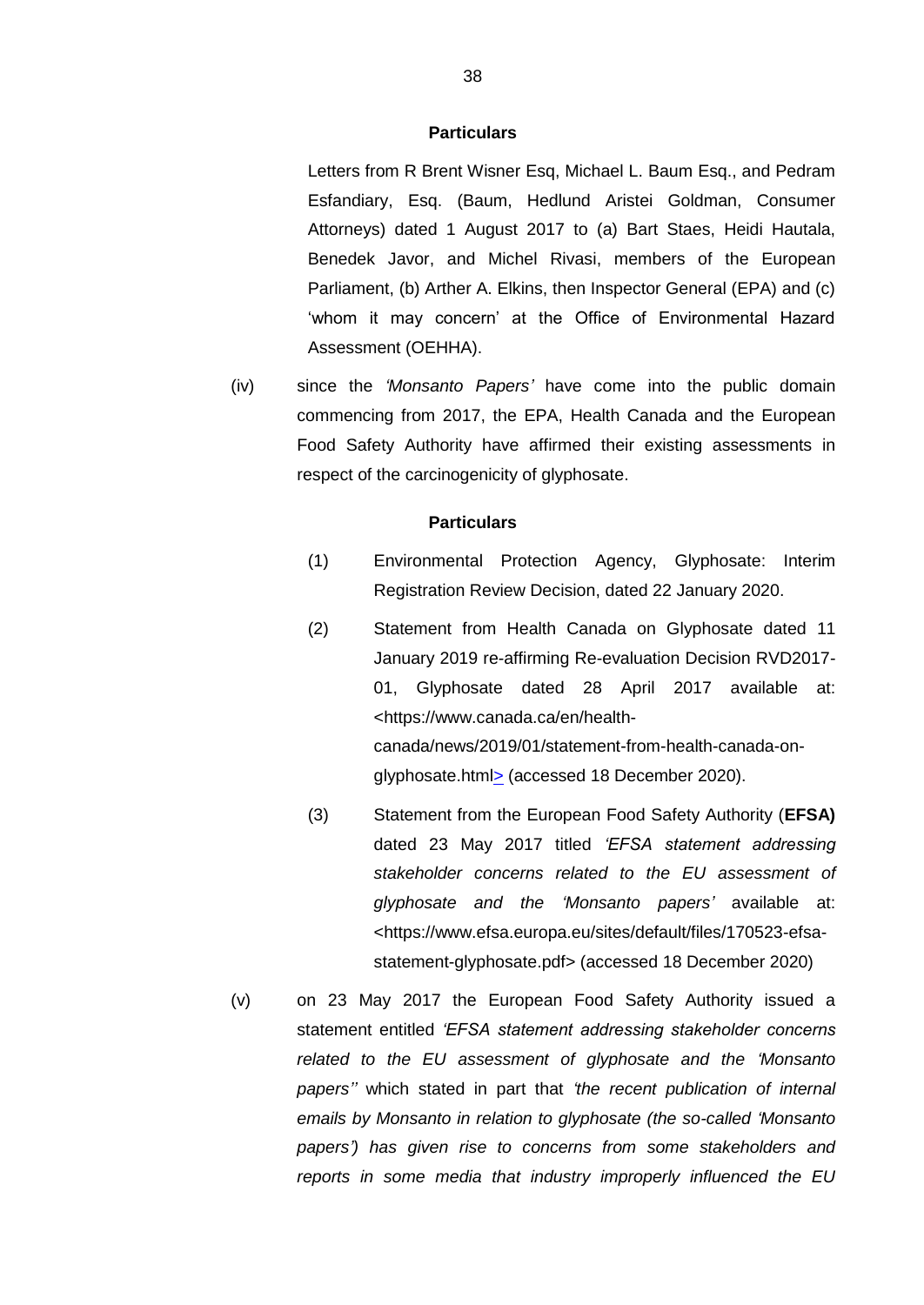*assessment of glyphosate, both with regards to the scientific studies used in the assessment and with regards to those who participated in the process. The nature of the information contained within the 'Monsanto papers' was serious enough for EFSA to investigate their significance in relation to the EU assessment of glyphosate. Following this investigation, EFSA can confirm: that there are no grounds to suggest that industry improperly influenced the EU assessment of glyphosate; and that the role of industry and of other actors in the process was carried out according to standard procedures.'*

# **Particulars**

Statement from the European Food Safety Authority (**EFSA)** dated 23 May 2017 titled *'EFSA statement addressing stakeholder concerns related to the EU assessment of glyphosate and the 'Monsanto papers'* available at: <https://www.efsa.europa.eu/sites/default/files/170523-efsa-

statement-glyphosate.pdf> (accessed 18 December 2020).

- (vi) on 8 June 2017 the EFSA issued a statement titled *'EFSA Statement regarding the EU assessment of glyphosate and the so-called 'Monsanto papers''* regarding the EFSA's review process in light of the Monsanto Papers. This statement stated that:
	- (A) *'There is no information contained within the 'Monsanto papers' or that EFSA is otherwise aware of that indicates that industry attempted to falsify or manipulate the findings and raw data of the regulatory guideline studies used in the glyphosate assessment';*
	- (B) *'The nature of the information contained within the 'Monsanto papers' and the reported allegations regarding ghostwriting were serious enough for EFSA to investigate the significance of the two identified scientific review articles in relation to the EU assessment of glyphosate* [being the Kier and Kirkland 2013 Paper and the Williams 2000 Paper]. *Following this investigation, EFSA can confirm that even if the allegations regarding ghostwriting proved to be true,*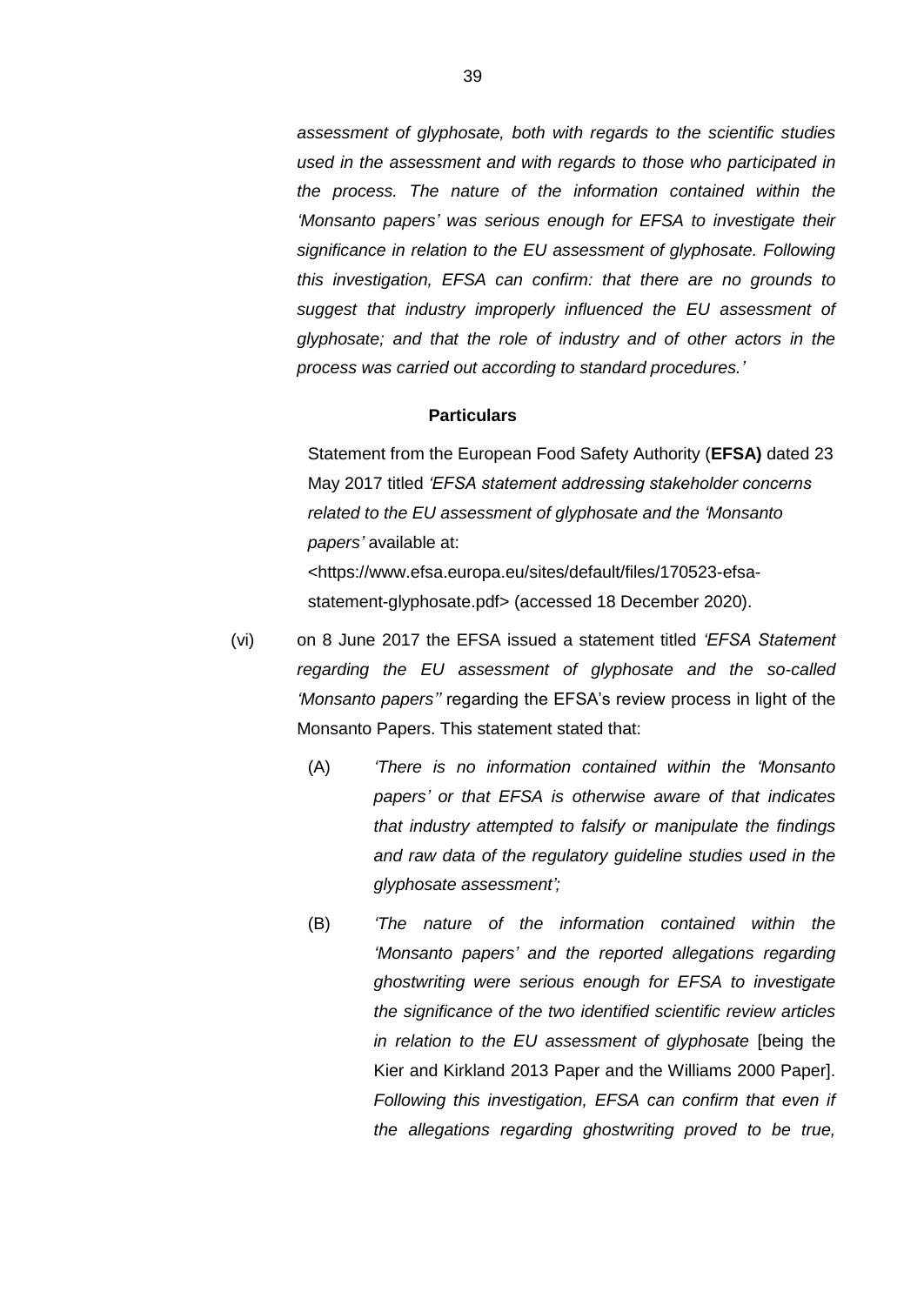*there would be no impact on the overall assessment as presented in the EFSA Conclusion on glyphosate';*

(C) *'Notwithstanding the fact that these two review papers might have been ghostwritten by Monsanto, their provenance was evident from the Declarations of Interest and Acknowledgements in the papers themselves… This means that Member State and EFSA experts were under no illusion about the links between the study authors and the companies that funded or facilitated their work when the experts carried out the risk assessment.'*; and

# **Particulars**

Statement from the European Food Safety Authority (**EFSA)** dated 8 June 2017 titled *'EFSA Statement regarding the EU assessment of glyphosate and the so-called 'Monsanto papers''* available at <https://www.efsa.europa.eu/sites/default/files/topic/20170608\_glyph osate\_statement.pdf> (accessed 18 December 2020).

- (vii) on 11 January 2019 Health Canada issued a statement in which it, inter alia, specifically addressed its consideration of the Monsanto Papers and stated:
	- (A) *'After a thorough scientific review, we have concluded that the concerns raised by the objectors could not be scientifically supported when considering the entire body of relevant data. The objections raised did not create doubt or concern regarding the scientific basis for the 2017 reevaluation decision for glyphosate. Therefore, the Department's final decision will stand.'*
	- (B) *'Our scientists left no stone unturned in conducting this review. They had access to all relevant data and information from federal and provincial governments, international regulatory agencies, published scientific reports and multiple pesticide manufacturers. This includes the reviews referred to in the Monsanto Papers… To help ensure an unbiased assessment of the information, Health Canada selected a*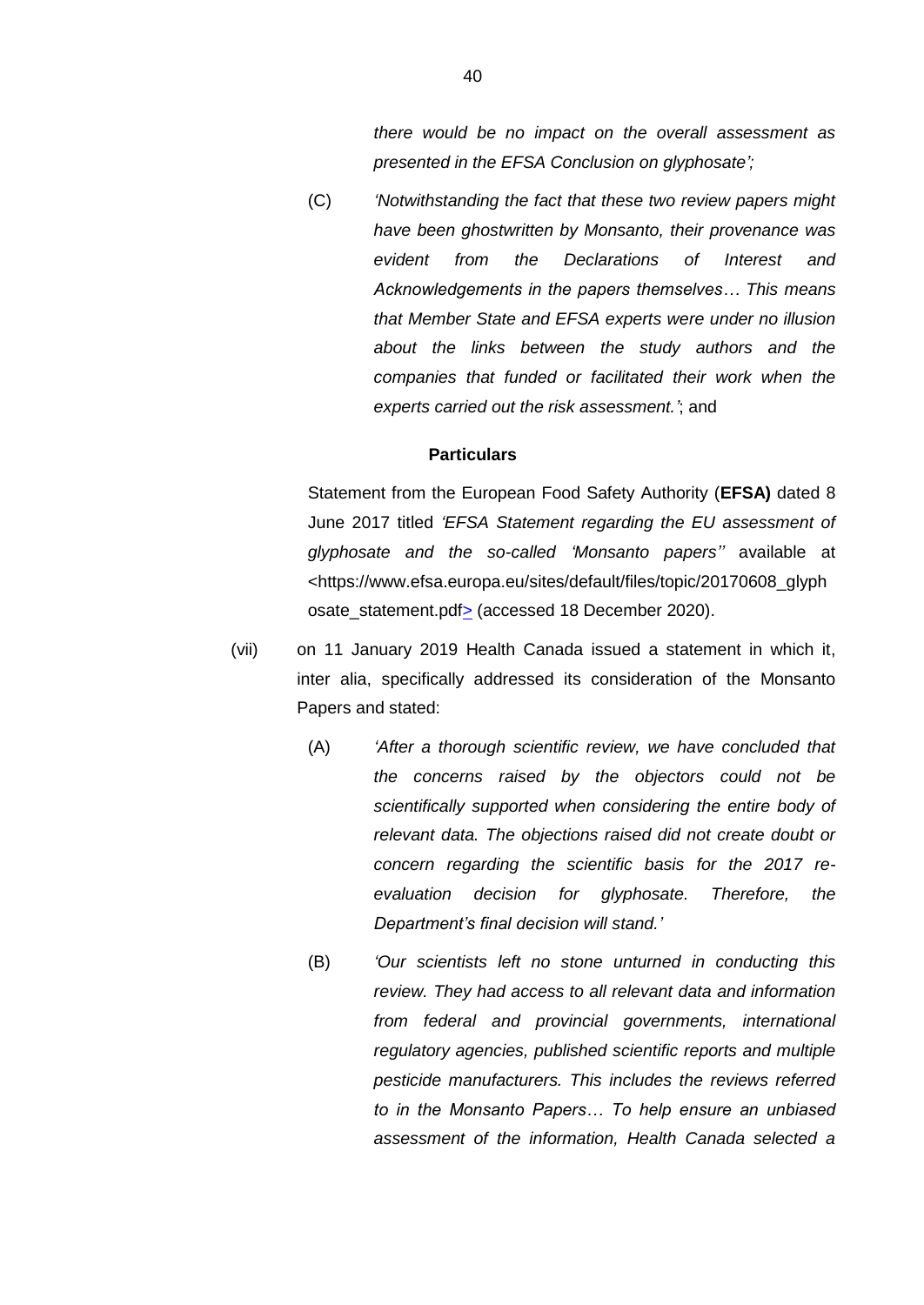*group of 20 of its own scientists who were not involved in the 2017 re-evaluation to evaluate the notices of objection'.*

### **Particulars**

Statement from Health Canada on Glyphosate dated 11 January 2019 re-affirming Re-evaluation Decision RVD2017-01, Glyphosate dated 28 April 2017 available at: <https://www.canada.ca/en/healthcanada/news/2019/01/statement-from-health-canada-onglyphosate.html> (accessed 18 December 2020).

29. It denies the allegations in paragraph 29 and refers to and repeats paragraphs 4, 6, 9, 11, 14, 16, 19, 21, 23 to 28 above.

# **B. MONSANTO'S CONDUCT IN UNDERMINING AND INVALIDATING SCIENTIFIC RESEARCH**

# **B.1 The Scientific Outreach Plan**

- 30. In answer to paragraph 30, it:
	- (a) denies the allegations in paragraph 30;
	- (b) says further that in or around May 1999, Monsanto developed a plan, sometimes known as the *'Scientific Outreach Plan'*, designed to refute challenges and present accurate information about glyphosate containing herbicide; and
	- (c) at 26 May 1999, the elements of the Scientific Outreach Plan included those described in sub-paragraphs 30(a) to 30(d) of the Applicant's Reply.

# **Particulars**

Email from Bill Heydens to William Graham dated 26 May 1999 [McNickleProdVolThree00012111].

### **B.2 Conduct in relation to the Séralini 2012 Paper**

- 31. In response to paragraph 31, it:
	- (a) admits that Monsanto planned and adopted a strategy for responding to the Séralini 2012 Paper;
	- (b) otherwise denies the allegations in paragraph 31; and
	- (c) says further that: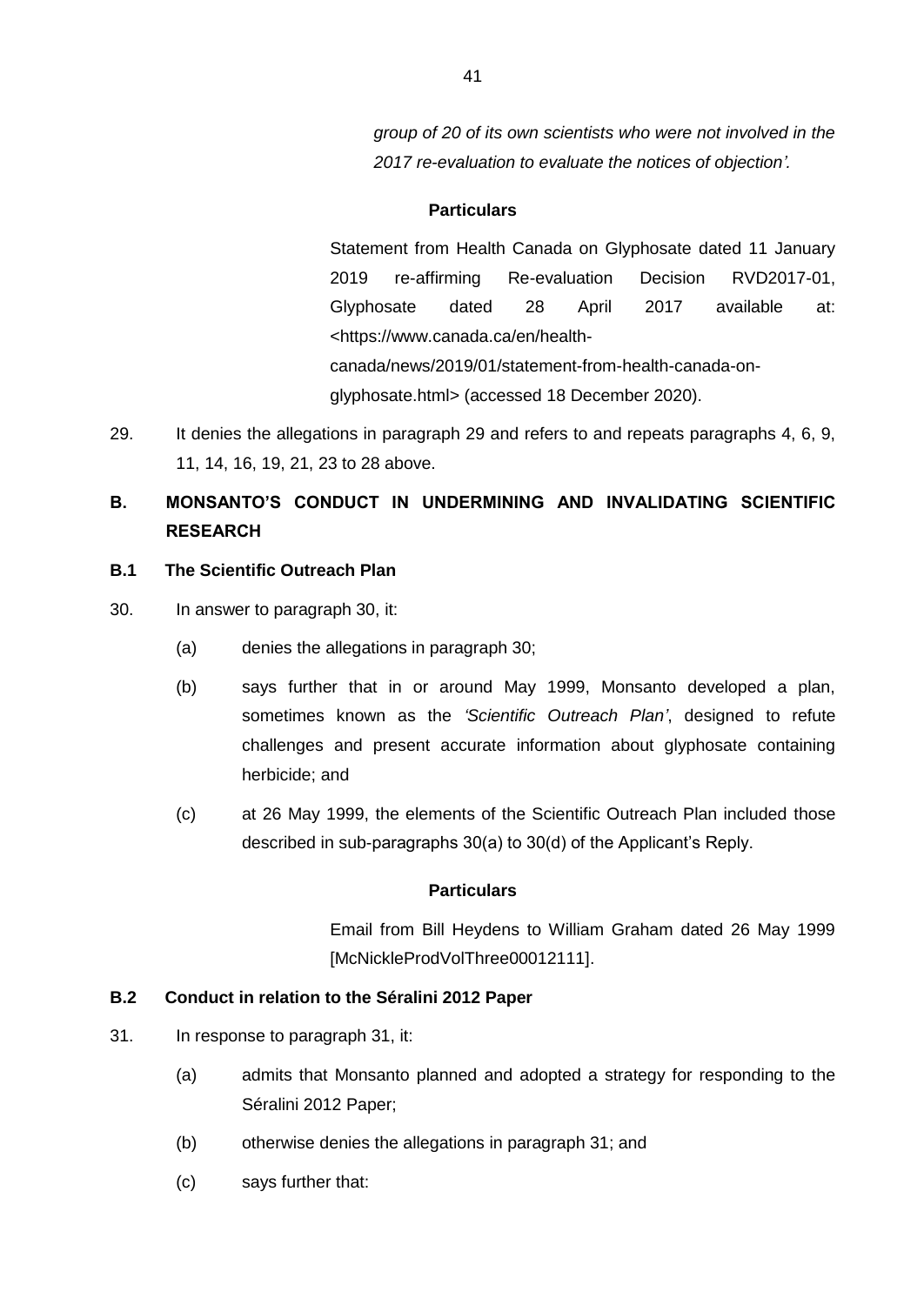(ii) no letter to the editor from Helen Cunny in response to the Séralini 2012 Paper was ever published with the journal Food and Chemical Toxicology.

# **Particulars**

All letters to the Editor and the response is contained at Food and Chemical Toxicology 53 (1), March 2013, pages 440 to 483.

# **B.3 Conduct in relation to IARC**

# **B.3.1. Pre-IARC decision conduct**

- 32. It admits the allegations in paragraph 32.
- 33. It answer to paragraph 33, it:
	- (a) admits the allegation in sub-paragraph (d);
	- (b) otherwise denies the allegations in paragraph 33;
	- (c) says further that:
		- (i) subject to production by the Applicant of the paper by Larry D. Kier titled *'Review of genotoxicity biomonitoring studies of glyphosatebased formulations'* published in the journal Critical Reviews in Toxicology (**Kier 2015 Paper**) and reference at trial to its full terms and effect:
			- (A) the abstract to the Kier 2015 Paper contains a statement that *'The results of the biomonitoring studies do not contradict an earlier conclusion derived from experimental genotoxicity studies that typical GBF's do not appear to present significant genotoxic risk under normal conditions of human or environmental exposures';*
			- (B) the Kier 2015 Paper was initiated by Monsanto Company prior to the evaluation of glyphosate carcinogenicity by IARC;
			- (C) the Declaration of Interest in the Kier 2015 Paper disclosed that the author was a paid consultant for the Kier 2015 Paper; and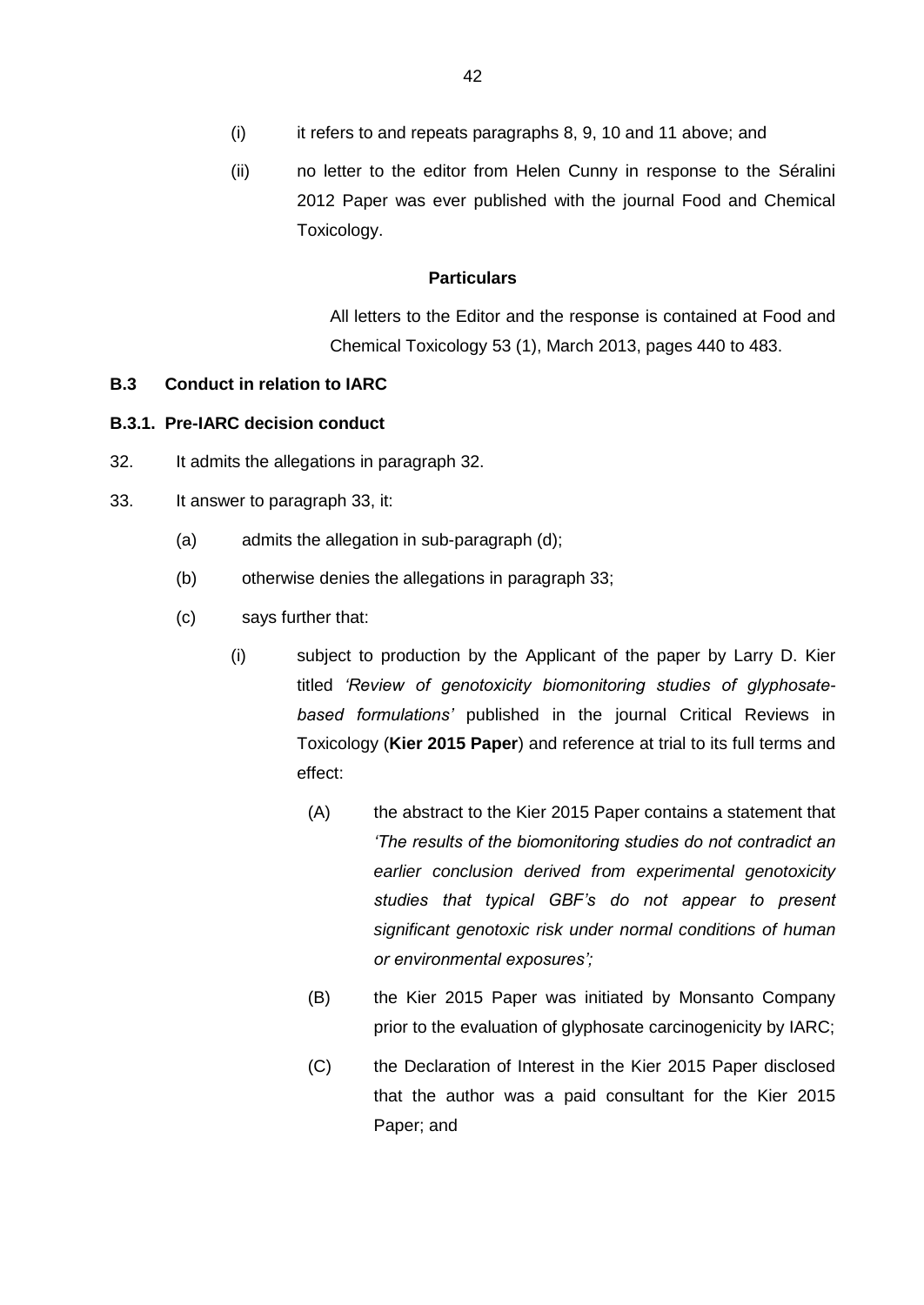The Kier 2015 Paper contains a declaration of interest which states '*Larry Kier is a paid consultant of the Monsanto Company for the preparation of this review. Larry Kier is also a past employee of Monsanto Company. Monsanto Company was the original producer and marketer of glyphosate formulations. The author has not participated in any legal or regulatory proceedings in the past 5 years concerning the class of compounds that is the subject of this review that has drawn on material presented in the review paper. The author had sole responsibility for the writing and content of the paper and the interpretations and opinions expressed in the paper are those of the author and may not necessarily be those of Monsanto Company.*'

- (ii) it denies that any involvement of Monsanto had an impact on the validity of the underlying scientific data or conclusions reached in the Kier 2015 Paper by Larry D. Kier.
- 34. In answer to paragraph 34, it:
	- (a) does not know and therefore cannot admit whether the Kier 2015 Paper was promoted by the journal Critical Reviews in Toxicology or, if it was, how it was promoted;
	- (b) otherwise denies the allegations in paragraph 34 and says further that:
		- (i) a summary of the Kier 2015 Paper was drafted by David Saltmiras (**Draft Kier Summary**) and the Draft Kier Summary was provided to Charles Whalley, then the Managing Editor of Medicine & Health Journals at Taylor & Francis Group by Roger McClellan, editor of the journal Critical Reviews in Toxicology on 19 February 2015 for use in promoting the Kier 2015 Paper;

# **Particulars**

Email from Roger McClellan to Charles Whalley dated 19 February 2015 [MONGLY01087281].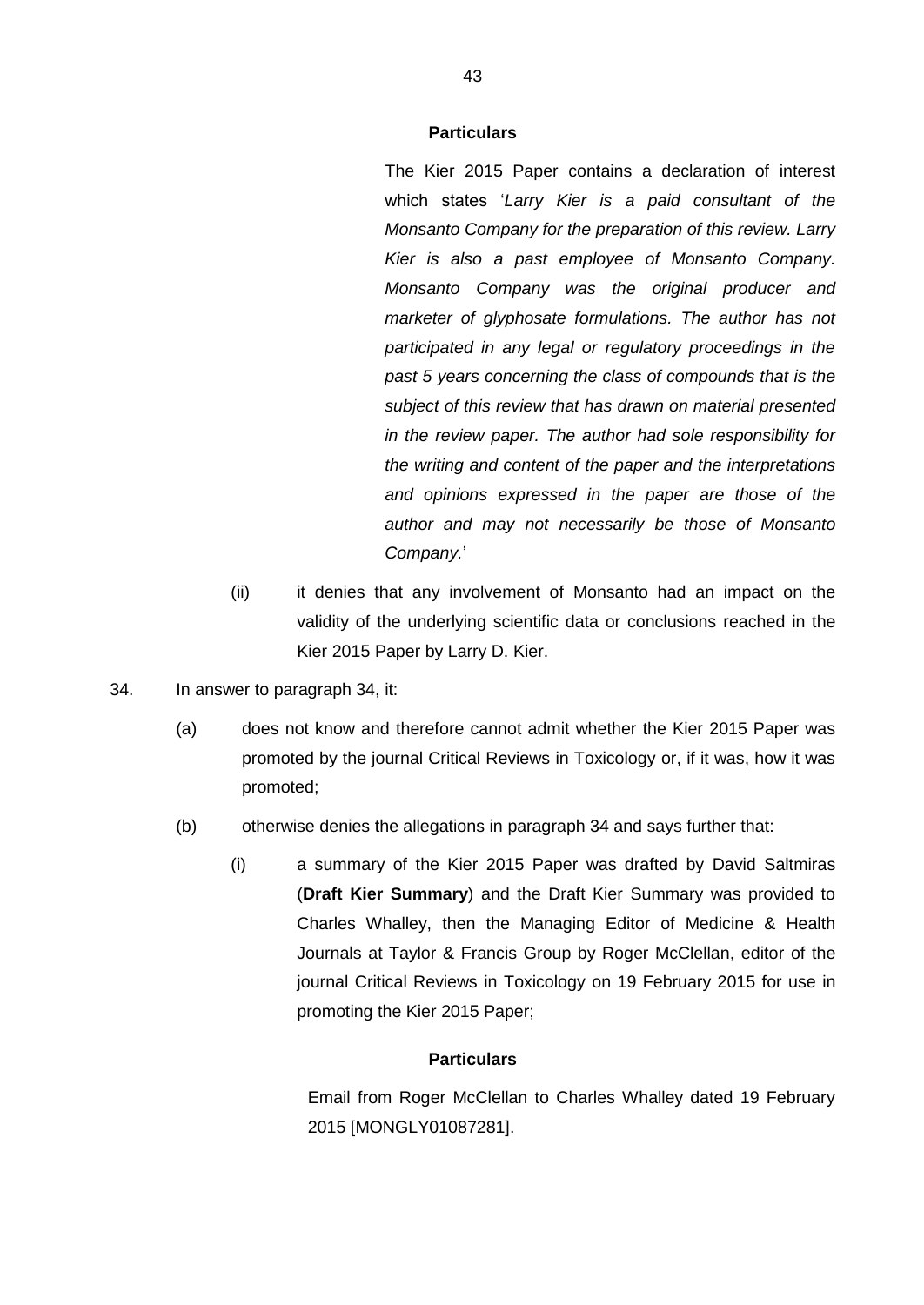(ii) subsequent to the Draft Kier Summary, Kier drafted and provided an alternate summary of the Kier 2015 Paper to Charles Whalley on 20 February 2015; and

#### **Particulars**

Email from Larry Kier to Charles Whalley dated 20 February 2015 [MONGLY01087285].

(iii) on 27 February 2015 Donna Farmer drafted a third iteration of the summary of the Kier 2015 Paper which was subsequently agreed with Larry Kier.

#### **Particulars**

Correspondence between Donna Farmer and Larry Kier dated 27 February 2015 [MONGLY01252800].

- 35. In answer to paragraph 35, it:
	- (a) admits the allegations contained in paragraph 35; and
	- (b) says further that the paper by Helmut Greim, David Saltmiras, Volker Mostert and Christian Strupp titled *'Evaluation of carcinogenic potential of the herbicide glyphosate, drawing on tumor incidence data from fourteen chronic / carcinogenicity rodent studies'* published in the journal Critical Reviews in Toxicology (**Greim 2015 Paper**) was also published online on 26 February 2015.
- 36. In answer to paragraph 36, it:
	- (a) admits the allegations in subparagraphs (c), (d) and (e);
	- (b) otherwise denies paragraph 36; and
	- (c) says further that:
		- (i) the Greim 2015 Paper was initiated by Monsanto Company prior to the evaluation of glyphosate carcinogenicity by IARC;
		- (ii) the Greim 2015 Paper's conclusion is contained in the statement that *'The lack of a plausible mechanism, along with published epidemiology studies, which fail to demonstrate clear, statistically significant, unbiased and non-confounded associations between glyphosate and cancer of any single etiology, and a compelling weight of evidence,*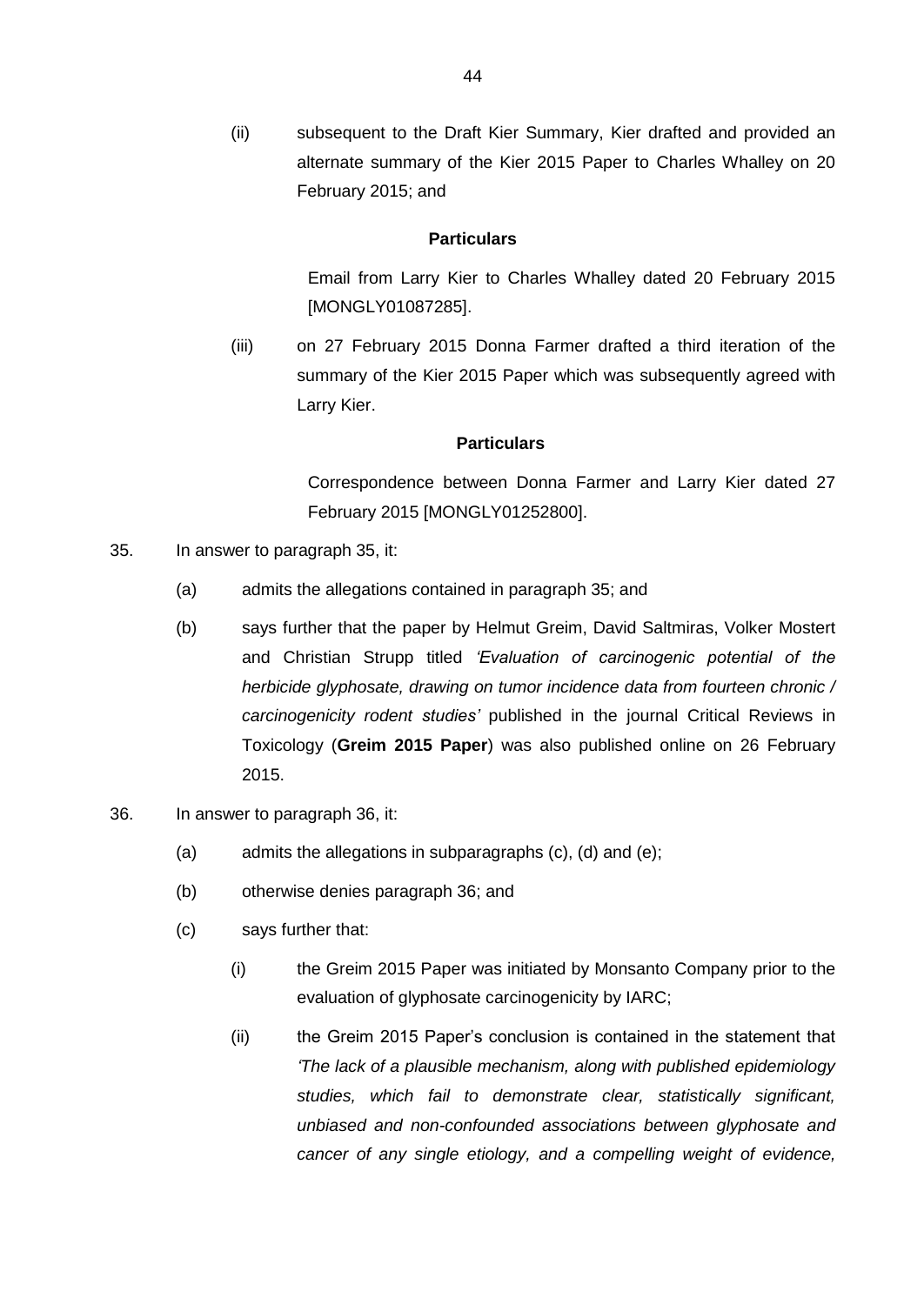*support the conclusion that glyphosate does not present concern with respect to carcinogenic potential in humans'*;

- (iii) David Saltmiras was one of the named authors on the Greim 2015 Paper and the paper disclosed his affiliation with Monsanto Company;
- (iv) the Greim 2015 paper stated that correspondence in relation to the paper was to be directed to David Saltmiras at his Monsanto Company address;
- (v) the Greim 2015 Paper acknowledged the contribution of Monsanto Company employees to the paper; and

### **Particulars**

The Greim 2015 Paper contains (a) a footnote to the Saltmiras authorship which states *'Monsanto Company, 800 North Lindbergh Blvd., 63167 St. Louis, MO, USA'* (b) addresses for correspondence which are Monsanto Company physical and email addresses (c) a Declaration of Interest which included the words '*David Saltmiras and Christian Strupp are employed by member companies of the GTF, Monsanto and ADAMA Agriculture B.V. (formerly Feinchemie Schwebda GmbH) respectively. David Saltmiras is also Chair of the Toxicology Technical Working Group of the GTF…. Monsanto Company was the original producer and marketer of glyphosate formulations'* and (d) an acknowledgement in the form '*Special thanks go to Elizabeth Webb, Monsanto Toxicologist, for her detailed attention to document and data table formatting and as the reference library curator. Quality control and review of data transcription were valued services provided by Carrie Leigh Logan and Aparna Desai Nemali, Monsanto Quality Assurance Specialists*.'

(vi) it denies that any involvement of Monsanto had an impact on the validity of the underlying scientific data or conclusions reached in the Greim 2015 Paper by Helmut Greim, David Saltmiras, Volker Mostert and Christian Strupp

### **B.3.1. Post-IARC decision conduct**

37. In answer to paragraph 37: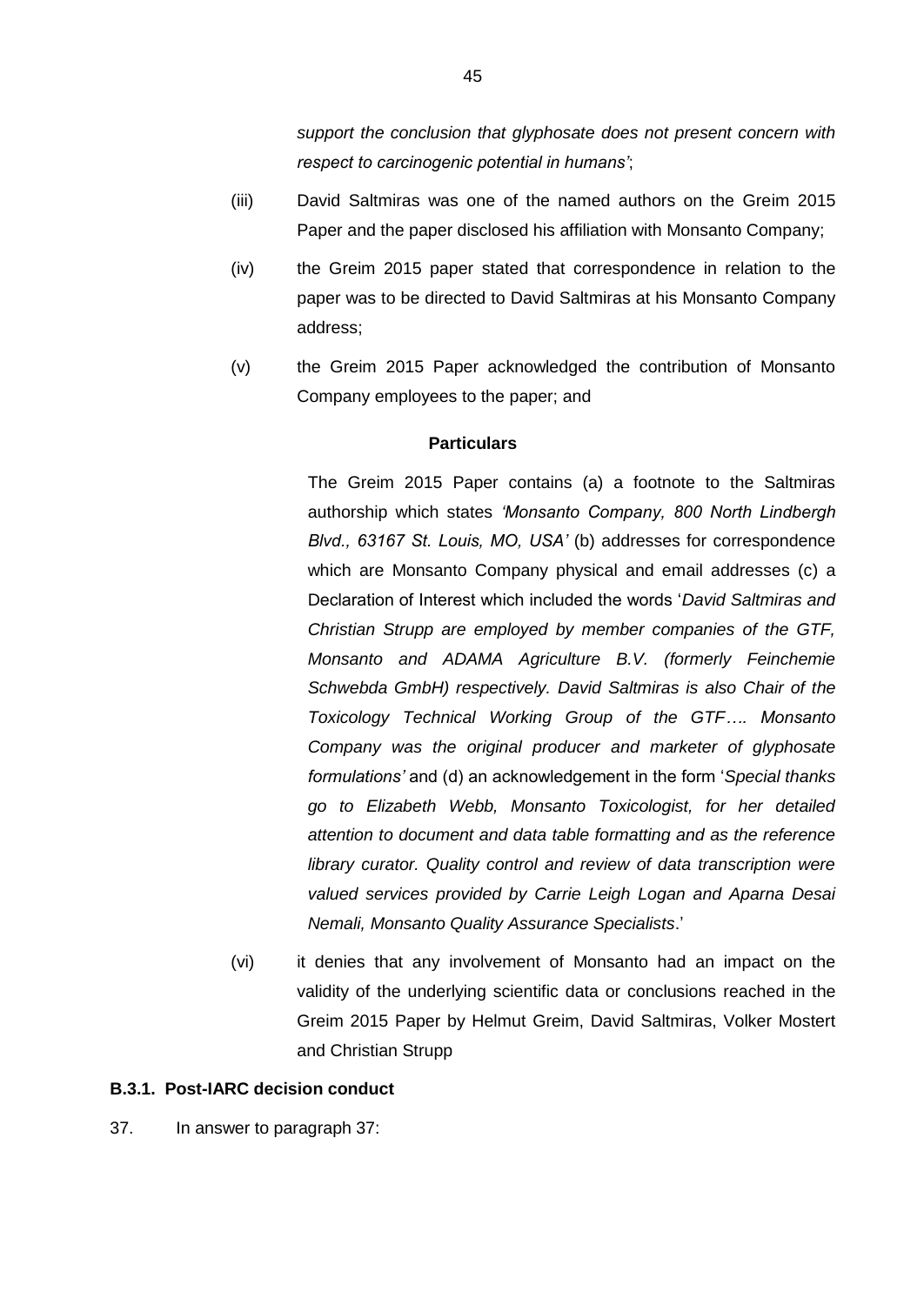- (a) it admits that Monsanto planned and adopted a strategy for responding to the IARC decision;
- (b) in response to sub-paragraph 37(a), it denies the allegations and says further that:
	- (i) the development of a plausibility paper was:
		- (A) an early idea developed by Monsanto in preparation for the release of the IARC decision in March 2015; and
		- (B) a precursor to what ultimately became the 2016 CRT Expert Panel Review Papers referred to in paragraph 22 of the Applicant's Reply;
- (c) in response to paragraph 37(b), it denies the allegation;
- (d) in response to paragraph 37(c), it denies the allegation and says that Monsanto Company liaised with the EPA in relation to the IARC decision and, as is usual practice, sought to support, and provide scientific information to, the EPA;
- (e) in response to paragraph 37(d), it says that in the wake of the IARC classification to provide proper context for governments and regulators around the world, so they could defend the science-based decisions reached by their respective regulatory authorities, Monsanto sought clarification from the World Health Organisation as to the basis upon which IARC reviewed published studies and specifically clarification as to whether IARC undertook a hazard assessment rather than a risk-based or weight of evidence assessment;
- (f) in response to paragraph  $37(e)$ , it says that as set out in paragraph  $37(d)$ , in seeking clarification in relation to the basis upon which IARC reviewed published studies and specifically whether it undertook a hazard assessment as opposed to a risk-based or weight of evidence approach, and in ensuring that the different hazard based approach adopted by IARC was properly understood, employees of Monsanto briefed certain staff of the EPA, the US Trade Representative, the US Department of Agriculture, the relevant state department, Health and Human Services and some members of Congress who were interested in maintaining scientific integrity, consumer confidence, international trade and safe products for farmers to use;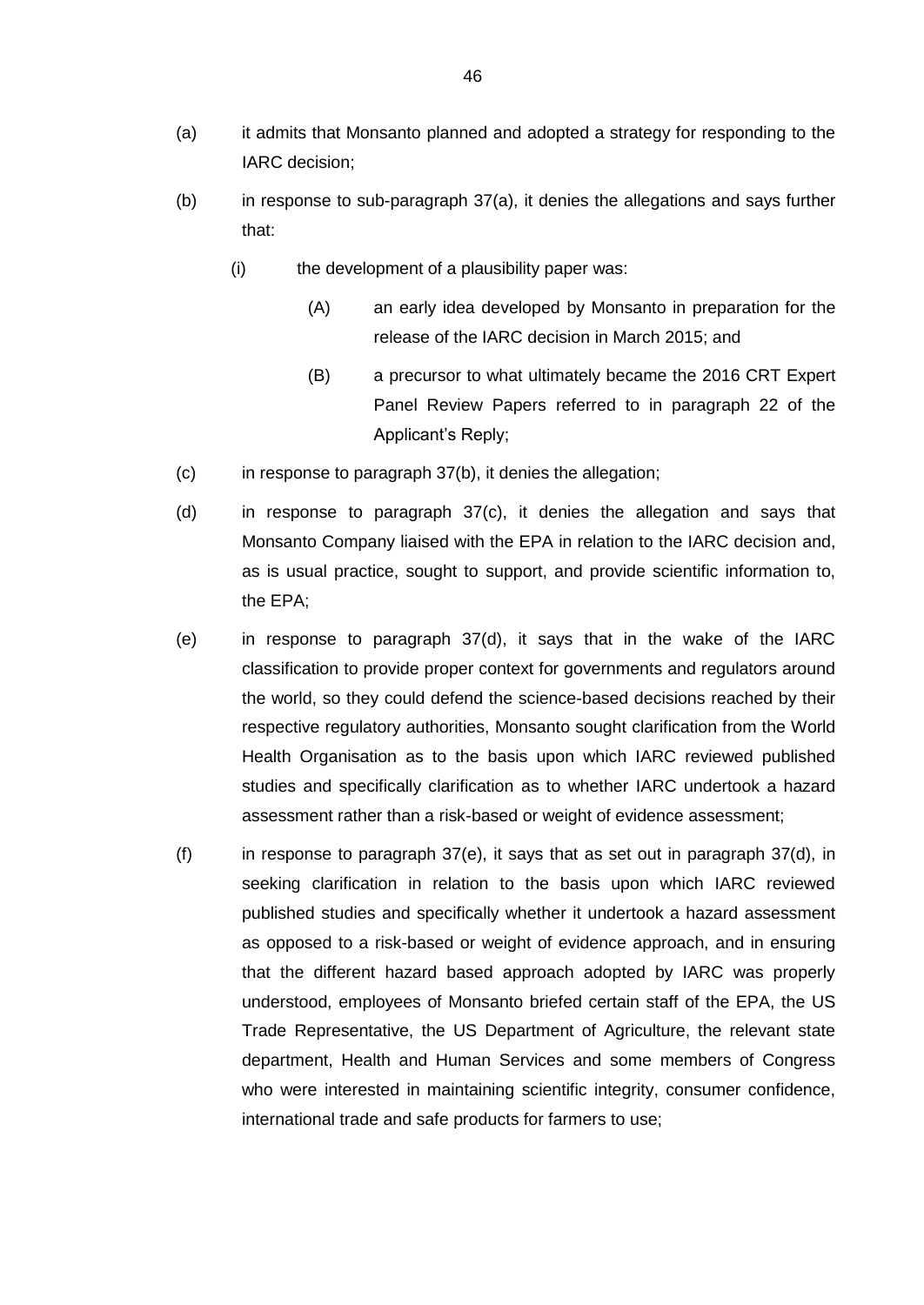- (g) in response to paragraph 37(f), it admits that it briefed the senior staff of senators for the US State of Missouri requesting their assistance with obtaining the clarification referred to in paragraph 37(e) above;
- (h) in response to paragraph 37(g), it says that it was aware that a Senate Representative, Lynn Jenkins, intended to submit a statement to the Secretary of the US Department of Health and Human Services requesting that the Secretary seek the clarification from WHO that is referred to in paragraph 37(e) above;
- (i) in response to paragraph 37(h), it denies the allegation and refers to and repeats paragraphs 20 and 21 above; and
- (j) in response to paragraph 37(i), it denies the allegation and refers to and repeats paragraphs 22 to 29 above.
- 38. It denies the allegations in paragraph 38 and refers to and repeats paragraphs 28 and 30 to 37 above.

# **MONSANTO'S CONDUCT IN FAILING TO UNDERTAKE TESTING OR UNDERTAKE ADEQUATE TESTING**

- 39. It admits paragraph 39.
- <span id="page-47-2"></span><span id="page-47-1"></span><span id="page-47-0"></span>40. In answer to paragraph 40 it:
	- (a) admits that it received:
		- (i) a report from Professor Parry dated 11 February 1999 which is MONGLY01312093 at MONGLY01312094 to MONGLY01312104 (**First Parry Report**);
		- (ii) a further report from Professor Parry dated 18 August 1999 which is MONGLY01314233 at MONGLY01314270 to MONGLY01314283 (**Second Parry Report**); and
		- (iii) a further report from Professor Parry dated in or around October 1999, which is in two parts, being (a) a report titled *'Evaluation of the potential genotoxicity of Glyphosate, Glyphosate mixtures and component surfactants'* which is MONGLY01314233 to MONGLY01314263 and (b) a report titled *'Key issues concerning the potential genotoxicity of glyphosate, glyphosate formulations and surfactants; recommendations for future work'* which is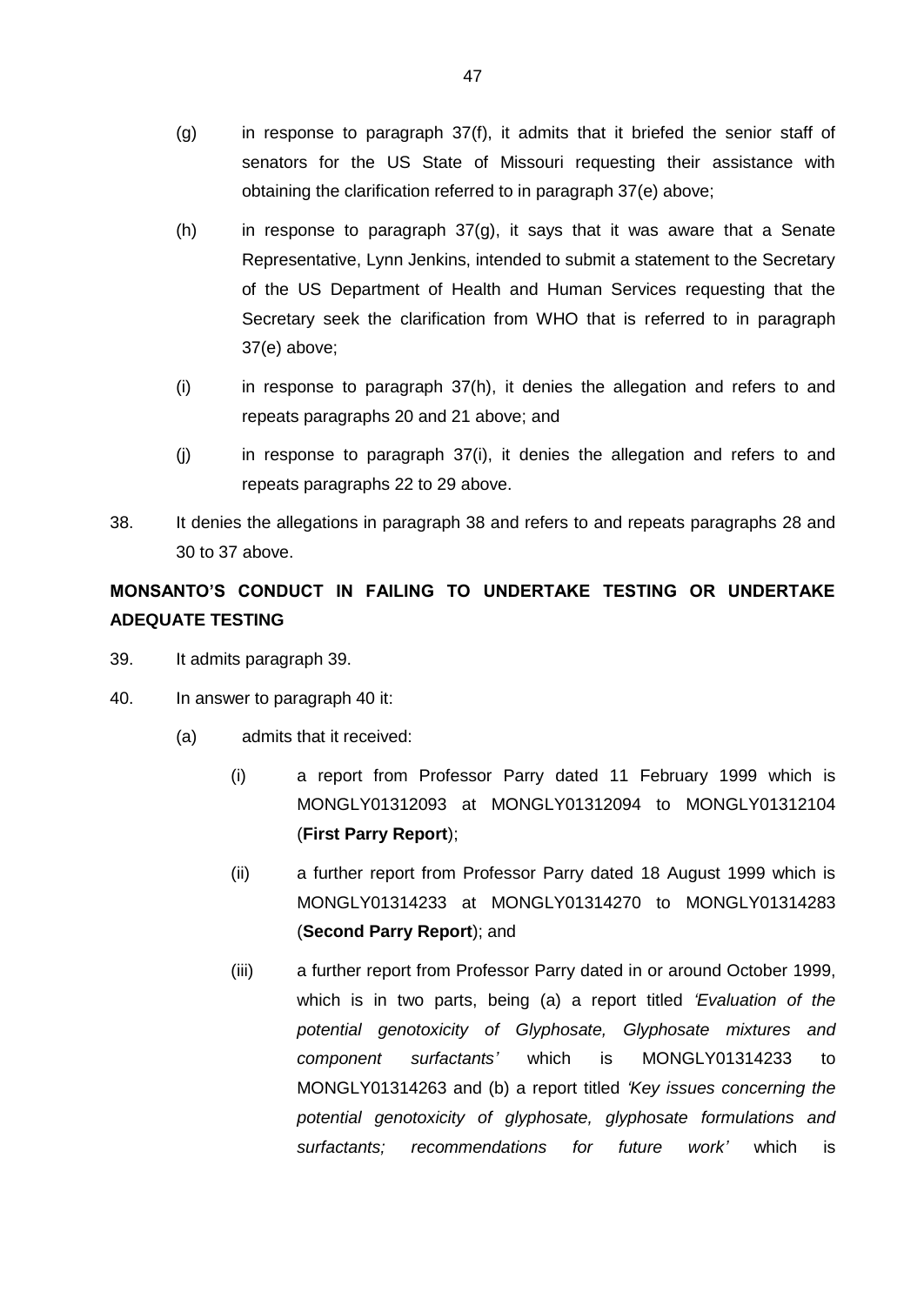MONGLY01314233 at MONGLY01314264 to MONGLY01314267 (**Third Parry Report**);

- (b) says that it refers to the First Parry Report, the Second Parry Report and the Third Parry Report together as defined above as the **Parry Reports**;
- <span id="page-48-0"></span>(c) does not know which part or parts of MONGLY01314233 the Applicant says is the Second Parry Report or the Third Parry Report, or what further or additional *'Parry Reports'* are relied upon; and
- <span id="page-48-1"></span>(d) therefore otherwise does not know and therefore does not admit the allegations in paragraph 40 until the Applicant identifies which parts of MONGLY01314233 are said by him to be the Second Parry Report and the Third Parry Report.
- 41. In answer to paragraph 41, it:
	- (a) refers to and repeats paragraph  $40(a)$  above;
	- (b) denies paragraph 41 and says further that:
		- (i) subject to production by the Applicant of the First Parry Report and reference at trial to its full terms and effect, the First Parry Report [MONGLY01312093 at MONGLY01312094 to MONGLY01312104] stated, among other things that '*The overall data provided by the four publications provide evidence to support a model that Glyphosate is capable of producing genotoxicity both in vivo and in vitro by a mechanism based upon the production of oxidative damage. If confirmed, such a mechanism of genetic damage would be expected to be produced at high concentration of the herbicide and would be relevant only when the anti-oxidant protective mechanisms of the cell are overwhelmed. Thus I would conclude that if the mechanism of action can be proved to be based upon oxidative damage then hazard and risk assessment could be based upon a non-linear model with a threshold of activity at low doses'*;
		- (ii) all of the studies considered by the First Parry Report contained deficiencies in their methodology; and
	- (c) otherwise relies on each of the Parry Reports for their full terms and effects.
- 42. In answer to paragraph 42, it:
	- (a) refers to and repeats paragraphs [40\(a\),](#page-47-0) [40\(c\)](#page-48-0) and [40\(d\)](#page-48-1) above;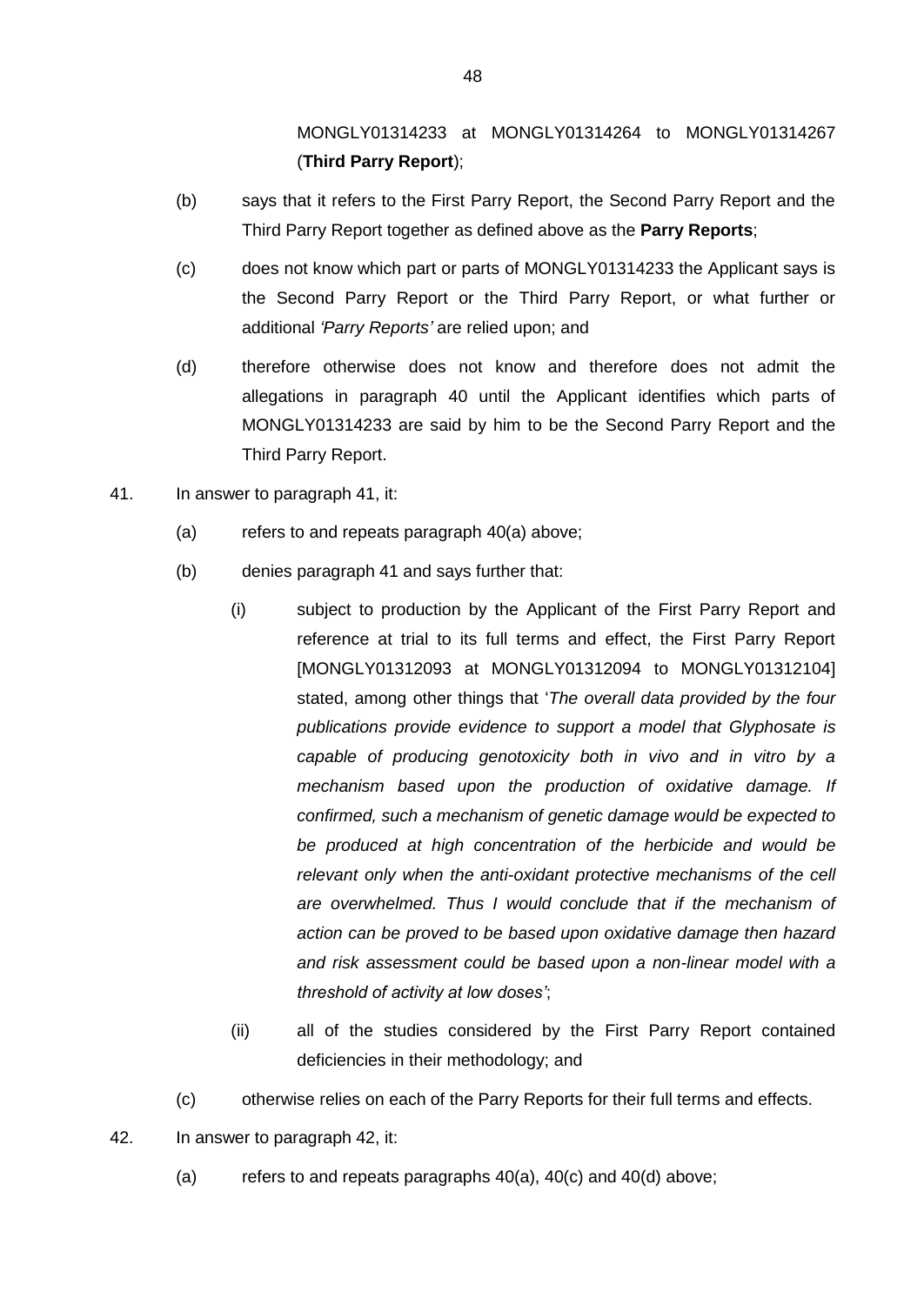- (b) otherwise does not know and therefore cannot admit the allegations in paragraph 42; and
- (c) further says that:
	- (i) the first part of the Third Parry Report as defined in paragraph [40\(a\)\(iii\)](#page-47-1) above and titled *'Evaluation of the potential genotoxicity of Glyphosate, Glyphosate mixtures and component surfactants'* [MONGLY01314233 to MONGLY01314263] contained the following statements:
		- (A) *'These studies provide some evidence that glyphosate may be capable of inducing oxidative damage under both in vitro and in vivo conditions';*
		- (B) *'These studies provide some evidence that Roundup mixture produces DNA lesions in vivo, probably due to the production of oxidative damage';*
		- (C) *'2) There is published in vitro evidence that glyphosate is clastogenic and capable of inducing sister chromatid exchange in both human and bovine lymphocytes…';*
		- (D) *'11) Glyphosate induced G6PD activity in both bovine and human lymphocytes… and the production of 8-OHdG in mouse liver… Both observations indicate that glyphosate may be capable of inducing a pro-oxidant state leading to the formation of the oxidative damage lesion 8-Ohdg';*
		- (E) *'12) A roundup mixture containing glyphosate was shown to produce 8-OhdG in both liver and kidneys of mice… These observations indicate the Roundup mixture is capable of producing oxidative damage in vivo';*
		- (F) *'The studies of Bolognesi et al (1997) suggests that glyphosate mixtures may be capable of inducing oxidative damage in vivo'; and*
		- (G) *'On the basis of the study of Lioli et al (1998a and 1998b) I conclude that glyphosate is a potential clastogenic in vitro. The study of Bolognesi et al. (1997) indicates that this clastogenic activity may be reproduced in vivo in somatic cells* [emphasis in original]. *However the dominant lethal*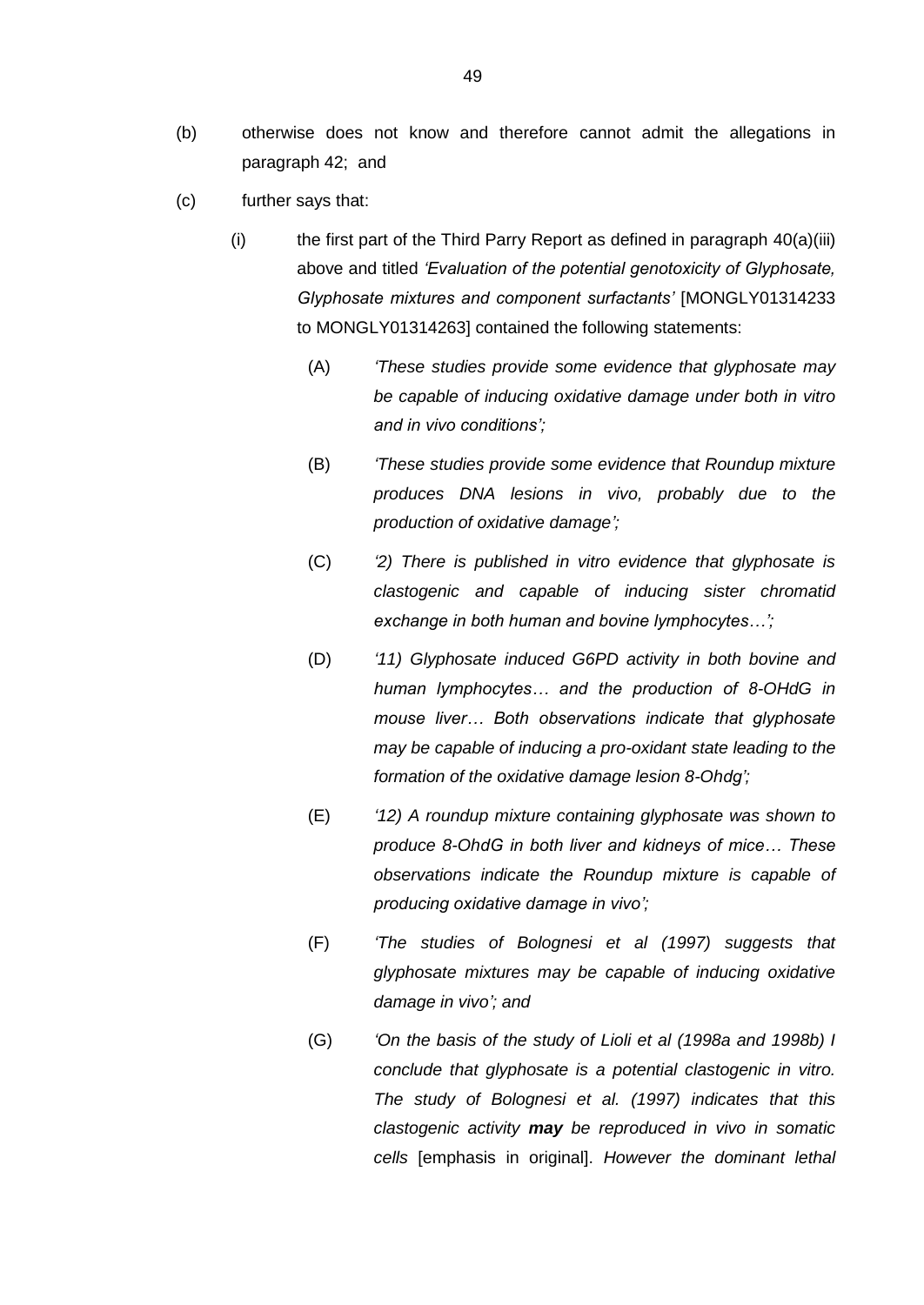*assay (of limited sensitivity) indicates that this genotoxic activity is not reproduced in germ cells. The work of Bolognesi et al (1997) and Lioli et al (1998a and 1998b) suggests that the genotoxicity may be derived from the generation of oxidative damage in the presence of glyphosate';* and

- (d) otherwise relies each of the Parry Reports for their full term and effect.
- 43. In answer to paragraph 43, it:
	- (a) refers to and repeats paragraphs  $40(a)$ ,  $40(c)$  and  $40(d)$  above;
	- (b) otherwise does not know and therefore cannot admit the allegations in paragraph 43; and
	- (c) says the Second Parry Report as defined above [MONGLY01314233 at MONGLY01314270 to MONGLY01314283], contains the following statements:
		- (i) *'The published information on glyphosate and its formulations provide some evidence for genotoxic activity';*
		- (ii) *'The overall results of the studies are combined together in Table 2. This table illustrates that in none of the studies evaluated was there evidence that glyphosate had genotoxic potential. However there are a number of deficiencies in the studies provided… ';* and
		- (iii) *'There was no evidence in any of the studies evaluated that the various surfactants used in glyphosate formulations were potential genotoxins';*
	- (d) otherwise relies on each of the Parry Reports for their full terms and effects.
- 44. In answer to paragraph 44, it:
	- (a) refers to and repeats paragraph [40](#page-47-2) above; and
	- (b) otherwise admits that the Parry Reports as defined above contained recommendations of further testing, evaluation and provision of data, including with respect to testing of glyphosate and glyphosate based formulations and relies on each of the Parry Reports for their full terms and effects.
- 45. In answer to paragraph 45, it:
	- (a) denies paragraph 45;
	- (b) says further that it was unnecessary to perform all the tests, evaluation or provision of data recommended by Professor Parry because: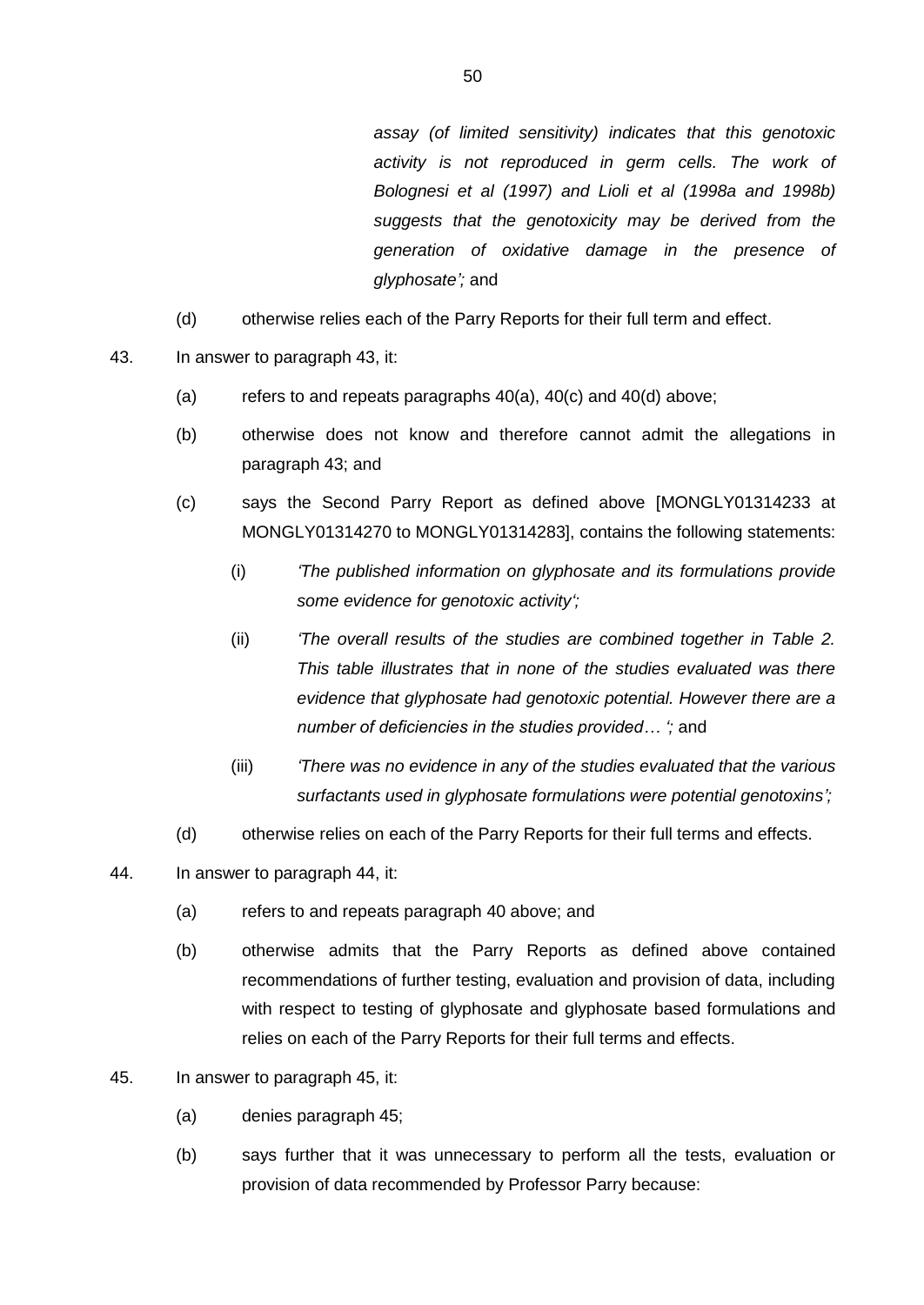- (i) at the time the recommendations were made it had already performed numerous studies recommended by Professor Parry;
- (ii) after the recommendations were made by Professor Parry, Professor Parry subsequently indicated to Monsanto Company that some of the recommended testing was no longer necessary;

Email from Richard Garnett to Donna Farmer, William Heydens, Mark Martens and William Graham dated 16 February 2001 [MONGLY02626553].

- (iii) in any event, it undertook such testing as recommended by Professor Parry that it considered necessary and appropriate and in the form that it considered most effective to elicit the information sought by Professor Parry;
- (iv) provided such further data to Professor Parry as it considered necessary and appropriate in order for him to address all of the actions he recommended; and

## **Particulars**

A list of the testing and studies responsive to the recommendations contained in paragraph 44 (both those commenced before and after the recommendations made by Professor Parry) is **McNickleProVolThree00005432**.

(v) Professor Parry ultimately agreed with Monsanto Company that glyphosate is not genotoxic and that the finding of oxidative stress in certain studies was an *'artefactual effect'* and did not demonstrate the mutagenicity of glyphosate, and no longer requested any studies on the final formulation.

### **Particulars**

Meeting with Professor Parry on 15 February 2001 as recorded in an email from Richard Garnett to Donna Farmer, William Heydens and Mark Martens of 16 February 2001 [**MONGLY02626553**]

(c) otherwise relies on each of the Parry Reports for their full terms and effects.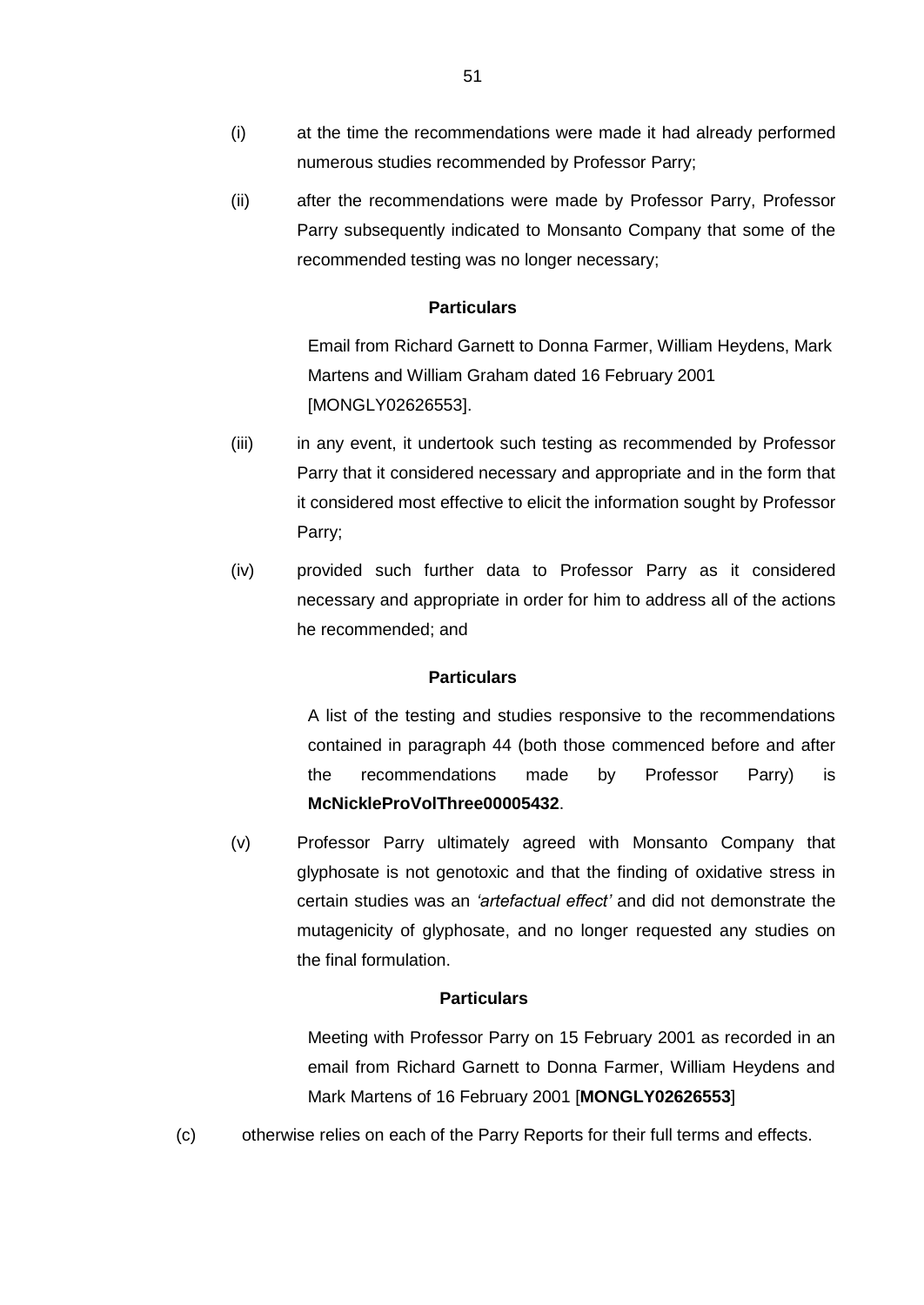- 46. It denies the allegation in paragraph 46 and says further that in 2002 Monsanto contracted with the Netherlands Organization for Applied Scientific Research (**TNO**) to conduct an experiment on *in vitro* percutaneous absorption of Roundup formulations MON 35012 and MON 0139 through viable rat skin membranes (**TNO Experiment**).
- 47. In answer to paragraph 47, it:
	- (a) says an unaudited draft report named *'In vitro percutaneous absorption study with [14C]glyphosate using viable rat skin membranes'* (**TNO Draft Report**) was sent to a representative of Monsanto Europe SA-NV; and
	- (b) otherwise denies the allegation in paragraph 47.
- 48. In answer to paragraph 48, it:
	- (a) says that:
		- (i) at trial it will refer to the full terms and effect of the TNO Draft Report;
		- (ii) the Roundup formulation MON 0139 70% was composed of the isopropylamine salt of glyphosate (ca. 62% w/w) and water (ca. 38%); and
	- (b) otherwise admits the allegations in paragraph 48.
- 49. It denies the allegations in paragraph 49 and says further that:
	- (a) on 29 March 2002 Monsanto Europe SA-NV received the preliminary results of the TNO Experiment which showed between 5% and 10% dermal penetration of glyphosate in MON 35012 concentrate, and around 2% dermal penetration for the MON 35012 spray dilution;
	- (b) on 29 March 2002, a representative of Monsanto Europe SA-NV sent an email to other Monsanto employees indicating that:
		- (i) the preliminary results of the TNO Experiment suffered from very bad reproducibility which TNO could not explain; and
		- (ii) TNO proposed to repeat the TNO Experiment in parallel with the human skin study;

Email from a representative of Monsanto Europe SA-NV to other Monsanto employees dated 29 March 2002 [MONGLY03738295] which says in part: *'Preliminary results with rat skin are not*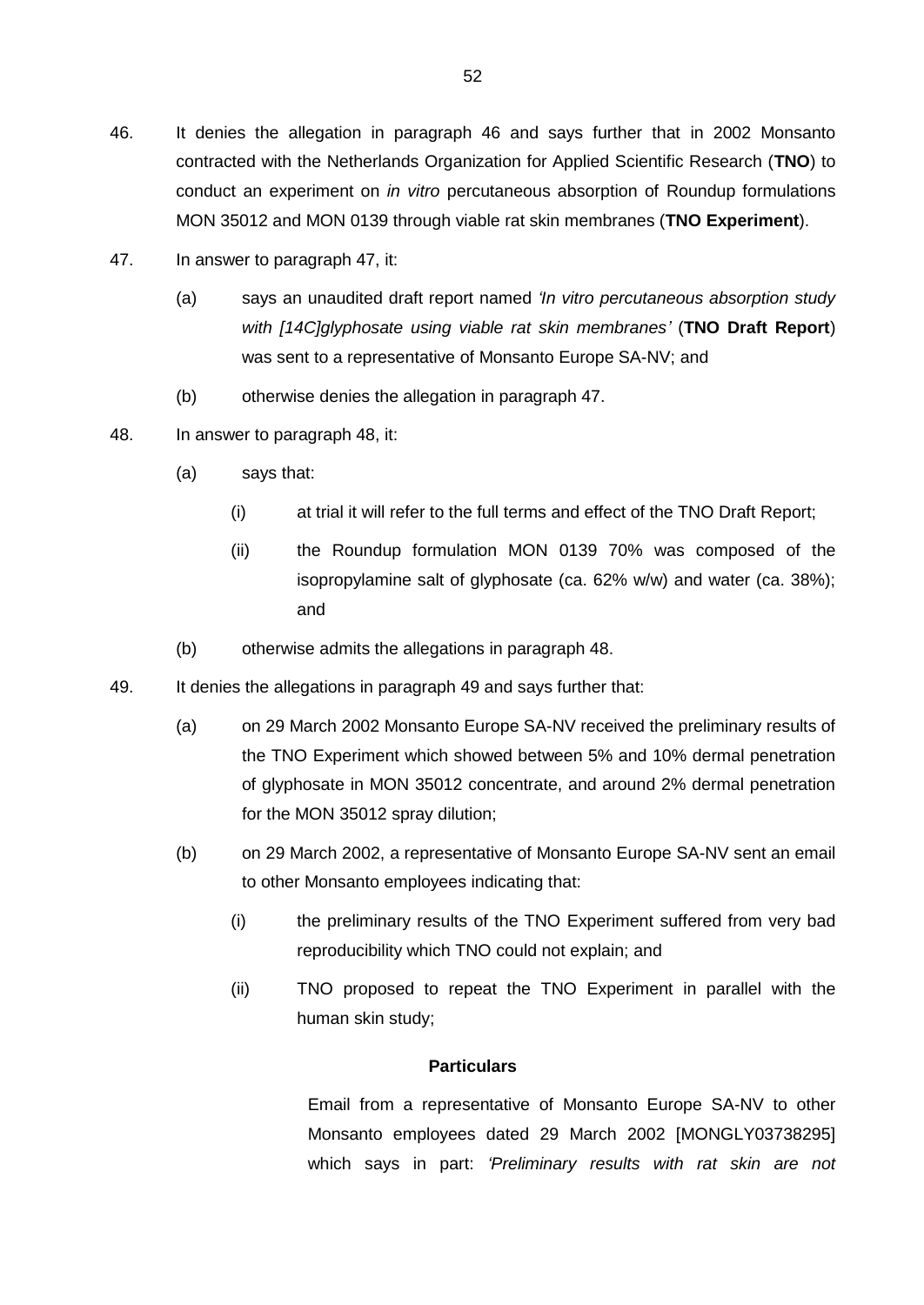*acceptable (see fax); due to very bad reproducibility that TNO cannot explain, they proposed to repeat the study in parallel with the human skin study…'*

(c) on 4 April 2002, a representative of Monsanto Europe SA-NV sent an email to other Monsanto employees indicating that the TNO Experiment had been stopped.

# **Particulars**

Email from a representative of Monsanto Europe SA-NV to other Monsanto employees dated 4 April 2002 [MONGLY03737014].

- 50. In answer to paragraph 50:
	- (a) it denies the allegations in paragraph 50;
	- (b) it refers to and repeats paragraphs 48 and 49 above;
	- (c) it otherwise says that:
		- (i) on 2 July 2002, notwithstanding that the TNO Experiment had been stopped, a representative of Monsanto Europe SA-NV circulated the TNO Draft Report to Monsanto employees;
		- (ii) on 14 July 2002, following receipt of the TNO Draft Report, Donna Farmer sent a reply email to the representative of Monsanto Europe SA-NV indicating that:
			- (A) it was her understanding that its integrity had been compromised and Monsanto agreed to terminate the study; and
			- (B) she wanted to see no more than a one page summary of the TNO Experiment indicating the above and that it had been terminated;

### **Particulars**

Email from Donna Farmer to a representative of Monsanto Europe SA-NV dated 14 July 2002 [MONGLY00888421].

- (iii) a formal report was unnecessary because:
	- (A) the TNO Experiment was experimental in nature;
	- (B) the TNO Experiment had failed;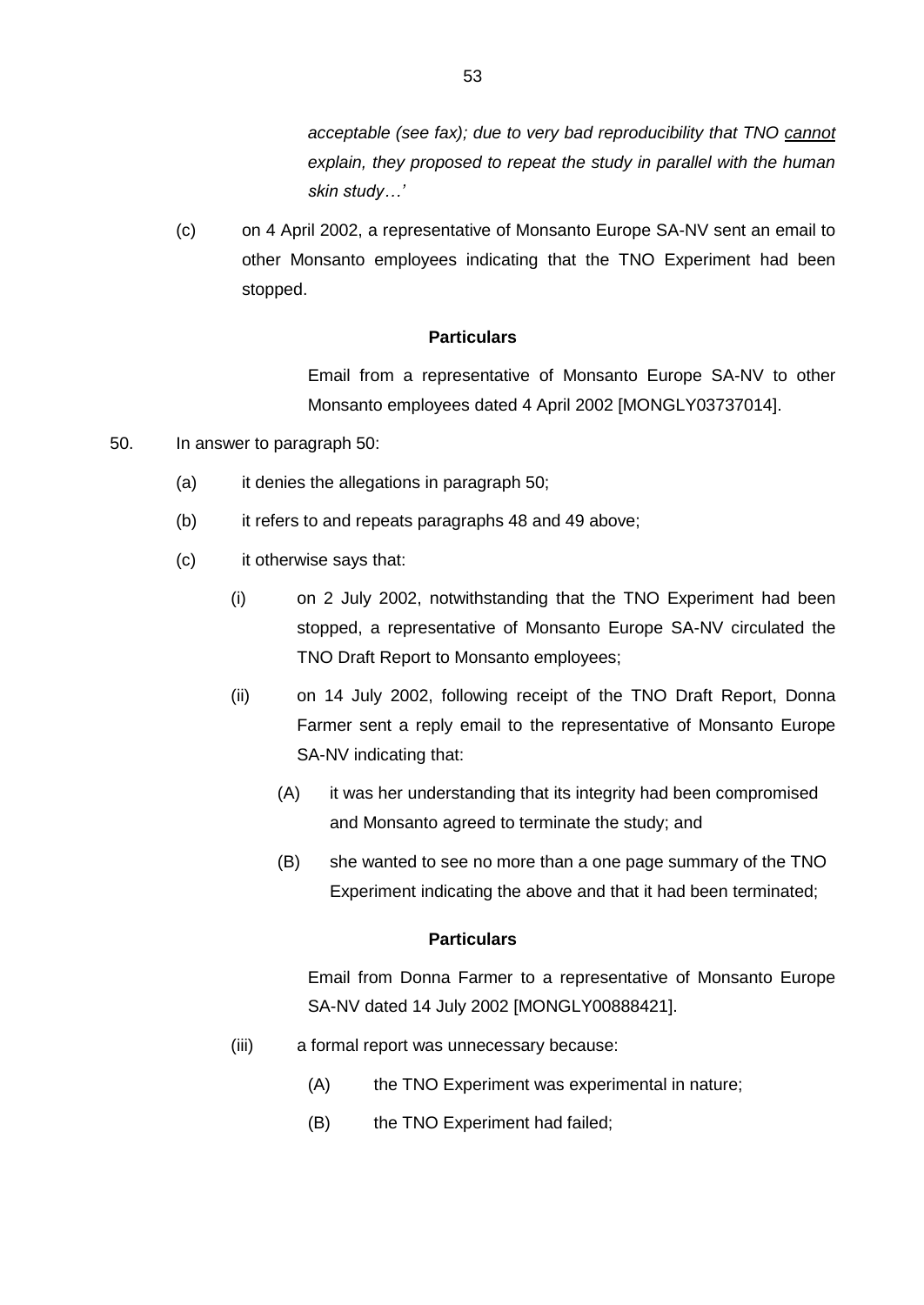- (C) the TNO Experiment was deficient in a number of ways, including that:
	- (1) it suffered from poor reproducibility;
	- (2) the dermal penetration results for the concentrated formulation were anomalous when compared with the diluted formulation;
	- (3) the recoveries were poor; and
	- (4) there was high variation within the glyphosate test groups.
- 51. In answer to paragraph 51, it:
	- (a) denies the allegations in paragraph 51;
	- (b) says further that:
		- (i) it did not, nor was it required to, undertake a repetition of the two-year carcinogenicity study on mice conducted in 1983, referred to in subparagraph (a) of the Applicant's Reply, and says further that:
			- (A) on 10 November 1988, following a meeting between representatives of the United States Environmental Protection Agency (**EPA**) and Monsanto, the EPA decided to reconsider their interpretations of the mouse study, and requested that Monsanto provide additional historical data, which was provided;

Letter from Monsanto to the EPA dated 12 December 1988 [MONGLY01287148].

(ii) on 6 July 1989, after reviewing the additional historical data on the mouse study, the EPA wrote to Monsanto saying, among other things, that *'*[a] *repeat of the mouse oncogenicity* [study] *will not be required at this time'* and that *'after the results of the new 2-year rat chronic toxicity and oncogenicity study are reviewed, the Agency will reconsider if a repeat mouse oncogenicity study is needed'*;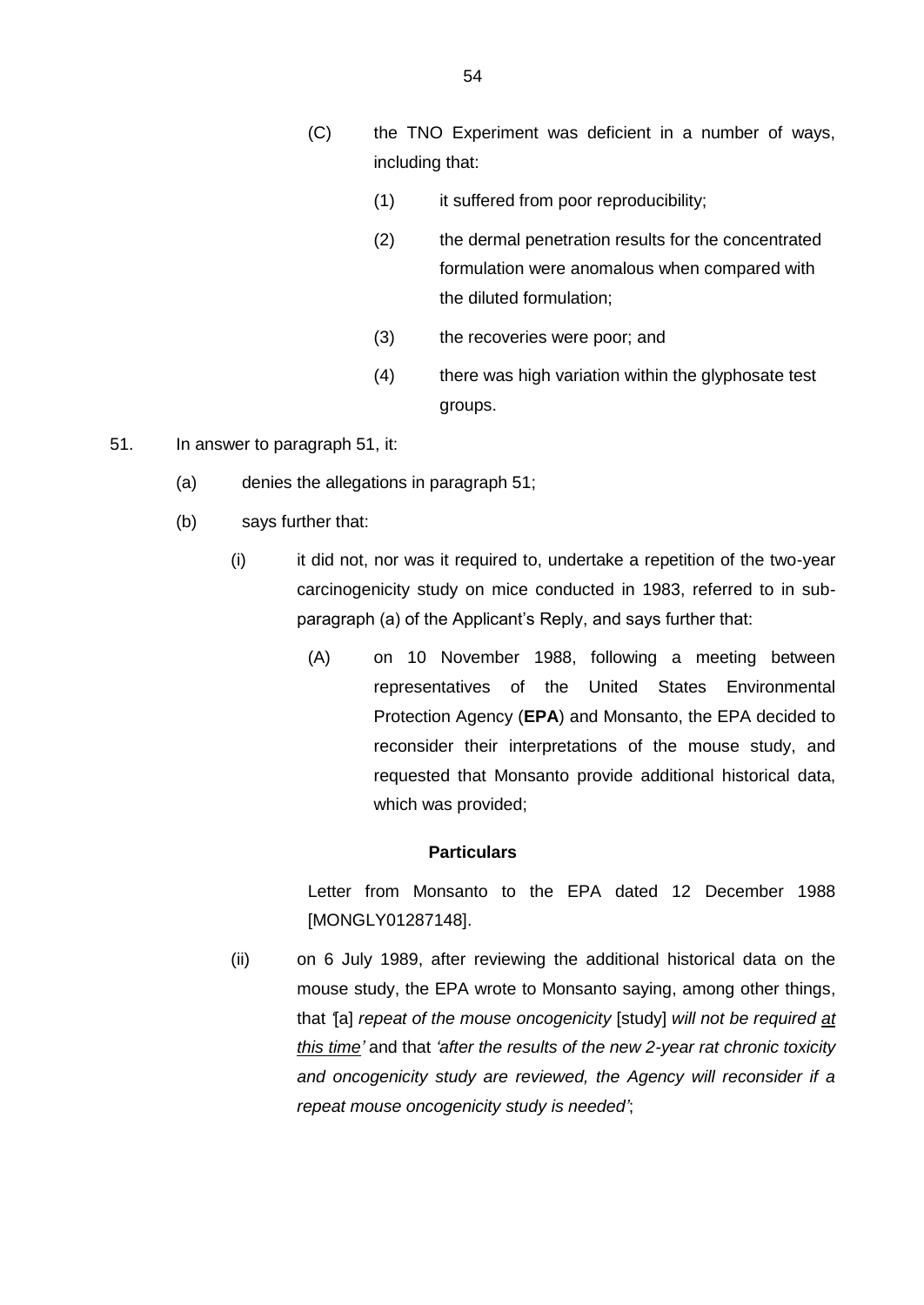Letter from Monsanto to the EPA dated 6 July 1989, page 2 [McNickleProdVolThree00016442].

(iii) on 26 September 1990, Monsanto completed and submitted to the EPA a two-year rat study;

# **Particulars**

Study dated 26 September 1990 titled *'Chronic Study of Glyphosate Administered in Feed to Albino Rats'* [McNickleProdVolFive00097185].

(iv) in or around June 1991, the EPA's Toxicology Branch recommended the carcinogenic potential of glyphosate be addressed by the EPA's Peer Review Committee, based on a high incidence of pancreatic islet cell tumours in each of the treated male groups the two-year rat study;

## **Particulars**

Facsimile from Dr Sheila Schuette to Dr William Heydens attaching EPA review of the two-year rat study [MONGLY01287106].

(v) on 30 October 1991, after reviewing the two-year rat study and other material submitted to the EPA, the EPA's Peer Review Committee concluded that *'glyphosate should be classified in the lowest cancer classification as a Group E chemical (evidence of non-carcinogenicity for humans)'*;

### **Particulars**

EPA's memorandum regarding the second peer review of glyphosate [MONGLY02448773].

- (c) it did not, nor was it required to, undertake a 12-month or longer chronic toxicity study on glyphosate after 1991, as referred to in sub-paragraph (b) of the Applicant's Reply;
- (d) it did not, nor was it required to, undertake long term animal carcinogenicity studies on any formulated pesticide product, as referred to in sub-paragraph (c) of the Applicant's Reply, and says further that: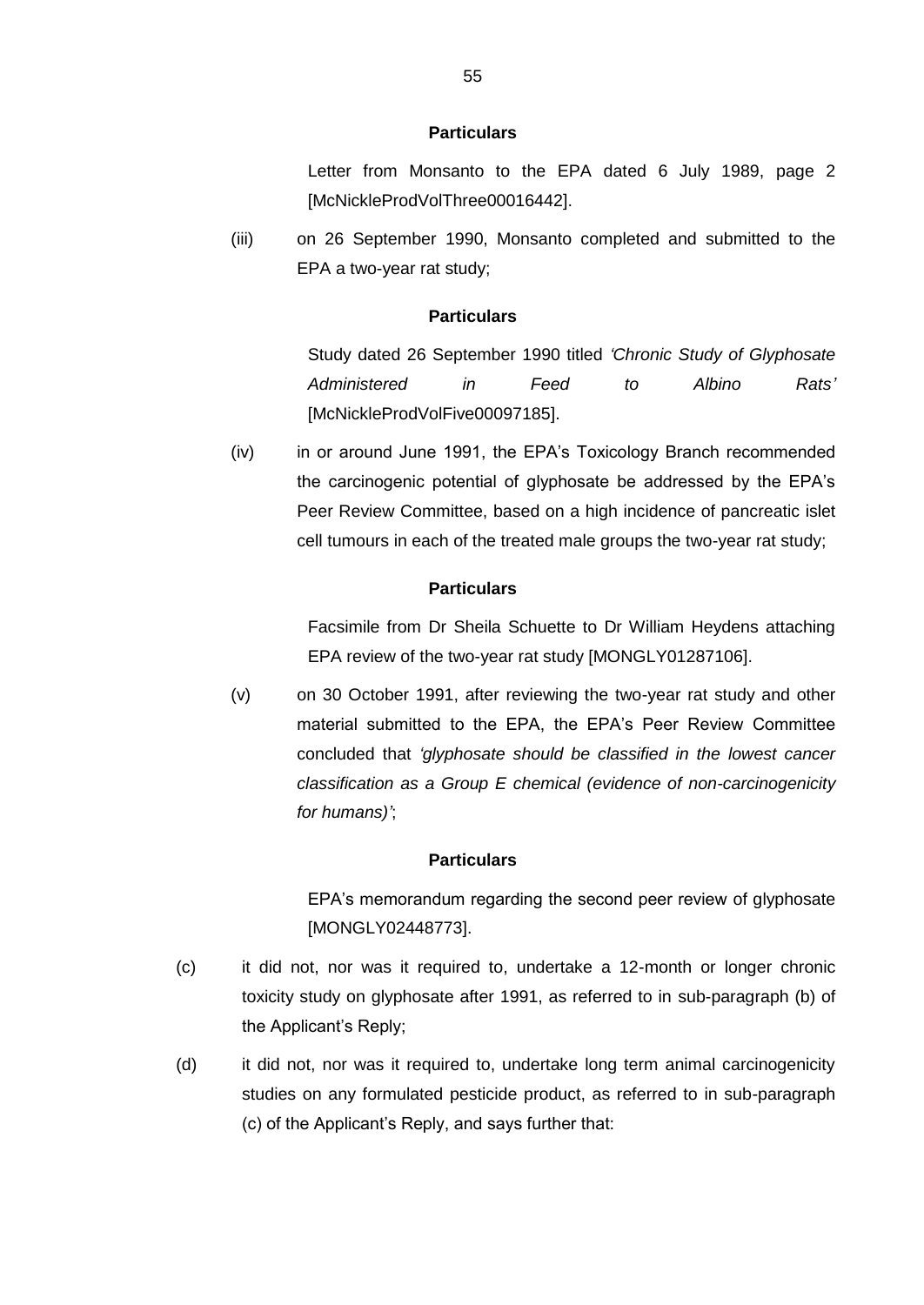- (i) the EPA does not require long-term animal carcinogenicity studies to be conducted on formulated glyphosate-containing products;
- (ii) component parts of Monsanto Roundup Products, in particular glyphosate and surfactants, have been analysed by the EPA and have been found not to be carcinogenic;

- (1) 2017 EPA OPP Report [McNickleProdVolThree00017888] at 143-144.
- (2) EPA's memorandum regarding Alkyl Amine Polyalkoxylates (surfactants) (April 3, 2009) [McNickleProdVolThree00002181].
- (3) Alkyl Amine Polyalkoxylates; Exemption from the Requirement of a Tolerance, 74 Fed. Reg. 28616 (June 17, 2009) [McNickleProdVolEight00004576] at 28619.
- (e) epidemiological studies have been conducted to study the association between glyphosate containing formulations and NHL, and have found no association between glyphosate use and NHL overall or any NHL subtypes; and

#### **Particulars**

Gabriella Andreotti et al., 'Glyphosate Use and Cancer Incidence in the Agricultural Health Study,' JNCI J. Nat'l Cancer Inst. 110(5) (2018) 509-16 (**Andreotti et al. 2018**) [McNickleProdVolTwo00008268].

- (f) since 1999, various further studies, epidemiologic research and/or agricultural chemical exposure assessments have been conducted, including:
	- (i) Andreotti et al. 2018, in respect of which:
		- (A) enrolments into the study had commenced from around 1993 to 1997 (involving the completion of a questionnaire as to use of glyphosate based herbicides and other pesticides); and
		- (B) follow-up phone interviews with participants were being conducted from around 1999 to 2005;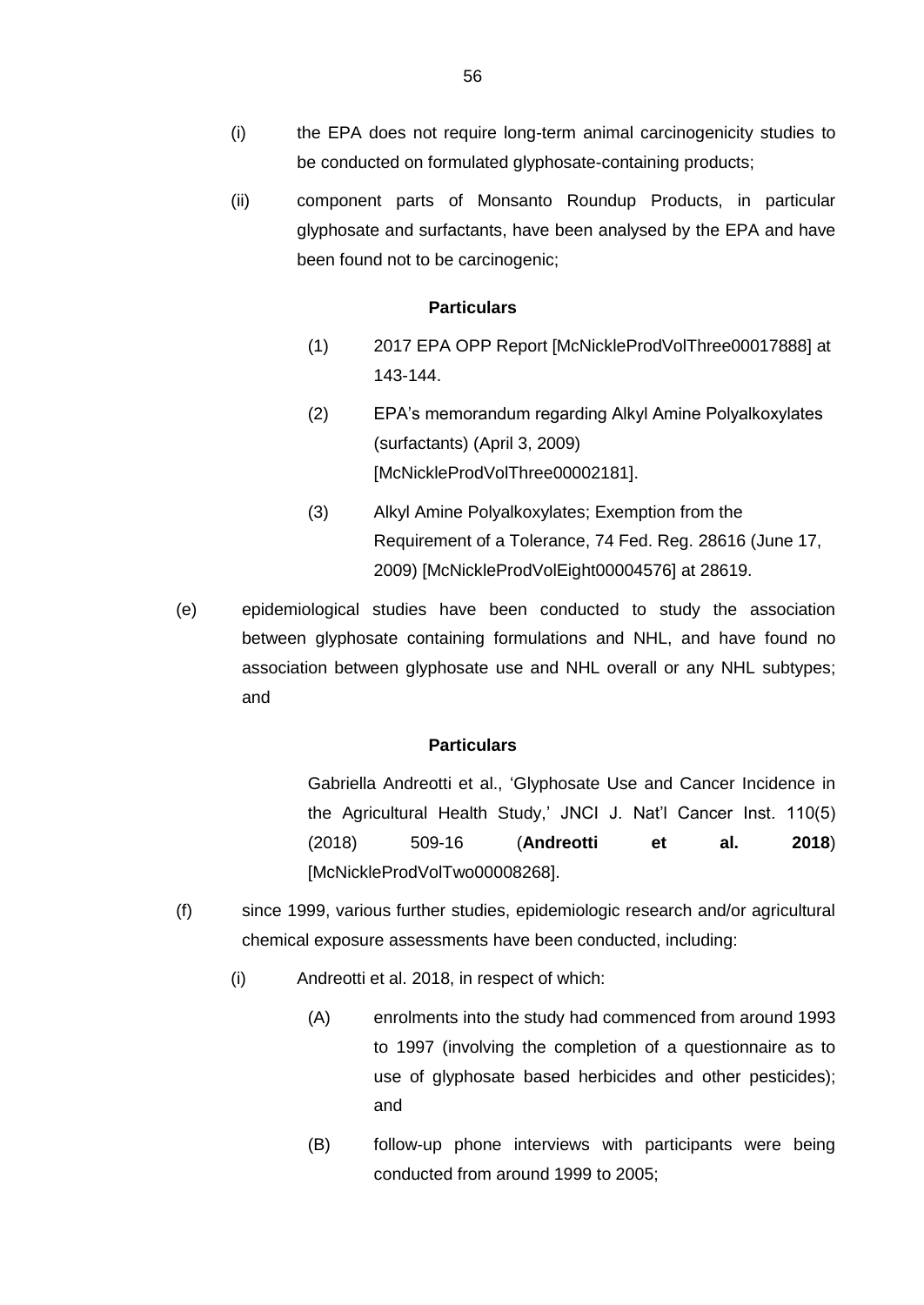(ii) the Farm Family Exposure Study authored by John Acquavella and others, which was published in 2004.

#### **Particulars**

Acquavella, J. et al., '*Glyphosate biomonitoring for farmers and their families: results from the Farm Family Exposure Study,'* 2004, Env. Health Perspect 112, pp. 321-326 [McNickleProdVolFive00073109].

- (g) some toxicology studies conducted by IBT in or around 1970 to 1974 in respect of glyphosate were determined to be invalid by the EPA, but:
	- (i) it denies anything done by Monsanto caused the invalidity; and
	- (ii) it says further that;
		- (A) the toxicology studies which had been determined to be invalid by the EPA, and which the EPA had requested Monsanto to repeat, were repeated;
		- (B) the results of each repeated toxicology studies were consistent with the results of the studies conducted by IBT in or around 1970 to 1974 to the effect that no carcinogenic effects of glyphosate were found; and
		- (C) there is currently no IBT generated data used anywhere in the world to support glyphosate registration.
- 52. It denies the allegations in paragraph 52 and repeats paragraphs 39 to 51 above.
- 53. It admits the allegations in paragraph 53, and says further that it was under no obligation to provide either the TNO Draft Report (which was a draft report, and related to an experimental study which had failed) or the Parry Reports (which were summary reviews of existing publicly available studies and data) to regulatory authorities or to make them publicly available.
- 54. It denies the allegations in paragraph 54 and repeats paragraphs 39 to 51 above. It says further to the extent that it held information which was not shared with regulatory authorities, such information was:
	- (a) in respect of the Parry Reports, an analysis of studies which were available to regulators; and
	- (b) in respect of the TNO Experiment, experimental, inconclusive and suffered from the deficiencies in paragraph 50 above.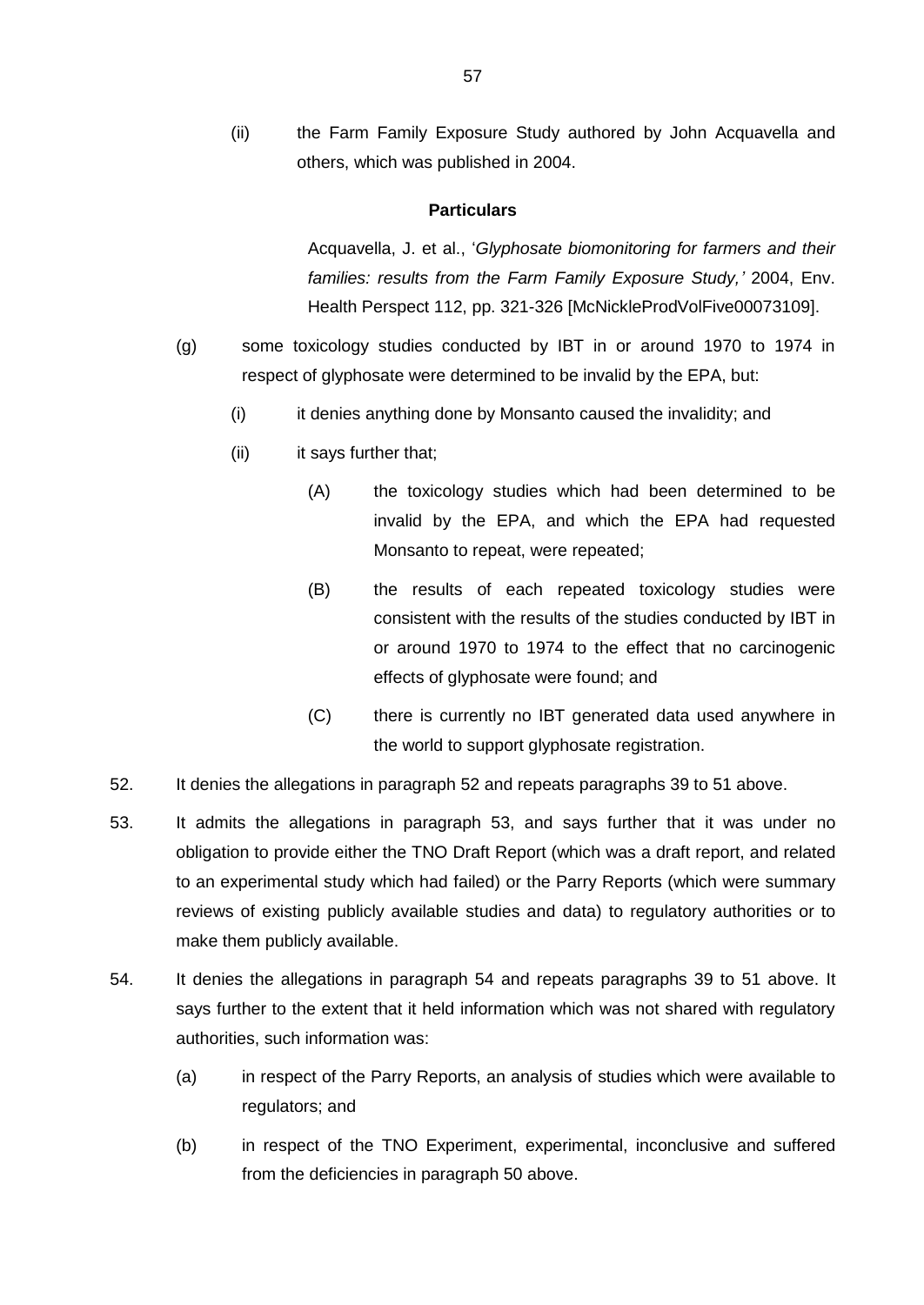- 55. It denies the allegations in paragraph 55 and repeats paragraphs 3 to 54 above.
- 56. In answer to paragraph 56, it:
	- (a) says that it refers to and repeats paragraphs 35(d)(iii) of the Defence;
	- (b) otherwise does not plead to paragraph 56(a) and 56(c) as they make no allegations against it;
	- (c) insofar as paragraph 56(b) raises allegations against it, refers to and repeats paragraphs 28 and 38 above and otherwise denies the allegations in paragraph 56(b).
- 57. In answer to paragraph 57, it:
	- (a) refers to and repeats paragraphs  $35(d)(iv)$  and  $35(vi)(G)$  of the Defence;
	- (b) does not plead to paragraphs 57(a) and 57(c) as they make no allegations against it; and
	- (c) insofar as paragraph 57(b) raises allegations against it, refers to and repeats paragraphs 28 and 38 above and otherwise denies the allegations in paragraph 57(b).
- 58. Save to say that it refers to and repeats paragraphs 35(h), 48(c)(iii)(A), 48(f)(i)(E) and 61(c) of the Defence and paragraphs 3 to 55 above, it does not plead to paragraph 58 as the Applicant makes no allegations against it.
- 59. It says further, that as the paragraphs 3 to 55 of the Reply are pleaded responsively to the allegations of scientific knowledge pleaded in paragraph 35(d)(ii) of the Defence, the allegations in paragraphs 3 to 55 of the Reply (if proved) are irrelevant to:
	- (a) the state of scientific knowledge prevailing at any time prior to each of the allegations made; and
	- (b) the claims made by any group member exposed to glyphosate or Roundup Products in the time prior to the period traversed in paragraphs 3 to 55 of the Reply.
- 60. Save for any positive admissions in the Reply or in the Rejoinder above, the Third Respondent joins issue with each and every allegation in the Reply.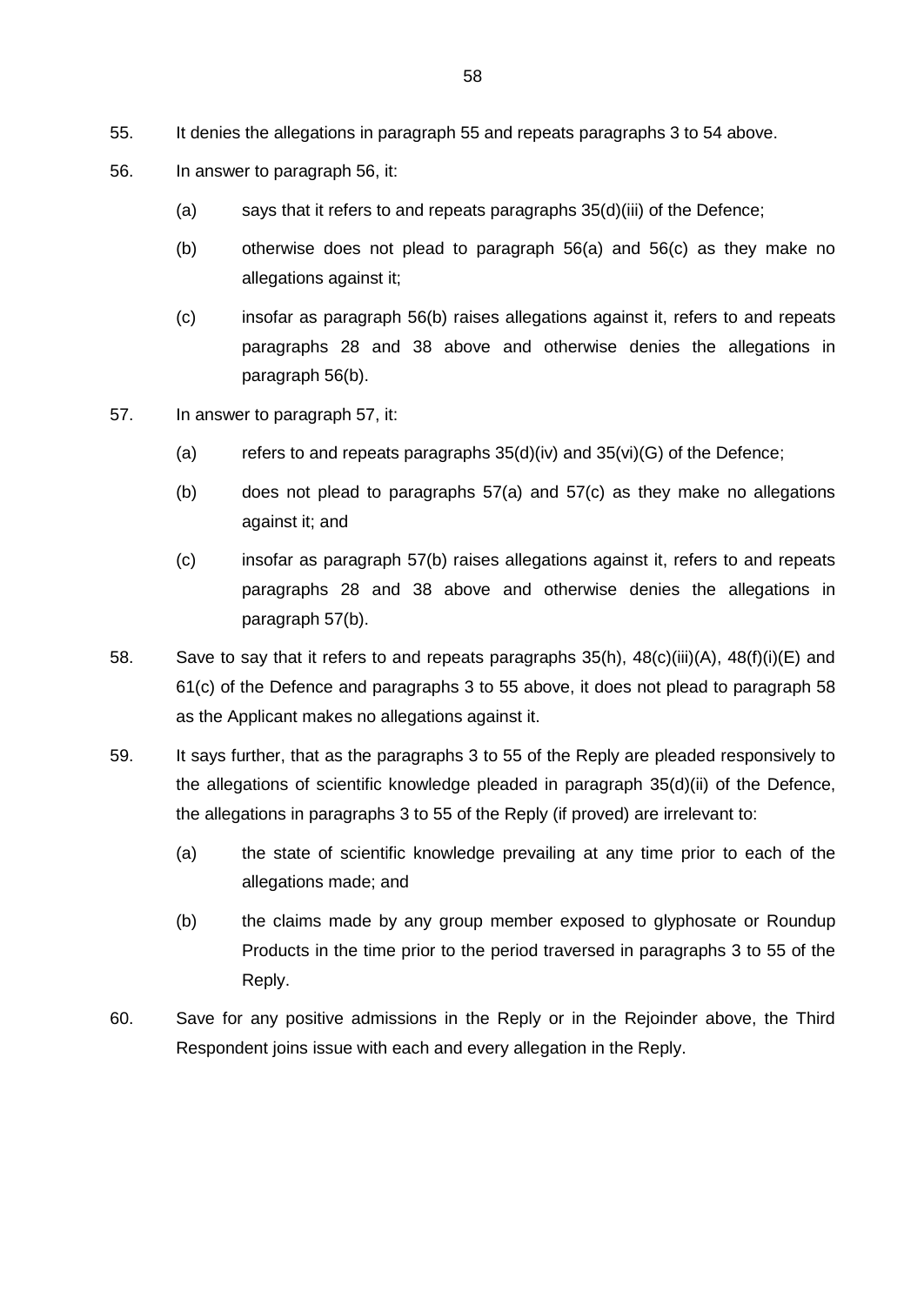Date: 24 December 2020

 $\pmb{\epsilon}$  $\overline{\phantom{0}}$ 

Signed by Peter Mark Butler AM RFD

Lawyer for the Third Respondent

This pleading was prepared by Herbert Smith Freehills, solicitors for the Third Respondent, and Anna Robertson, counsel for the Third Respondent, and settled by Robert Craig QC for the Third Respondent.

Date: 24 December 2020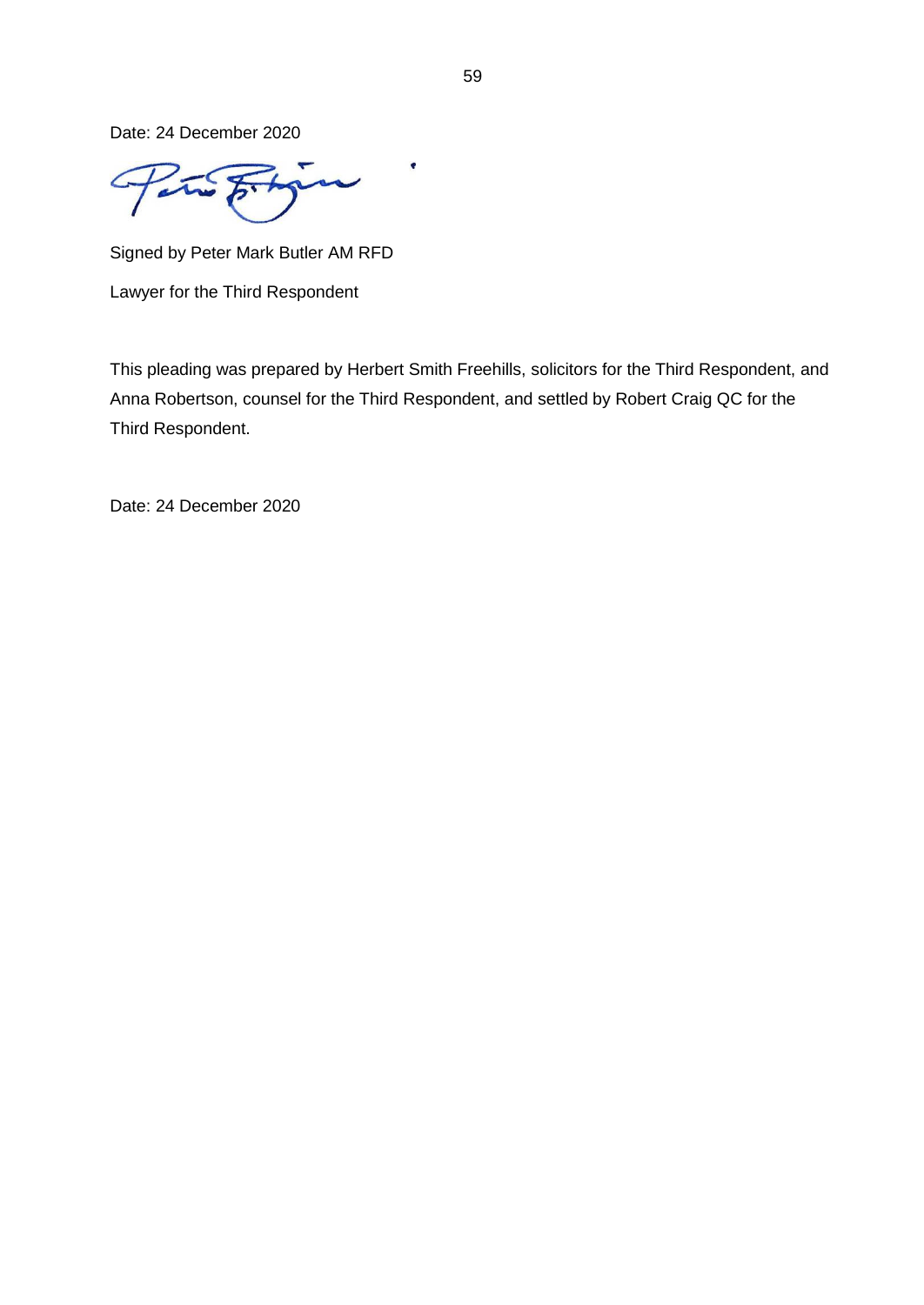I, Peter Mark Butler AM RFD, certify to the Court that, in relation to the rejoinder filed on behalf of the Third Respondent, the factual and legal material available to me at present provides a proper basis for:

ę

- (a) each allegation in the pleading; and
- (b) each denial in the pleading; and
- (c) each non admission in the pleading.

Date: 24 December 2020

 $\sim$ 

Signed by Peter Mark Butler AM RFD Lawyer for the Third Respondent